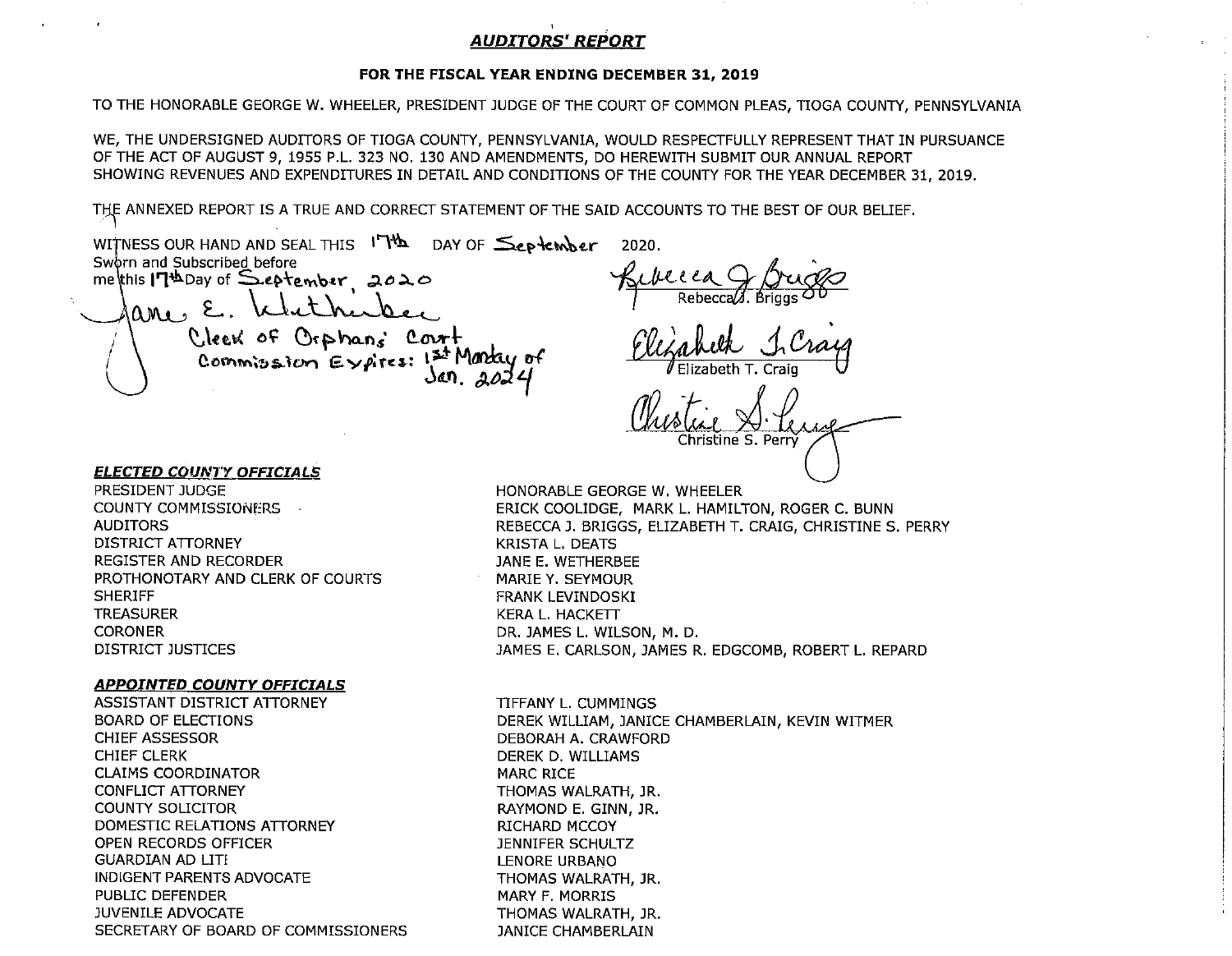|                                   |                                     |            | 2019 GENERAL FUND SUMMARY               |            |            |
|-----------------------------------|-------------------------------------|------------|-----------------------------------------|------------|------------|
| Cash & Investments 1/1/19         |                                     |            |                                         |            |            |
| General Fund                      | 5,658,291                           |            | <b>EXPENDITURES</b>                     |            |            |
| <b>Investment Account</b>         | 1,697,802                           |            | Wages & Benefits                        | 10,164,358 |            |
| <b>Undeposited Funds</b>          | (14, 931)                           |            | Supplies & Services                     | 555,396    |            |
| 911 Wired Reimbursement Account   | 3,858,869                           |            | <b>Purchased Services</b>               | 1,744,678  |            |
| <b>Accounts Receivable</b>        | 6,186,326                           |            | <b>Special Services</b>                 | 218,919    |            |
| Liabilities Accounts Payable      | (1,780,466)                         |            | Departmental Services                   | 245,755    |            |
| Unreserved Fund Balance           | 15,605,891                          |            | Capital Expenditures                    | 378,325    |            |
| Prior Year Adjustment-Accruals    | 412,110                             |            | Other Charges                           | 3,301,631  |            |
| Total                             |                                     | 16,018,001 | Total                                   |            | 16,609,062 |
|                                   |                                     |            |                                         |            |            |
|                                   |                                     |            |                                         |            |            |
|                                   |                                     |            | Cash & Investments 12/31/19             |            |            |
| <b>REVENUE</b>                    |                                     |            | Cash General Fund                       | 7,154,488  |            |
| Taxes                             | 12,556,675                          |            | 911 Wired Reimbursement                 | 3,879,360  |            |
| Licenses, Permits & Franchises    | 29,541                              |            | <b>Undeposited Funds</b>                | (35, 783)  |            |
| Fines, Forfeitures & Penalties    | 112,553                             |            | <b>Investor Account</b>                 | 1,706,818  |            |
| <b>Intergovernmental Revenues</b> | 1,091,585                           |            | <b>Taxes Receivable</b>                 | 1,733,113  |            |
| <b>Charges For Services</b>       | 1,351,673                           |            | <b>Accounts Receivable</b>              | 645,520    |            |
| Inter-Co. Department Charges      | 895,303                             |            | Due From Other Funds                    | 2,614,080  |            |
| Money & Property                  | 71,919                              |            | Prepaid Expenses                        | 3,604      |            |
| <b>Other Revenues</b>             | 109,771                             |            | Total                                   | 17,701,200 |            |
| <b>Other Financing Sources</b>    | 84,680                              |            | Liabilities: Accounts Payable           | 1,988,561  |            |
| Total                             |                                     | 16,303,700 | Unreserved Fund Balance                 |            | 15,712,639 |
|                                   |                                     |            |                                         |            |            |
|                                   | <b>Total Receipts &amp; Balance</b> | 32,321,701 | <b>Total Expenditures &amp; Balance</b> |            | 32,321,701 |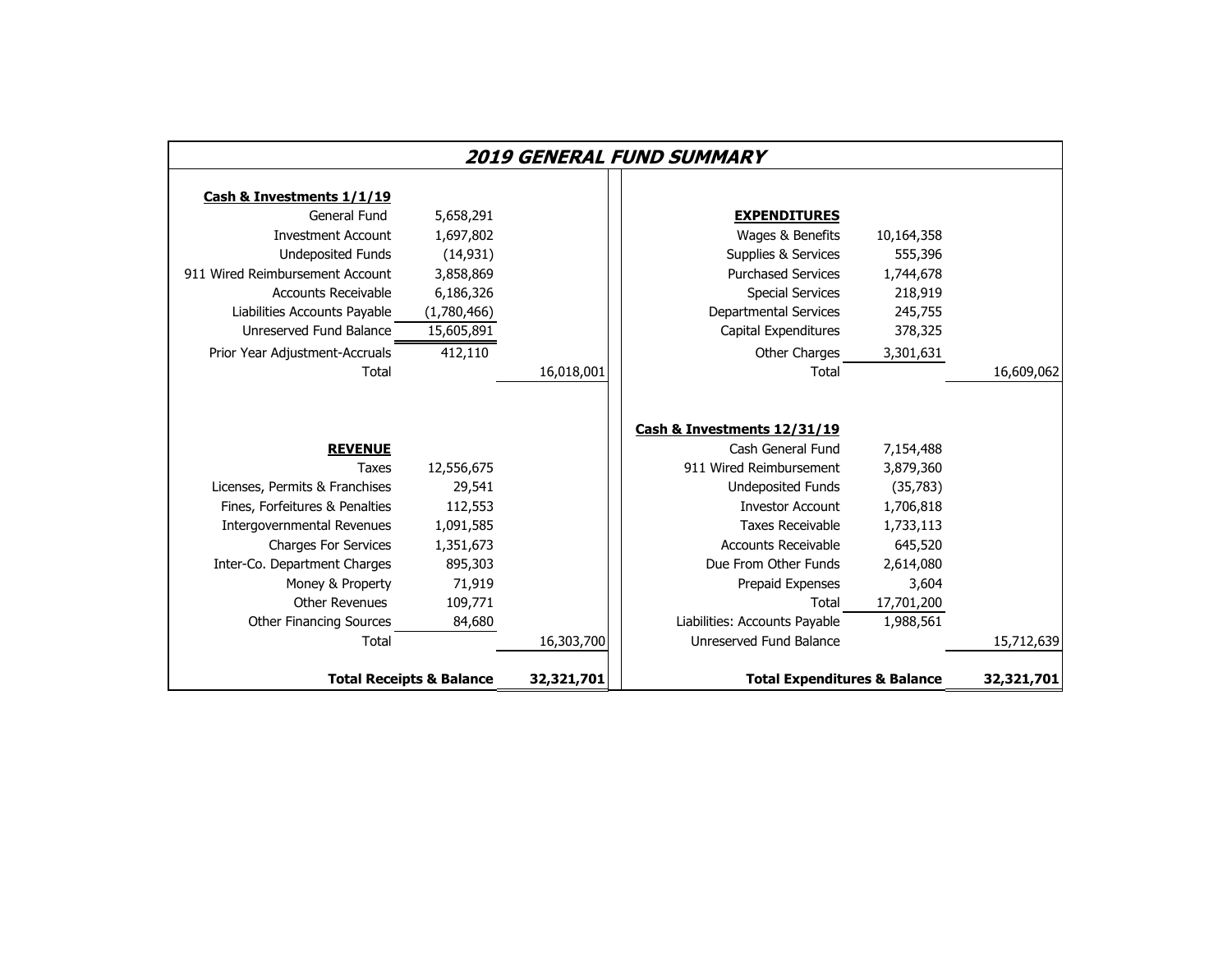# **Revenue and Expenses by Department**

|                                        |            | ,,,,,,,,      |            |                           |                                        |                                                                                     |           |
|----------------------------------------|------------|---------------|------------|---------------------------|----------------------------------------|-------------------------------------------------------------------------------------|-----------|
|                                        | Actual     | <b>Budget</b> | Actual     |                           |                                        |                                                                                     |           |
| <b>Commissioners</b>                   | 12/31/19   | 12/31/19      | 12/31/18   |                           |                                        |                                                                                     |           |
| Revenues                               |            |               |            |                           |                                        |                                                                                     |           |
| <b>TCHS Prior Years Refunds</b>        | 153,388.38 | 0.00          | 187,084.00 |                           | <b>TC 911 Wired Reimbursement Fund</b> |                                                                                     |           |
| <b>TCHS Prior Years Indirect Costs</b> | 246,400.00 | 150,000.00    | 152,923.00 |                           |                                        | 911 Operating expenses reimbursement account (Included in the General Fund Summary) |           |
| <b>Transfer From Liquid Fuels</b>      | 12,608.67  | 12,000.00     | 12,730.47  | <b>Balance 1/1/19</b>     | 3,858,869                              | To General Fund                                                                     |           |
| <b>Transfer From DUI</b>               | 2,369.76   | 1,000.00      | 1,722.72   | 2019 Interest             | 20,491                                 |                                                                                     |           |
| Misc Income                            | 63,311.14  | 0.00          | 108,693.98 |                           | 0                                      | Balance 12/31/19                                                                    | 3,879,360 |
| PHARE-Rental Rehab Grant               | 670.81     | 0.00          | 0.00       | Total                     | 3,879,360                              | Total                                                                               | 3,879,360 |
| <b>Total Revenues</b>                  | 478,748.76 | 163,000.00    | 463.154.17 |                           |                                        |                                                                                     |           |
| <b>Expenses</b>                        |            |               |            |                           |                                        |                                                                                     |           |
| Wages/Regular                          | 444,508.17 | 450,000.00    | 415,727.24 |                           |                                        |                                                                                     |           |
| Wages/Overtime                         | 0.00       | 50.00         | 0.00       |                           |                                        |                                                                                     |           |
| Wages/Non Retirement                   | 691.88     | 1,015.00      | 1,687.14   |                           |                                        | <b>ACT 13 Unconventional Gas Well Funds Disbursement Account</b>                    |           |
| <b>FICA Employer Contribution</b>      | 32,944.97  | 34,425.00     | 30,861.93  |                           | Natural Gas Impact Fees                |                                                                                     |           |
| <b>Retirement Employer</b>             | 72,044.22  | 72,000.00     | 79,770.87  | <b>Balance 1/1/19</b>     | 485,669                                | <b>ACTS 1-13</b>                                                                    |           |
| Health Insurance Premium               | 78,314.20  | 78,807.00     | 68,008.85  | From ACT 13 (2nd Account) | 2,500,000                              | 1 Roadways & Bridges                                                                | 1,704,548 |
| Dental                                 | 2,130.06   | 2,180.00      | 1,956.49   | Interest                  | 600                                    | 2 Water & Sewer Systems                                                             | 41,532    |
| Eyeglasses                             | 2,220.50   | 2,100.00      | 2,133.00   |                           |                                        | 3 Emergency Preparedness                                                            | 161,637   |
| Life Insurance Premium                 | 478.48     | 595.00        | 431.97     |                           |                                        | 4 Environmental Programs                                                            | 1,500     |
| Unemployment Compensation Ins.         | 1,371.39   | 1,500.00      | 1,151.42   |                           |                                        | 5 Preservation Water Supplies                                                       |           |
| <b>Workers Compensation Insurance</b>  | 4,593.66   | 4,450.00      | 4,417.79   |                           |                                        | 6 Tax Reductions                                                                    |           |
| Wellness Initiative Reimbursement      | 1,142.38   | 0.00          | 0.00       |                           |                                        | 7 Safe & Affordable Housing                                                         |           |
| Dues, Conventions, Conferences         | 19,848.00  | 17,500.00     | 17,094.65  |                           |                                        | 8 Records Mgmnt, GIS, IT                                                            | 571,405   |
| <b>Training</b>                        | 0.00       | 500.00        | 0.00       |                           |                                        | 9 Social Services                                                                   |           |
| Materials and Supplies                 | 3,275.16   | 4,000.00      | 3,215.57   |                           |                                        | 10 Judicial Services                                                                | 118       |
| <b>Office Equipment Rental</b>         | 601.92     | 100.00        | 76.46      |                           |                                        | 11 Capital Reserve Fund                                                             |           |
| <b>Indigent Burials</b>                | 900.00     | 300.00        | 0.00       |                           |                                        | 12 Training-Oil & Gas Workers                                                       |           |
| Pcorp Premium / Gen Liability          | 17,674.54  | 11,800.00     | 11,626.23  |                           |                                        | 13 Regional Planning                                                                |           |
| Telephone/Cell Phone                   | 17,142.06  | 14,300.00     | 14,133.93  |                           |                                        | Legacy-Comprehensive Plan                                                           | 175,809   |
| Postage                                | 3,751.79   | 5,000.00      | 2,634.44   |                           |                                        | Balance 12/31/19                                                                    | 329,722   |
| Advertising                            | 1,097.20   | 3,000.00      | 3,047.55   | Total                     | 2,986,269                              | Total                                                                               | 2,986,269 |
| Auto Fuel                              | 1,752.68   | 2,000.00      | 2,056.45   |                           |                                        |                                                                                     |           |
| Auto Maintenance                       | 36.79      | 500.00        | 664.27     |                           |                                        |                                                                                     |           |
| Lease Agreement                        | 15,567.43  | 9,650.00      | 9,778.00   |                           |                                        |                                                                                     |           |
| <b>Travel and Lodging</b>              | 11,570.92  | 8,000.00      | 9,544.85   |                           |                                        |                                                                                     |           |
| <b>Accufund Software</b>               | 5,371.75   | 4,000.00      | 3,729.40   |                           |                                        |                                                                                     |           |
| <b>Professional Services</b>           | 165,930.13 | 230,000.00    | 199,862.39 |                           |                                        |                                                                                     |           |
| <b>Contracted Services</b>             | 2,892.96   | 2,500.00      | 0.00       |                           |                                        |                                                                                     |           |
| PCorp Expense                          | 646.80     | 650.00        | 606.10     |                           |                                        |                                                                                     |           |
| <b>Computer Support</b>                | 136.63     | 125.00        | 245.02     |                           |                                        |                                                                                     |           |
| Purchase/Equipment under \$5000        | 7,920.66   | 9,000.00      | 2,330.99   |                           |                                        |                                                                                     |           |
| Equipment & Other Fixed Assets         | 7,899.00   | 15,000.00     | 5,689.84   |                           |                                        |                                                                                     |           |
| Appropriation-TCDC                     | 25,000.00  | 25,000.00     | 25,000.00  |                           |                                        |                                                                                     |           |
| Appropriation to NTRPDC                | 14,700.00  | 14,700.00     | 14,700.00  |                           |                                        |                                                                                     |           |
| Appropriation to Trail Authority       | 0.00       | 10,000.00     | 0.00       |                           |                                        |                                                                                     |           |
| <b>Other Miscellaneous Expenses</b>    | (3,832.45) | 5,000.00      | (1,897.05) |                           |                                        |                                                                                     |           |
| Marsh Creek Greenway                   | 977.18     | 0.00          | 851.97     |                           |                                        |                                                                                     |           |
| <b>Total Expenses</b>                  | 961,301.06 | 1,039,747.00  | 931,137.76 |                           |                                        |                                                                                     |           |

#### **2019 GENERAL FUND SPECIAL REVENUE & OFFICE ACCOUNTS Special Revenue & Checking Accounts held in Tioga County offices**

|  | <b>TC 911 Wired Reimbursement Fund</b> |  |
|--|----------------------------------------|--|
|  |                                        |  |

|       |       |           | 911 Operating expenses reimbursement account (Included in the General Fund Summary) |           |
|-------|-------|-----------|-------------------------------------------------------------------------------------|-----------|
| 1/19  |       | 3,858,869 | To General Fund                                                                     |           |
| erest |       | 20,491    |                                                                                     |           |
|       |       |           | Balance 12/31/19                                                                    | 3,879,360 |
|       | Total | 3,879,360 | Total                                                                               | 3,879,360 |

| Wages/Non Retirement                  | 691.88    | 1,015.00  | 1,687.14  |                           |                         | <b>ACT 13 Unconventional Gas Well Funds Disbursement Account</b> |           |
|---------------------------------------|-----------|-----------|-----------|---------------------------|-------------------------|------------------------------------------------------------------|-----------|
| <b>FICA Employer Contribution</b>     | 32,944.97 | 34,425.00 | 30,861.93 |                           | Natural Gas Impact Fees |                                                                  |           |
| Retirement Employer                   | 72,044.22 | 72,000.00 | 79,770.87 | <b>Balance 1/1/19</b>     | 485,669                 | <b>ACTS 1-13</b>                                                 |           |
| Health Insurance Premium              | 78,314.20 | 78,807.00 | 68,008.85 | From ACT 13 (2nd Account) | 2,500,000               | 1 Roadways & Bridges                                             | 1,704,548 |
| Dental                                | 2,130.06  | 2,180.00  | 1,956.49  | Interest                  | 600                     | 2 Water & Sewer Systems                                          | 41,532    |
| Eyeglasses                            | 2,220.50  | 2,100.00  | 2,133.00  |                           |                         | 3 Emergency Preparedness                                         | 161,637   |
| Life Insurance Premium                | 478.48    | 595.00    | 431.97    |                           |                         | 4 Environmental Programs                                         | 1,500     |
| Unemployment Compensation Ins.        | 1,371.39  | 1,500.00  | 1,151.42  |                           |                         | 5 Preservation Water Supplies                                    | 0         |
| <b>Workers Compensation Insurance</b> | 4,593.66  | 4,450.00  | 4,417.79  |                           |                         | 6 Tax Reductions                                                 | 0         |
| Wellness Initiative Reimbursement     | 1,142.38  | 0.00      | 0.00      |                           |                         | 7 Safe & Affordable Housing                                      | 0         |
| Dues, Conventions, Conferences        | 19,848.00 | 17,500.00 | 17,094.65 |                           |                         | 8 Records Mgmnt, GIS, IT                                         | 571,405   |
| Training                              | 0.00      | 500.00    | 0.00      |                           |                         | 9 Social Services                                                |           |
| Materials and Supplies                | 3,275.16  | 4,000.00  | 3,215.57  |                           |                         | 10 Judicial Services                                             | 118       |
| Office Equipment Rental               | 601.92    | 100.00    | 76.46     |                           |                         | 11 Capital Reserve Fund                                          | O         |
| Indigent Burials                      | 900.00    | 300.00    | 0.00      |                           |                         | 12 Training-Oil & Gas Workers                                    | 0         |
| Pcorp Premium /Gen Liability          | 17,674.54 | 11,800.00 | 11,626.23 |                           |                         | 13 Regional Planning                                             | O         |
| Telephone/Cell Phone                  | 17,142.06 | 14,300.00 | 14,133.93 |                           |                         | Legacy-Comprehensive Plan                                        | 175,809   |
| Postage                               | 3,751.79  | 5,000.00  | 2,634.44  |                           |                         | Balance 12/31/19                                                 | 329,722   |
| Advertising                           | 1,097.20  | 3,000.00  | 3,047.55  |                           | 2,986,269<br>Total      | Total                                                            | 2,986,269 |
|                                       |           |           |           |                           |                         |                                                                  |           |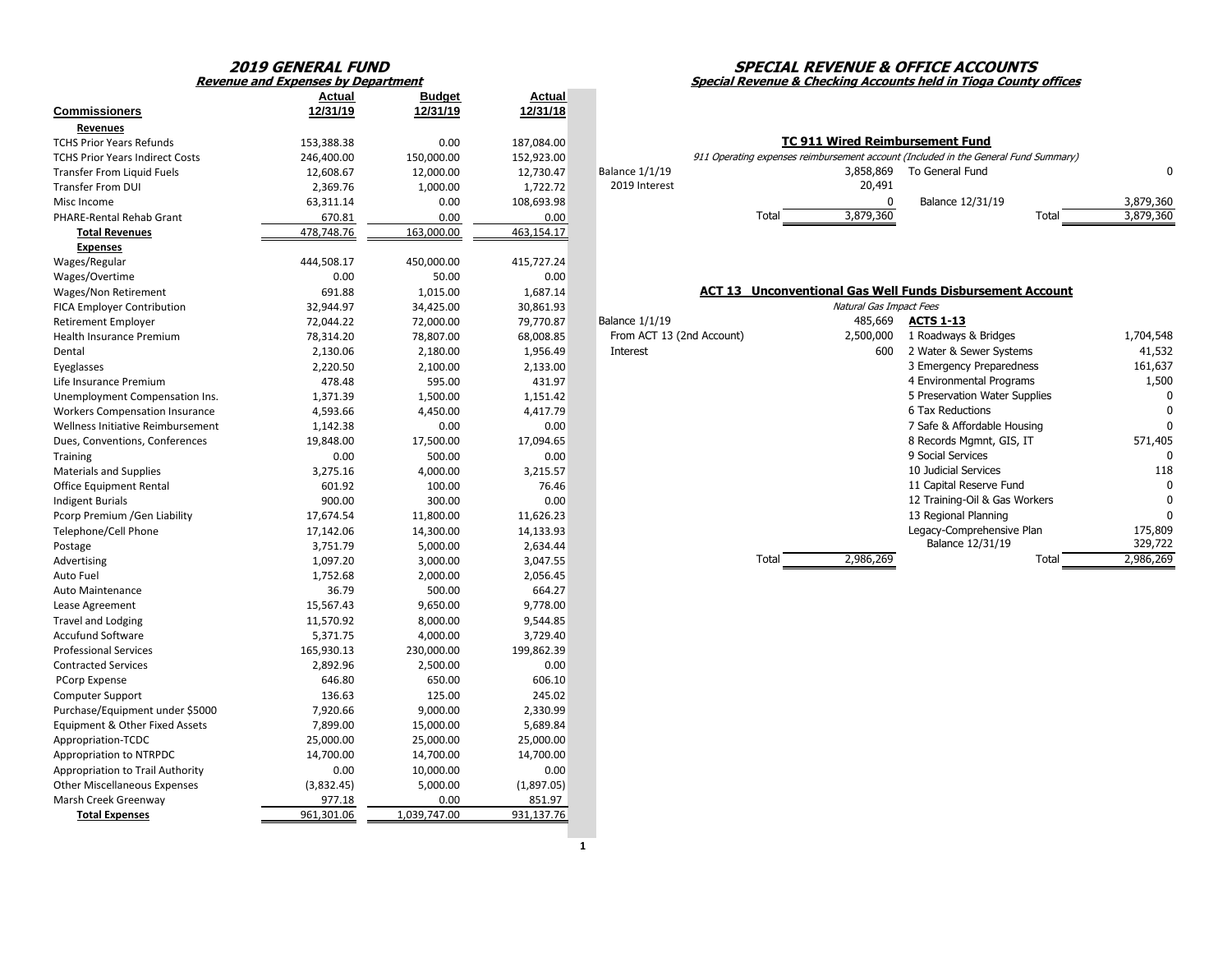| <b>Elections</b>                         | <b>Actual</b><br>12/31/19 | <b>Budget</b><br>12/31/19 | <b>Actual</b><br>12/31/18 | 2013 to 2018 Taxes Due |                       |       | 1,508,589                                  | Payments                      |          | 881,763   |
|------------------------------------------|---------------------------|---------------------------|---------------------------|------------------------|-----------------------|-------|--------------------------------------------|-------------------------------|----------|-----------|
|                                          |                           |                           |                           |                        |                       |       |                                            | Exonerations                  |          | 3,034     |
| Revenues<br><b>Candidate Filing Fees</b> | 1,840.00                  | 300.00                    | 120.00                    |                        |                       |       |                                            | Balance 12/31/19              |          | 623,792   |
|                                          | 67.00                     | 0.00                      | 0.00                      |                        |                       | Total | 1,508,589                                  |                               | Total    | 1,508,589 |
| Photocopies                              |                           | 0.00                      | 0.00                      |                        |                       |       |                                            |                               |          |           |
| Reimburse - Election Officers Pay        | 27.50<br>1,934.50         | 300.00                    | 120.00                    |                        |                       |       | <b>Tioga County Tax Collection Account</b> |                               |          |           |
| <b>Total Revenues</b>                    |                           |                           |                           | Balance 1/1/19         |                       |       | 51,410                                     | <b>Tioga County Treasurer</b> |          | 3,342,420 |
| <b>Expenses</b><br>Wages/Regular         | 66,787.76                 | 72,765.00                 | 69,694.53                 | 2018 Collections       |                       |       | 60,923                                     | Municipalities                |          | 1,356,030 |
|                                          | 34.88                     | 150.00                    | 385.07                    | 2019 Collections       |                       |       | 4,685,727                                  | <b>General Fund</b>           |          | 18,957    |
| Wages/Overtime                           | 31.64                     | 0.00                      | 0.00                      |                        |                       |       |                                            | Refunds/Overpayments          |          | 13        |
| <b>Wages/Non Retirement</b>              |                           |                           |                           |                        |                       |       |                                            | Balance 12/31/19              |          | 80,640    |
| <b>Election Officers Pay</b>             | 77,527.50                 | 80,000.00                 | 75,531.00                 |                        |                       | Total | 4,798,060                                  |                               | Total    | 4,798,060 |
| <b>FICA Employer Contributiion</b>       | 4,956.51                  | 5,500.00                  | 5,126.90                  |                        |                       |       |                                            |                               |          |           |
| <b>Retirement Employer</b>               | 10,783.02                 | 11,645.00                 | 13,445.46                 |                        |                       |       |                                            |                               |          |           |
| Health Insurance Premium                 | 15,149.18                 | 27,245.00                 | 20,407.23                 |                        |                       |       | <b>Liquid Fuels</b>                        |                               |          |           |
| Dental                                   | 494.20                    | 635.00                    | 519.78                    |                        |                       |       | Fuel tax used for county roads and bridges |                               |          |           |
| Eyeglasses                               | 300.00                    | 600.00                    | 122.50                    | <b>Money Market</b>    |                       |       | 82,370                                     | <b>Highway Construction</b>   |          | 300,350   |
| Life Insurance Premium                   | 136.82                    | 150.00                    | 144.34                    | Checking               |                       |       | 215,547                                    | Maintenance & Repairs         |          | 49,842    |
| Unemployment Compensation Ins.           | 696.83                    | 670.00                    | 525.26                    |                        |                       |       |                                            | Lighting                      |          | 13,323    |
| <b>Workers Compensation Insurance</b>    | 116.88                    | 152.00                    | 175.45                    |                        | <b>Balance 1/1/19</b> |       | 297,917                                    | Administrative                |          |           |
| Dues, Conventions, Conferences           | 1,079.78                  | 800.00                    | 678.48                    | Encumbered             | 160,000               |       |                                            |                               |          | 12,609    |
| <b>Materials and Supplies</b>            | 18,520.05                 | 20,000.00                 | 10,053.09                 | Unencumbered           | 137,917               |       |                                            | <b>Equipment Purchases</b>    |          | 52,508    |
| <b>Office Equipment Rental</b>           | 1,104.10                  | 1,325.00                  | 1,327.43                  | Commissioners          |                       |       | 20,039                                     | <b>Winter Maintenance</b>     |          | 4,991     |
| Food                                     | 1,398.22                  | 2,000.00                  | 1,373.34                  | PA Liquid Fuels        |                       |       | 67,341                                     | Minor Equipment Purchases     |          | 137       |
| Service Equipment Rental                 | 2,941.01                  | 2,500.00                  | 2,233.86                  | Act 89                 |                       |       | 262,900                                    | <b>Total Expenditures</b>     |          | 433,760   |
| Rent                                     | 2,475.00                  | 2,650.00                  | 2,625.00                  | Miscellaneous          |                       |       | 18,739                                     | Balance Ckng 12/31/19         |          | 151,903   |
| PCORP PREM/GEN LIABILITY                 | 804.91                    | 650.00                    | 617.79                    | Interest               |                       |       | 1535                                       | Balance MM 12/31/19           |          | 82,807    |
| Telephone                                | 5,008.58                  | 3,350.00                  | 3,198.42                  |                        |                       | Total | 668,470                                    |                               | Total    | 668,470   |
| Postage                                  | 3,329.03                  | 4,250.00                  | 4,732.59                  |                        |                       |       |                                            |                               |          |           |
| Advertising                              | 10,535.10                 | 5,000.00                  | 3,339.63                  |                        |                       |       |                                            |                               |          |           |
| Auto Fuel                                | 588.35                    | 350.00                    | 539.88                    |                        |                       |       |                                            |                               |          |           |
| <b>Travel and Lodging</b>                | 1,615.26                  | 1,300.00                  | 666.38                    |                        |                       |       | Encumbered                                 |                               | 234,710  |           |
| <b>Contracted Services</b>               | 17,364.53                 | 17,000.00                 | 33,901.73                 |                        |                       |       | Unencumbered                               |                               | $\Omega$ |           |
| <b>Computer Support</b>                  | 136.63                    | 125.00                    | 245.02                    |                        |                       |       | Total                                      |                               | 234,710  |           |
| Purchase/Equipment under \$5000          | 1,462.00                  | 2,500.00                  | 1,490.00                  |                        |                       |       |                                            |                               |          |           |
| Equipment & Other Fixed Assets           | 0.00                      | 250.00                    | 0.00                      |                        |                       |       | <b>Liquid Fuels II Act 44</b>              |                               |          |           |
| <b>Other Miscellaneous Expenses</b>      | 25.00                     | 250.00                    | 0.00                      | <b>Balance 1/1/19</b>  |                       |       | 66,141                                     | To Liguid Fuels Checking      |          |           |
| <b>Total Expenses</b>                    | 245,402.77                | 263,812.00                | 253,100.16                | Allocation From PA     |                       |       | 32,883                                     |                               |          |           |

| <b>Delinguent Tax Statement</b> |  |  |
|---------------------------------|--|--|
|                                 |  |  |

| 2013 to 2018 Taxes Due    |              | 1,508,589                                  | Payments<br>Exonerations                   |              | 881,763<br>3,034     |
|---------------------------|--------------|--------------------------------------------|--------------------------------------------|--------------|----------------------|
|                           | <b>Total</b> | 1,508,589                                  | Balance 12/31/19                           | Total        | 623,792<br>1,508,589 |
|                           |              |                                            | <b>Tioga County Tax Collection Account</b> |              |                      |
| <b>Balance 1/1/19</b>     |              | 51,410                                     | <b>Tioga County Treasurer</b>              |              | 3,342,420            |
| 2018 Collections          |              | 60,923                                     | Municipalities                             |              | 1,356,030            |
| 2019 Collections          |              | 4,685,727                                  | General Fund                               |              | 18,957               |
|                           |              |                                            | Refunds/Overpayments                       |              | 13                   |
|                           |              |                                            | Balance 12/31/19                           |              | 80,640               |
|                           | Total        | 4,798,060                                  |                                            | <b>Total</b> | 4,798,060            |
|                           |              | <b>Liguid Fuels</b>                        |                                            |              |                      |
|                           |              | Fuel tax used for county roads and bridges |                                            |              |                      |
| Money Market              |              | 82,370                                     | <b>Highway Construction</b>                |              | 300,350              |
| Checking                  |              | 215,547                                    | Maintenance & Repairs                      |              | 49,842               |
| <b>Balance 1/1/19</b>     |              | 297,917                                    | Lighting                                   |              | 13,323               |
| 160,000<br>Encumbered     |              |                                            | Administrative                             |              | 12,609               |
| 137,917<br>Unencumbered   |              |                                            | <b>Equipment Purchases</b>                 |              | 52,508               |
| Commissioners             |              | 20,039                                     | Winter Maintenance                         |              | 4,991                |
| PA Liquid Fuels           |              | 67,341                                     | Minor Equipment Purchases                  |              | 137                  |
| Act 89                    |              | 262,900                                    | <b>Total Expenditures</b>                  |              | 433,760              |
| Miscellaneous             |              | 18,739                                     | Balance Ckng 12/31/19                      |              | 151,903              |
| Interest                  |              | 1535                                       | Balance MM 12/31/19                        |              | 82,807               |
|                           | Total        | 668,470                                    |                                            | Total        | 668,470              |
|                           |              |                                            |                                            |              |                      |
|                           |              | Encumbered                                 |                                            | 234,710      |                      |
|                           |              | Unencumbered                               |                                            | 0            |                      |
|                           |              | Total                                      |                                            | 234,710      |                      |
|                           |              | <b>Liquid Fuels II Act 44</b>              |                                            |              |                      |
| <b>Balance 1/1/19</b>     |              | 66,141                                     | To Liquid Fuels Checking                   |              | $\mathbf{0}$         |
| <b>Allocation From PA</b> |              | 32,883                                     |                                            |              |                      |
| Interest                  |              | 363                                        | Balance 12/31/19                           |              | 99,387               |
|                           | <b>Total</b> | 99,387                                     |                                            | Total        | 99,387               |
|                           |              |                                            |                                            |              |                      |
|                           |              | Liquid Fuels III Act 89                    |                                            |              |                      |
| <b>Balance 1/1/19</b>     |              | 113,843                                    | To Liquid Fuels Checking                   |              | 262,900              |
| From PA                   |              | 221,312                                    | To Act 44                                  |              | 32,884               |
| Interest                  |              | 634                                        | Balance 12/31/19                           |              | 40,005               |
|                           | Total        | 335,789                                    |                                            | Total        | 335,789              |

**Contract**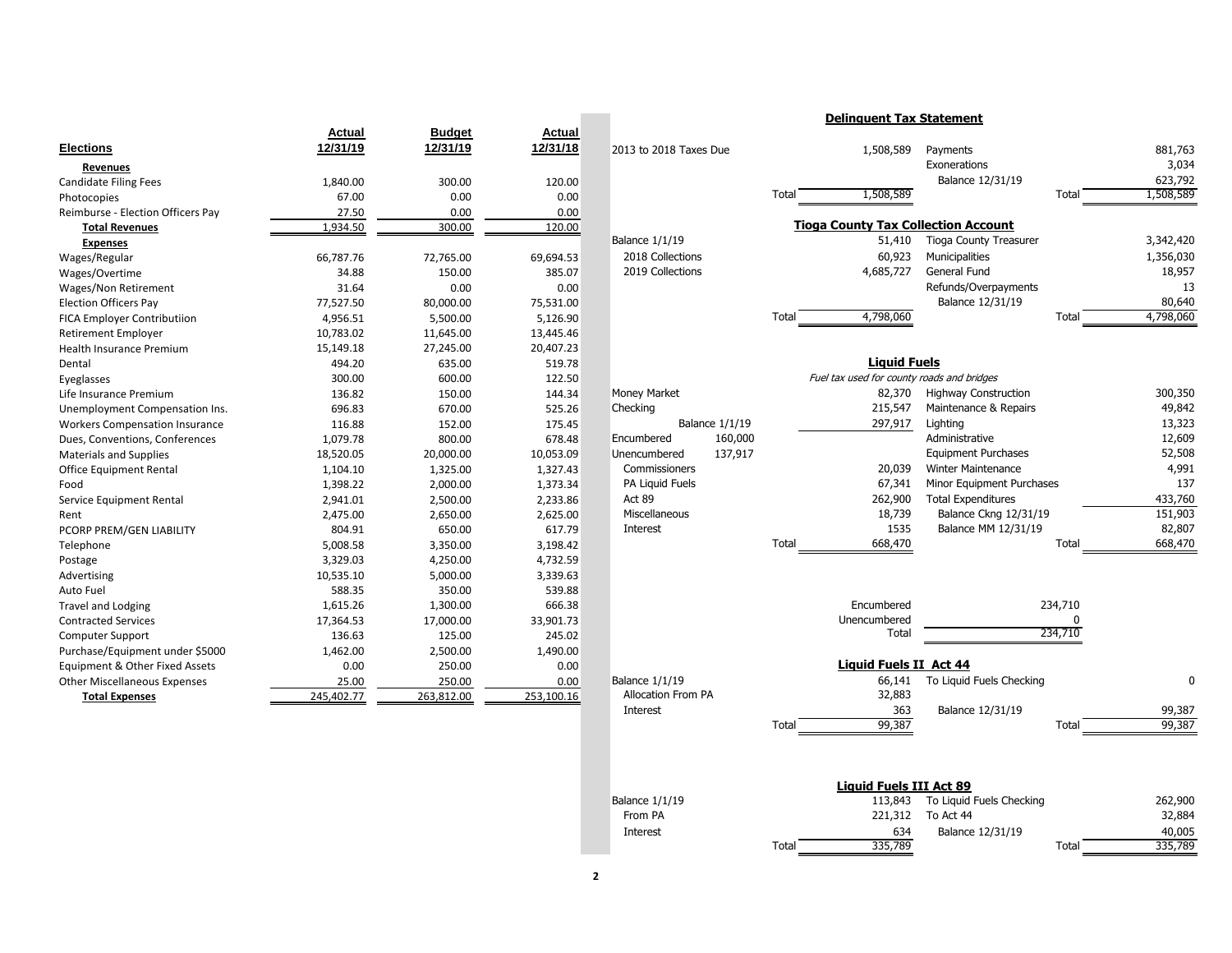|                                          | Actual     | <b>Budget</b> | Actual    |
|------------------------------------------|------------|---------------|-----------|
| <b>Elected Auditors</b>                  | 12/31/19   | 12/31/19      | 12/31/18  |
| <b>Expenses</b>                          |            |               |           |
| Wages/Regular                            | 58,503.13  | 60,015.00     | 50,309.08 |
| Wages/Non Retirement                     | 9,430.96   | 3,000.00      | 2,345.75  |
| <b>FICA Employer Contribution</b>        | 5,319.67   | 4,825.00      | 4,141.96  |
| Retirement Employer                      | 9,408.01   | 9,605.00      | 9,653.33  |
| Health Insurance Premium                 | 9,183.34   | 25,405.00     | 8,156.34  |
| Dental                                   | 808.50     | 550.00        | 523.94    |
| Eyeglasses                               | 300.00     | 900.00        | 973.00    |
| Life Insurance Premium                   | 201.26     | 225.00        | 189.75    |
| Unemployment Compensation Ins            | 270.64     | 0.00          | 48.40     |
| <b>Workers Compensation Insurance</b>    | 939.43     | 1,000.00      | 1,028.07  |
| Dues, Conventions, Conferences           | 3,134.51   | 3,000.00      | 1,465.53  |
| <b>Materials and Supplies</b>            | 218.61     | 500.00        | 932.07    |
| PCORP PREM/GEN LIABILITY                 | 659.76     | 600.00        | 570.50    |
| Telephone                                | 523.23     | 420.00        | 451.77    |
| Postage                                  | 55.00      | 25.00         | 0.00      |
| Advertising                              | 1,081.50   | 1,240.00      | 1,236.00  |
| <b>Travel and Lodging</b>                | 249.24     | 1,200.00      | 731.75    |
| Equipment & Other Fixed Assets           | 0.00       | 100.00        | 0.00      |
| <b>Total Expenses</b>                    | 100,286.79 | 112,610.00    | 82,757.24 |
| <b>Tax Billing</b>                       |            |               |           |
| <b>Revenues-Reimburse Tax Collectors</b> | 11,224.07  | 12,000.00     | 10,409.33 |
| <b>Expenses</b>                          |            |               |           |
| <b>Material and Supplies</b>             | 6,779.44   | 3,500.00      | 2,978.13  |
| Postage/Tax Collectors                   | 12,951.30  | 12,000.00     | 11,687.02 |
| <b>Operational Agreement</b>             | 6,000.00   | 5,000.00      | 5,000.00  |
| <b>Total Expenses</b>                    | 25,730.74  | 20,500.00     | 19,665.15 |
| <b>Tax Collectors Operations</b>         |            |               |           |
| <b>Expenses</b>                          |            |               |           |
| <b>Wages/Non Retirement</b>              | 38,295.00  | 40,000.00     | 39,051.00 |
| <b>FICA Employer Contribution</b>        | 2,929.77   | 2,480.00      | 2,987.63  |
| Postage                                  | 0.00       | 50.00         | 0.00      |
| <b>Total Expenses</b>                    | 41,224.77  | 42,530.00     | 42,038.63 |
| <b>Tioga County Tax Collector</b>        |            |               |           |
| Revenues                                 |            |               |           |
| <b>Administrative Fees</b>               | 18,583.46  | 20,000.00     | 18,659.25 |
| <b>Duplicate Bill Fees</b>               | 3,465.00   | 3,000.00      | 3,010.00  |
| <b>Tax Collectors Certification</b>      | 850.00     | 700.00        | 895.00    |
| <b>Total Revenues</b>                    | 22,898.46  | 23,700.00     | 22,564.25 |
| <b>Expenses</b>                          |            |               |           |
| Dues, Conventions, Conferences           | 0.00       | 500.00        | 0.00      |
| <b>Training &amp; Licenses</b>           | 0.00       | 250.00        | 0.00      |
| <b>Materials and Supplies</b>            | 0.00       | 75.00         | 0.00      |
| Postage                                  | 0.00       | 75.00         | 0.00      |
| Operational Agreement (Software)         | 8,400.00   | 8,400.00      | 7,700.00  |
| <b>Other Miscellaneous Expenses</b>      | 0.00       | 50.00         | 0.00      |
| <b>Total Expenses</b>                    | 8,400.00   | 9,350.00      | 7,700.00  |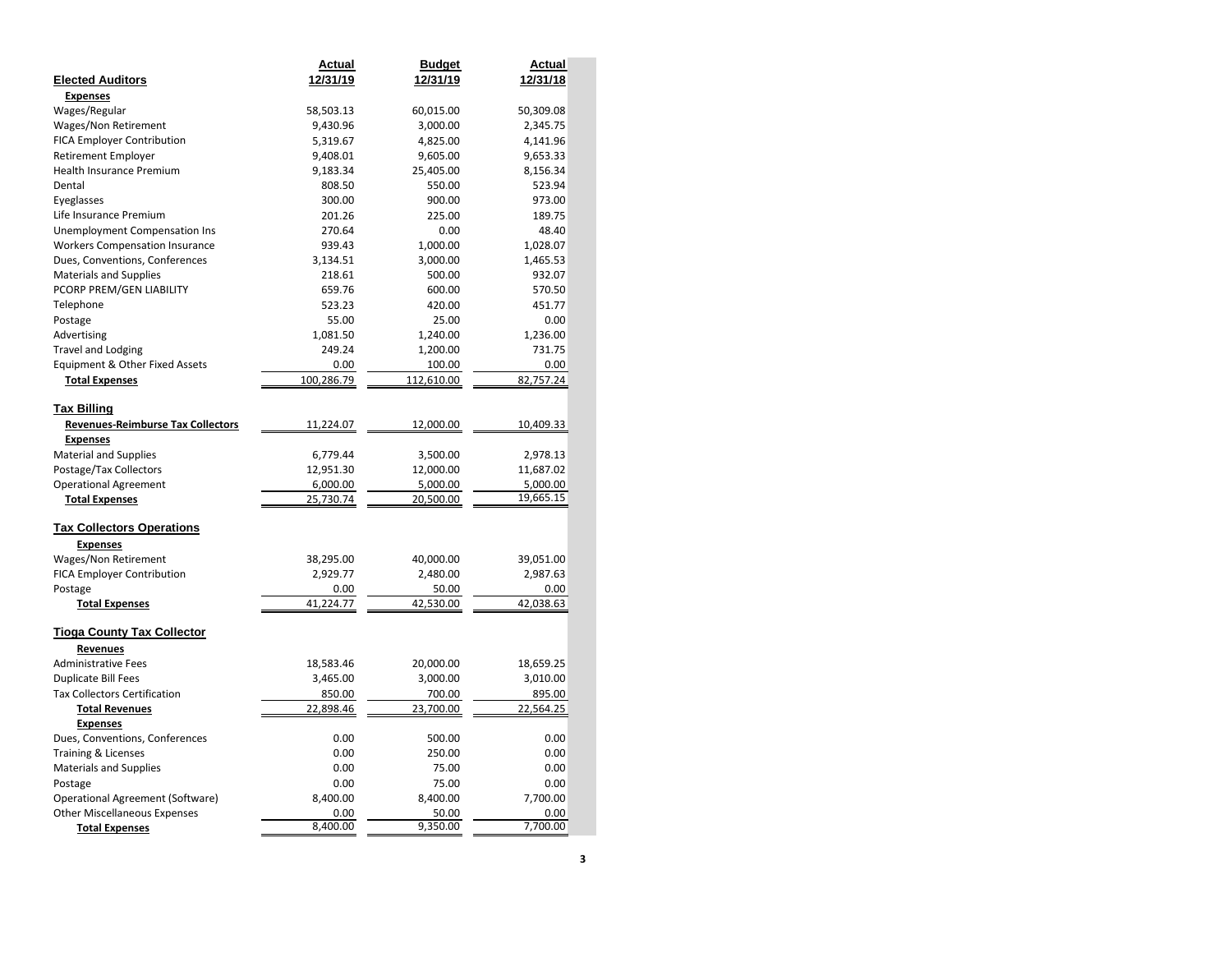| <b>Tax Assessment</b>                 | <b>Actual</b><br>12/31/19 | <b>Budget</b><br>12/31/19 | Actual<br>12/31/18 |                           | <b>County Records Improvement Fund</b>        |                                                                                      |         |
|---------------------------------------|---------------------------|---------------------------|--------------------|---------------------------|-----------------------------------------------|--------------------------------------------------------------------------------------|---------|
| <b>Revenues</b>                       |                           |                           |                    |                           |                                               | Money collected in Recorder's office for improvements needed in other county offices |         |
| Clean and Green                       | 8,841.15                  | 7,000.00                  | 7,198.00           | <b>Balance 1/1/19</b>     | 41,428                                        | IT Department                                                                        | 14,464  |
| <b>Website Fee</b>                    | 16,495.45                 | 10,000.00                 | 15,907.88          | Collections               | 12,814                                        |                                                                                      |         |
| Sale of Maps, Photocopies             | 9,115.80                  | 11,000.00                 | 13,284.16          | Interest                  | 202                                           | Balance 12/31/19                                                                     | 39,980  |
| Miscellaneous Income                  | 0.00                      | 0.00                      | 900.00             |                           | 54,444<br>Total                               | Total                                                                                | 54,444  |
| <b>State Tax Equalization</b>         | 288.20                    | 350.00                    | 330.00             |                           |                                               |                                                                                      |         |
| <b>Total Revenues</b>                 | 34,740.60                 | 28,350.00                 | 37,620.04          |                           |                                               |                                                                                      |         |
| <b>Expenses</b>                       |                           |                           |                    |                           | <b>Marsh Creek Greenway Grant Account</b>     |                                                                                      |         |
| Wages/Regular                         | 326,071.46                | 330,000.00                | 312,565.70         |                           |                                               |                                                                                      |         |
| Wages/Overtime                        | 18.59                     | 75.00                     | 40.66              |                           | Zero balance with no activity in 2019         |                                                                                      |         |
| Wages/Non Retirement                  | 1,585.25                  | 3,375.00                  | 2,539.33           |                           |                                               |                                                                                      |         |
| FICA Employer Contribution            | 24,485.08                 | 24,850.00                 | 23,299.27          |                           |                                               |                                                                                      |         |
| <b>Retirement Employer</b>            | 52,492.46                 | 52,800.00                 | 59,963.45          |                           | <b>Tioga County Trail Authority</b>           |                                                                                      |         |
| <b>Health Insurance Premium</b>       | 103,671.13                | 108,200.00                | 99,959.35          | <b>Balance 1/1/19</b>     | 146,701                                       | MM Impact Fee                                                                        | 6,776   |
| Dental                                | 2,377.45                  | 2,250.00                  | 2,168.63           | Wellsboro Borough         | 10,000                                        |                                                                                      |         |
| Eyeglasses                            | 1,253.15                  | 3,000.00                  | 1,122.00           | Delmar Township           | 8,334                                         |                                                                                      |         |
| Life Insurance Premium                | 613.39                    | 630.00                    | 601.28             | Interest                  | 781                                           | Balance 12/31/19                                                                     | 159,040 |
| Unemployment Compensation Ins.        | 2,534.92                  | 3,000.00                  | 2,463.76           |                           | 165,816<br>Total                              | Total                                                                                | 165,816 |
| <b>Workers Compensation Insurance</b> | 918.94                    | 875.00                    | 886.62             |                           |                                               |                                                                                      |         |
| Dues, Conventions, Conferences        | 11,602.46                 | 9,500.00                  | 11,698.37          |                           | <b>Tioga County Landfill Checking Account</b> |                                                                                      |         |
| Training & Licenses                   | 8,398.00                  | 2,500.00                  | 864.00             | <b>Balance 1/1/19</b>     | 206,689                                       | To Ag Pres.                                                                          | 75,000  |
| <b>Materials and Supplies</b>         | 3,134.78                  | 4,000.00                  | 4,417.24           | <b>Fees Collected</b>     | 156,677                                       |                                                                                      |         |
| <b>Office Equipment Rental</b>        | 151.49                    | 150.00                    | 179.33             | Interest                  | 1,149                                         | Balance 12/31/19                                                                     | 289,515 |
| PCORP PREM/GEN LIABILITY              | 3,166.86                  | 0.00                      | 2,504.76           |                           | 364,515<br>Total                              | Total                                                                                | 364,515 |
| Telephone                             | 7,830.20                  | 8,000.00                  | 7,060.66           |                           |                                               |                                                                                      |         |
| Postage                               | 3,696.08                  | 2,500.00                  | 2,339.57           |                           | <b>Ag Preservation Account</b>                |                                                                                      |         |
| Advertising                           | 0.00                      | 50.00                     | 0.00               | <b>Balance 1/1/19</b>     | 422,233                                       | Advertising                                                                          | 282     |
| <b>Publications &amp; Updates</b>     | 1,539.20                  | 750.00                    | 649.20             | PA Bureau of Farmland     | 13,150                                        | Purchases                                                                            | 178,176 |
| <b>Auto Fuel</b>                      | 2,519.49                  | 2,500.00                  | 2,822.35           | Clean & Green             | 7,100                                         | <b>Closing Fees</b>                                                                  | 2,239   |
| <b>Auto Maintenance</b>               | 352.53                    | 500.00                    | 429.86             | Landfill Checking Account | 75,000                                        | Survey/Appraisal                                                                     | 6,210   |
| <b>Travel and Lodging</b>             | 2,536.87                  | 850.00                    | 1,609.32           | Interest                  | 2,335                                         | Balance 12/31/19                                                                     | 332,912 |
| Website Expense                       | 7,570.49                  | 8,000.00                  | 7,490.29           |                           | 519,818<br>Total                              | Total                                                                                | 519,818 |
| Legal Expense                         | 1,366.75                  | 1,500.00                  | 2,226.18           |                           |                                               |                                                                                      |         |
| <b>Professional Services</b>          | 0.00                      | 750.00                    | 0.00               |                           |                                               |                                                                                      |         |
| Appeal Script Refund                  | 602.18                    | 1,500.00                  | 22,785.61          |                           |                                               |                                                                                      |         |
| <b>Clerical Error Refund</b>          | 1,255.67                  | 2,000.00                  | 1,493.41           |                           |                                               |                                                                                      |         |
| Catastrophic Loss Refund              | 3,812.93                  | 1,500.00                  | 6,093.56           |                           |                                               |                                                                                      |         |
| <b>Computer Support</b>               | 2,654.96                  | 125.00                    | 245.02             |                           |                                               |                                                                                      |         |
| <b>Operational Agreement</b>          | 14,512.00                 | 11,850.00                 | 14,521.00          |                           |                                               |                                                                                      |         |
| Clean and Green                       | 7,883.00                  | 3,000.00                  | 7,463.50           |                           |                                               |                                                                                      |         |
| Purchase/Equipment under \$5000       | 20,554.04                 | 14,000.00                 | 1,713.00           |                           |                                               |                                                                                      |         |
| <b>Equipment Maintenance</b>          | 1,854.20                  | 500.00                    | 1,339.92           |                           |                                               |                                                                                      |         |
| <b>Other Miscellaneous Expenses</b>   | 27.35                     | 100.00                    | 25.00              |                           |                                               |                                                                                      |         |
| Lease Agreement                       | 21,922.67                 | 21,600.00                 | 19,383.34          |                           |                                               |                                                                                      |         |
| <b>Total Expenses</b>                 | 644,966.02                | 626,780.00                | 624,964.54         |                           |                                               |                                                                                      |         |

|  |  | <b>County Records Improvement Fund</b> |  |
|--|--|----------------------------------------|--|
|--|--|----------------------------------------|--|

| lance 1/1/19 |       | 41,428 | IT Department    | 14,464 |
|--------------|-------|--------|------------------|--------|
| Collections  |       | 12,814 |                  |        |
| Interest     |       | 202    | Balance 12/31/19 | 39,980 |
|              | Total | 54,444 | Total            | 54,444 |

## **Marsh Creek Greenway Grant Account**

## **Tioga County Trail Authority**

| alance 1/1/19             |       | 146,701                                       | MM Impact Fee       | 6,776   |
|---------------------------|-------|-----------------------------------------------|---------------------|---------|
| Wellsboro Borough         |       | 10,000                                        |                     |         |
| Delmar Township           |       | 8,334                                         |                     |         |
| Interest                  |       | 781                                           | Balance 12/31/19    | 159,040 |
|                           | Total | 165,816                                       | Total               | 165,816 |
|                           |       |                                               |                     |         |
|                           |       | <b>Tioga County Landfill Checking Account</b> |                     |         |
| alance 1/1/19             |       | 206,689                                       | To Ag Pres.         | 75,000  |
| <b>Fees Collected</b>     |       | 156,677                                       |                     |         |
| Interest                  |       | 1,149                                         | Balance 12/31/19    | 289,515 |
|                           | Total | 364,515                                       | Total               | 364,515 |
|                           |       | <b>Ag Preservation Account</b>                |                     |         |
|                           |       |                                               |                     |         |
| alance 1/1/19             |       | 422,233                                       | Advertising         | 282     |
| PA Bureau of Farmland     |       | 13,150                                        | Purchases           | 178,176 |
| Clean & Green             |       | 7,100                                         | <b>Closing Fees</b> | 2,239   |
| Landfill Checking Account |       | 75,000                                        | Survey/Appraisal    | 6,210   |
| Interest                  |       | 2,335                                         | Balance 12/31/19    | 332,912 |

**4**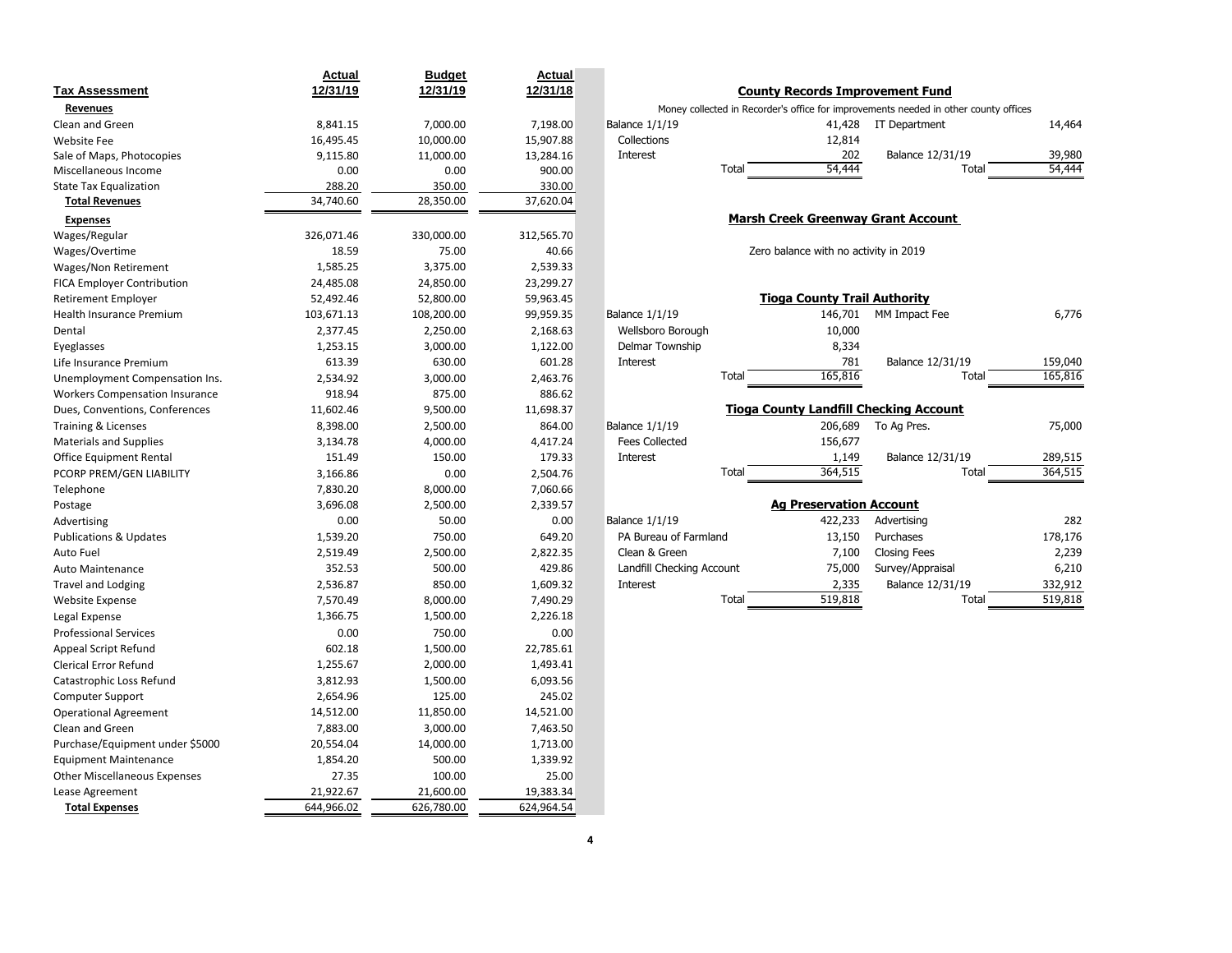|                                       | <b>Actual</b> | <b>Budget</b> | <b>Actual</b> |                        |                                                                                                  |                                                |            |
|---------------------------------------|---------------|---------------|---------------|------------------------|--------------------------------------------------------------------------------------------------|------------------------------------------------|------------|
| <b>Tax Claim Bureau</b>               | 12/31/19      | 12/31/19      | 12/31/18      |                        |                                                                                                  | <b>Tioga County Escheat</b>                    |            |
| Revenues                              |               |               |               |                        | Stale dated checks from county offices. Sent to Unclaimed Property if not claimed within 5 years |                                                |            |
| Interest Land Returns - 2011          | 0.00          | 0.00          | 1,642.15      | <b>Balance 1/1/19</b>  | 4,023                                                                                            | To PA                                          | 860        |
| Interest Land Returns - 2012          | 0.00          | 0.00          | 1,106.39      | <b>Stale Checks</b>    | 1,855                                                                                            | <b>Reissued Checks</b>                         | 24         |
| Interest Land Returns - 2013          | 191.18        | 0.00          | 1,280.88      |                        |                                                                                                  | Balance 12/31/19                               | 4,994      |
| Interest Land Returns - 2014          | 325.04        | 175.00        | 1,580.28      |                        | 5,878<br>Total                                                                                   | Total                                          | 5,878      |
| Interest Land Returns - 2015          | 1,486.00      | 500.00        | 37,686.14     |                        |                                                                                                  |                                                |            |
| Interest Land Returns - 2016          | 35,811.57     | 35,000.00     | 39,428.32     |                        |                                                                                                  |                                                |            |
| Interest Land Returns - 2017          | 31,823.95     | 35,000.00     | 10,017.29     |                        |                                                                                                  | <b>General Fund Investor Account</b>           |            |
| Interest Land Returns - 2018          | 13,284.98     | 5,000.00      | 0.84          | Balance 1/1/19         | 1,697,802                                                                                        | Balance 12/31/19                               | 1,706,818  |
| Interest Land Returns - 2019          | 49.67         | 0.00          | 0.00          | Interest               | 9,016                                                                                            |                                                |            |
| <b>Delinquent Real Estate Taxes</b>   | 874,916.64    | 1,000,000.00  | 968,311.21    |                        | 1,706,818<br>Total                                                                               | Total                                          | 1,706,818  |
| Clean & Green Tax Payments            | 10,239.47     | 1,000.00      | 2,706.92      |                        |                                                                                                  |                                                |            |
| Costs-Clean & Green                   | 0.00          | 2,000.00      | 0.00          |                        |                                                                                                  |                                                |            |
| Commissions-Clean & Green             | 1,453.79      | 250.00        | 395.75        |                        |                                                                                                  | <b>Tioga County Blue Cross Account</b>         |            |
| Road & School A/C Commission          | 159,843.02    | 175,000.00    | 167,912.31    | Balance 1/1/19         | 182,730                                                                                          | To General Fund                                | 13,991     |
| Costs                                 | 231,591.07    | 230,000.00    | 242,448.68    | Interest               | 945                                                                                              | Balance 12/31/19                               | 169,684    |
| Lien Certificates                     | 8,275.00      | 11,000.00     | 11,995.00     |                        | 183,675<br>Total                                                                                 | Total                                          | 183,675    |
| Judicial Sale Overbid                 | 5,831.65      | 2,500.00      | 2,872.82      |                        |                                                                                                  |                                                |            |
| <b>Upset Sale Overbid</b>             | 1,591.88      | 3,000.00      | 4,936.29      |                        |                                                                                                  | <b>Tioga County Health Surplus Fund</b>        |            |
| Fees for Extracting                   | 800.00        | 750.00        | 1,000.00      | <b>Balance 1/1/19</b>  | 1,270,937                                                                                        | Balance 12/31/19                               | 1,286,271  |
| Copy Fees                             | 98.25         | 50.00         | 66.25         | Interest               | 15,334                                                                                           |                                                |            |
| Misc Income                           | 0.00          | 50.00         | 537.26        |                        | 1,286,271<br>Total                                                                               | Total                                          | 1,286,271  |
| <b>Repository Sale</b>                | 3,221.27      | 0.00          | 2,890.14      |                        |                                                                                                  |                                                |            |
| <b>Total Revenues</b>                 | 1,380,834.43  | 1,501,275.00  | 1,498,814.92  |                        |                                                                                                  |                                                |            |
| <b>Expenses</b>                       |               |               |               |                        |                                                                                                  | <b>Road &amp; School Checking Account</b>      |            |
| Wages/Regular                         | 98,581.08     | 103,750.00    | 93,705.03     |                        |                                                                                                  | Delinquent tax collection and disbursement     |            |
| Wages/Overtime                        | 0.00          | 250.00        | 0.00          | Balance 1/1/19         | 340,067                                                                                          | To General Fund                                | 1,341,316  |
| Wages/Non Retirement                  | 1,019.75      | 2,250.00      | 382.20        | Collections            | 4,394,418                                                                                        | Interest to General Fund                       | 901        |
| <b>FICA Employer Contribution</b>     | 7,488.34      | 7,600.00      | 6,890.58      | Interest               | 980                                                                                              | Schools                                        | 2,582,705  |
| <b>Retirement Employer</b>            | 15,975.64     | 16,600.00     | 17,997.41     | Clean & Green          | 47,287                                                                                           | Townships/Boros                                | 446,653    |
| Health Insurance Premium              | 22,618.88     | 36,540.00     | 26,653.08     | Judicial Sale          | 66,050                                                                                           | Clean & Green                                  | 47,287     |
| Dental                                | 641.14        | 895.00        | 754.15        | <b>Upset Sale</b>      | 10,165                                                                                           | <b>Upset Sale</b>                              | 43,617     |
| Eyeglasses                            | 900.00        | 900.00        | 472.00        | <b>Repository Sale</b> | 3,290                                                                                            | Judicial Sale                                  | 36,053     |
| Life Insurance Premium                | 203.57        | 245.00        | 211.38        |                        |                                                                                                  | <b>Repository Sale</b>                         | 3,496      |
| Unemployment Compensation Ins.        | 708.57        | 1,075.00      | 832.03        |                        |                                                                                                  | <b>NSF Checks</b>                              | 11,078     |
| <b>Workers Compensation Insurance</b> | 202.57        | 190.00        | 188.60        |                        |                                                                                                  | Overpayments                                   |            |
| Dues, Conventions, Conferences        | 938.08        | 400.00        | 190.00        |                        |                                                                                                  | Corrections                                    | 1,167      |
| <b>Materials and Supplies</b>         | 2,175.97      | 2,500.00      | 2,805.07      |                        |                                                                                                  | Balance 12/31/19                               | 347,979    |
| <b>Office Equipment Rental</b>        | 583.54        | 500.00        | 758.55        |                        | 4,862,257<br>Total                                                                               | Total                                          | 4,862,257  |
| PCORP PREM/GEN LIABILITY              | 791.72        | 0.00          | 610.08        |                        |                                                                                                  |                                                |            |
| Telephone                             | 1,677.86      | 1,500.00      | 1,487.06      |                        |                                                                                                  |                                                |            |
| Postage                               | 33,804.46     | 36,000.00     | 31,709.34     |                        |                                                                                                  |                                                |            |
| Advertising                           | 7,166.20      | 7,000.00      | 7,791.95      |                        |                                                                                                  | <b>Taxes Collected and Outstanding in 2019</b> |            |
| <b>Contracted Services</b>            | 47,090.00     | 40,000.00     | 0.00          | <b>Tax Duplicate</b>   | 12,563,028                                                                                       | <b>Taxes Collected</b>                         | 11,323,267 |
| <b>Computer Support</b>               | 136.63        | 125.00        | 245.02        | Adjustments            | (138, 642)                                                                                       | <b>Uncollected Taxes</b>                       | 1,101,119  |
| <b>Operational Agreement</b>          | 13,200.00     | 13,200.00     | 12,161.60     |                        | Total<br>12,424,386                                                                              | Total                                          | 12,424,386 |
| <b>Sheriffs Costs</b>                 | 3,221.50      | 5,000.00      | 40,973.83     |                        |                                                                                                  |                                                |            |
| Notification R/C Sale                 | 2,145.37      | 3,000.00      | 2,660.29      |                        |                                                                                                  |                                                |            |
| <b>Property Posting</b>               | 34,075.00     | 36,000.00     | 32,050.00     |                        | Taxes Collected and Outstanding (2017/2018 in 2019)                                              |                                                |            |
| Purchase/Equipment under \$5000       | 0.00          | 0.00          | 9,465.00      | 2017 Taxes             | 1,495                                                                                            | Paid Treasurer                                 | 268,790    |
| <b>Equipment Maintenance</b>          | 834.34        | 650.00        | 654.90        | 2018 Taxes             | 1,062,312                                                                                        | Land Returns                                   | 818,699    |
| <b>Other Miscellaneous Expenses</b>   | 26.50         | 50.00         | 50.00         |                        |                                                                                                  | Adjustments                                    | (23, 682)  |
| <b>Total Expenses</b>                 | 296,206.71    | 316,220.00    | 291,699.15    |                        | 1,063,807<br>Total                                                                               | Total                                          | 1,063,807  |

|               |       |                | <b>Tioga County Escheat</b>                                                                      |              |                    |
|---------------|-------|----------------|--------------------------------------------------------------------------------------------------|--------------|--------------------|
|               |       |                | Stale dated checks from county offices. Sent to Unclaimed Property if not claimed within 5 years |              |                    |
| ce 1/1/19     |       | 4,023          | To PA                                                                                            |              | 860                |
| lle Checks    |       | 1,855          | <b>Reissued Checks</b>                                                                           |              | 24                 |
|               |       |                | Balance 12/31/19                                                                                 |              | 4,994              |
|               | Total | 5,878          |                                                                                                  | Total        | 5,878              |
|               |       |                |                                                                                                  |              |                    |
|               |       |                |                                                                                                  |              |                    |
|               |       |                | <b>General Fund Investor Account</b>                                                             |              |                    |
| ce 1/1/19     |       | 1,697,802      | Balance 12/31/19                                                                                 |              | 1,706,818          |
| erest         |       | 9,016          |                                                                                                  |              |                    |
|               | Total | 1,706,818      |                                                                                                  | <b>Total</b> | 1,706,818          |
|               |       |                |                                                                                                  |              |                    |
|               |       |                |                                                                                                  |              |                    |
|               |       |                | <b>Tioga County Blue Cross Account</b><br>To General Fund                                        |              |                    |
| ce 1/1/19     |       | 182,730<br>945 |                                                                                                  |              | 13,991             |
| erest         | Total | 183,675        | Balance 12/31/19                                                                                 | Total        | 169,684<br>183,675 |
|               |       |                |                                                                                                  |              |                    |
|               |       |                | <b>Tioga County Health Surplus Fund</b>                                                          |              |                    |
| ce 1/1/19     |       | 1,270,937      | Balance 12/31/19                                                                                 |              | 1,286,271          |
| erest         |       | 15,334         |                                                                                                  |              |                    |
|               | Total | 1,286,271      |                                                                                                  | Total        | 1,286,271          |
|               |       |                |                                                                                                  |              |                    |
|               |       |                |                                                                                                  |              |                    |
|               |       |                | <b>Road &amp; School Checking Account</b>                                                        |              |                    |
|               |       |                | Delinquent tax collection and disbursement                                                       |              |                    |
| ce 1/1/19     |       | 340,067        | To General Fund                                                                                  |              | 1,341,316          |
| lections      |       | 4,394,418      | Interest to General Fund                                                                         |              | 901                |
| erest         |       | 980            | Schools                                                                                          |              | 2,582,705          |
| an & Green    |       | 47,287         | Townships/Boros                                                                                  |              | 446,653            |
| dicial Sale   |       | 66,050         | Clean & Green                                                                                    |              | 47,287             |
| set Sale      |       | 10,165         | <b>Upset Sale</b>                                                                                |              | 43,617             |
| pository Sale |       | 3,290          | Judicial Sale                                                                                    |              | 36,053             |
|               |       |                | <b>Repository Sale</b><br><b>NSF Checks</b>                                                      |              | 3,496<br>11,078    |
|               |       |                | Overpayments                                                                                     |              | 5                  |
|               |       |                | Corrections                                                                                      |              | 1,167              |
|               |       |                |                                                                                                  |              |                    |

|      |           | Balance 12/31/19 |  |
|------|-----------|------------------|--|
| otal | 4,862,257 | $\tau$ otal      |  |
|      |           |                  |  |

|  | Taxes Collected and Outstanding in 2019 |  |
|--|-----------------------------------------|--|
|  |                                         |  |

|       | 12,563,028 | <b>Taxes Collected</b>      |       | 11,323,267 |
|-------|------------|-----------------------------|-------|------------|
|       |            | (138,642) Uncollected Taxes |       | 1,101,119  |
| Total | 12,424,386 |                             | Total | 12,424,386 |

| Taxes Collected and Outstanding (2017/2018 in 2019) |           |                        |       |           |  |  |  |  |  |
|-----------------------------------------------------|-----------|------------------------|-------|-----------|--|--|--|--|--|
|                                                     |           | 1,495 Paid Treasurer   |       | 268,790   |  |  |  |  |  |
|                                                     |           | 1,062,312 Land Returns |       | 818,699   |  |  |  |  |  |
|                                                     |           | Adjustments            |       | (23, 682) |  |  |  |  |  |
| Total                                               | 1,063,807 |                        | Total | 1,063,807 |  |  |  |  |  |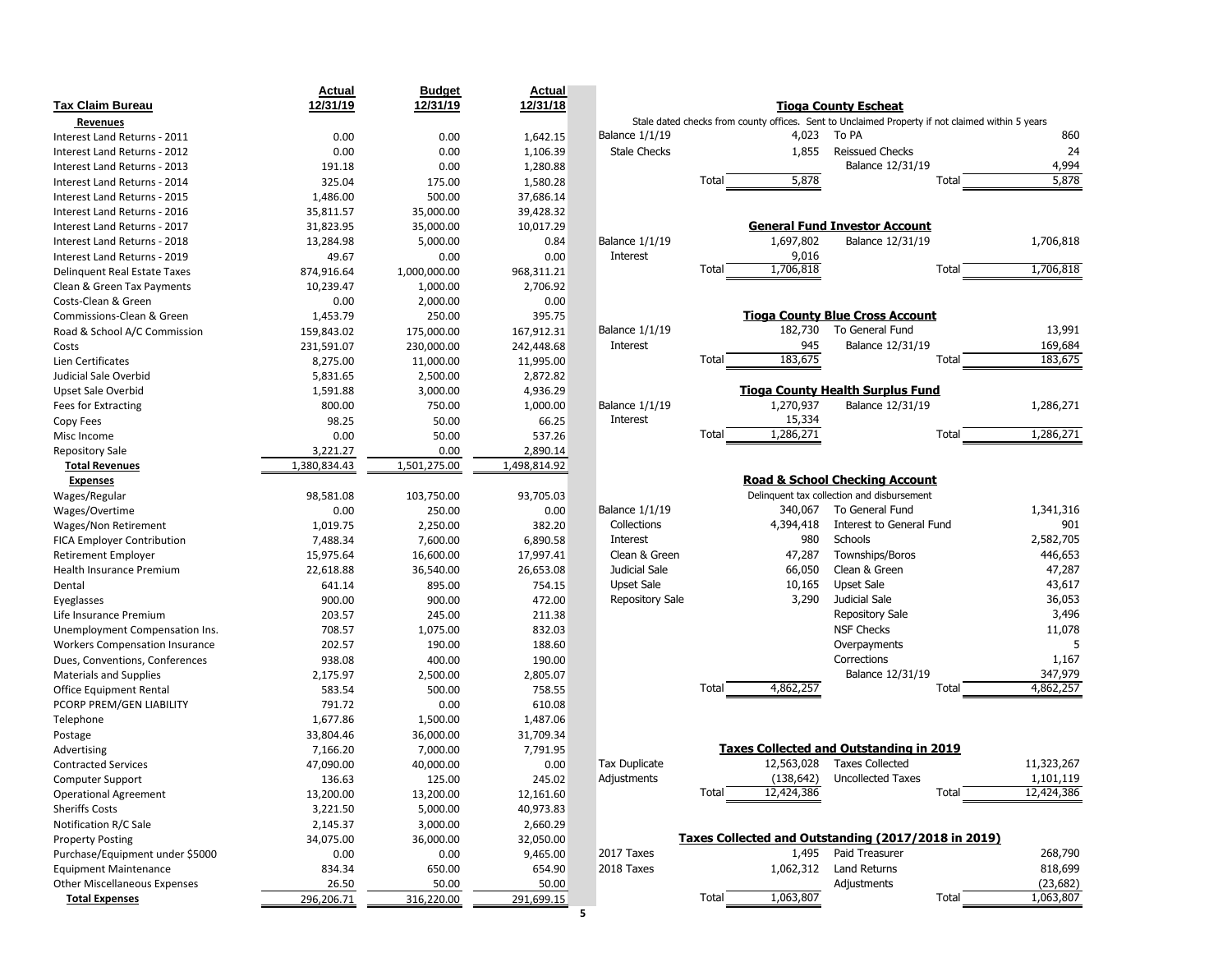| 12/31/19<br>12/31/19<br>12/31/18<br><b>ACT 13 Unconventional Gas Well Funds (2nd Account</b><br>To Act 13 Disbursement A<br><b>Revenues</b><br>Balance 1/1/19<br>4,407,604<br>3,420,477<br>PA UGWF-2018 Year<br>Real Estate - 2016<br>0.00<br>0.00<br>23.98<br>83,982<br><b>DHS Reimbursement</b><br>275,982.79<br>360.86<br>0.00<br>Real Estate - 2017<br>44,381<br>275,144.88<br>200,000.00<br>11,294,995.65<br><b>HAVA-Voting Machine Expense</b><br>Liberty Boro-Loan repayment<br>12,000<br>0.00<br>11,323,266.45<br>10,900,000.00<br><b>TCDC</b><br>2,500<br>13.50<br>0.00<br>22.00<br>Late Per Capita Taxes<br>PCORP Grant-Prison Body Scanner<br>20,000<br>800.00<br>1,000.00<br>700.00<br><b>Bingo Licenses</b><br>6,776<br>Tioga Co.Trail Authority Account<br>7,850.00<br>7,000.00<br>7,550.00<br>Interest<br>60,951<br>Balance 12/31/19<br>156.50<br>100.00<br>170.00<br>8,058,671<br>Total<br>1,942.62<br>2,054.41<br>2,000.00<br>18,477.50<br>23,000.00<br>18,981.00<br><b>Act 13 Transportation</b><br>25,676.14<br>33,000.00<br>12,160.79<br><b>Balance 1/1/19</b><br>239,350<br>(1,712.91)<br>0.00<br>0.00<br>73,923<br>From PA<br>9,015.56<br>3,500.00<br>7,790.38<br>2,880<br>Balance 12/31/19<br>40,309.92<br>Interest<br>Interest on Checking Accounts<br>41,452.31<br>30,000.00<br>316, 153<br>Total<br>500.00<br>678.49<br>Interest Tax Claim-Checking<br>946.21<br>640.18<br>644.68<br>200.00<br><b>Operating Reserve Fund</b><br>11,662,047.80<br>11,704,346.09<br>11,200,000.00<br><b>Total Revenues</b><br><b>Balance 1/1/19</b><br>1,755,675<br>Interest<br>Balance 12/31/19<br>21,182<br>1,776,857<br>Total<br><b>Expenses</b><br>Wages/Regular<br>107,984.14<br>112,095.00<br>105,544.80<br>Wages/Non Retirement<br>2,426.50<br>3,000.00<br>2,729.00<br><b>Tax Statement</b><br>8,416.56<br>8,585.00<br>8,199.66<br><b>Assessed Valuation</b><br>Current Tax Levy<br><b>Retirement Employer</b><br>17,562.66<br>17,935.00<br>20,254.91<br>Real Estate Millage 6.750<br><b>Total Assessed</b><br>3,307,678,562<br><b>Health Insurance Premium</b><br>22,772.79<br>23,700.00<br>22,084.80<br><b>Exempt from Taxes</b><br>(1,248,369,085)<br>832.34<br>830.00<br>823.67<br>Clean & Green<br>2019 RE Taxes Due<br>350.00<br>(198, 125, 246)<br>1,287.40<br>900.00<br>Eyeglasses<br>Taxable<br>1,861,184,231<br>190.56<br>Life Insurance Premium<br>207.18<br>225.00<br>750.00<br>575.63<br>591.75<br>Unemployment Compensation Ins. |                                       | Actual   | <b>Budget</b> | Actual   |  |  |
|---------------------------------------------------------------------------------------------------------------------------------------------------------------------------------------------------------------------------------------------------------------------------------------------------------------------------------------------------------------------------------------------------------------------------------------------------------------------------------------------------------------------------------------------------------------------------------------------------------------------------------------------------------------------------------------------------------------------------------------------------------------------------------------------------------------------------------------------------------------------------------------------------------------------------------------------------------------------------------------------------------------------------------------------------------------------------------------------------------------------------------------------------------------------------------------------------------------------------------------------------------------------------------------------------------------------------------------------------------------------------------------------------------------------------------------------------------------------------------------------------------------------------------------------------------------------------------------------------------------------------------------------------------------------------------------------------------------------------------------------------------------------------------------------------------------------------------------------------------------------------------------------------------------------------------------------------------------------------------------------------------------------------------------------------------------------------------------------------------------------------------------------------------------------------------------------------------------------------------------------------------------------------------------------------------------------------------------------------------------------------------------------------------------------------------------------------------------|---------------------------------------|----------|---------------|----------|--|--|
|                                                                                                                                                                                                                                                                                                                                                                                                                                                                                                                                                                                                                                                                                                                                                                                                                                                                                                                                                                                                                                                                                                                                                                                                                                                                                                                                                                                                                                                                                                                                                                                                                                                                                                                                                                                                                                                                                                                                                                                                                                                                                                                                                                                                                                                                                                                                                                                                                                                               | <b>Treasurer</b>                      |          |               |          |  |  |
|                                                                                                                                                                                                                                                                                                                                                                                                                                                                                                                                                                                                                                                                                                                                                                                                                                                                                                                                                                                                                                                                                                                                                                                                                                                                                                                                                                                                                                                                                                                                                                                                                                                                                                                                                                                                                                                                                                                                                                                                                                                                                                                                                                                                                                                                                                                                                                                                                                                               |                                       |          |               |          |  |  |
|                                                                                                                                                                                                                                                                                                                                                                                                                                                                                                                                                                                                                                                                                                                                                                                                                                                                                                                                                                                                                                                                                                                                                                                                                                                                                                                                                                                                                                                                                                                                                                                                                                                                                                                                                                                                                                                                                                                                                                                                                                                                                                                                                                                                                                                                                                                                                                                                                                                               |                                       |          |               |          |  |  |
|                                                                                                                                                                                                                                                                                                                                                                                                                                                                                                                                                                                                                                                                                                                                                                                                                                                                                                                                                                                                                                                                                                                                                                                                                                                                                                                                                                                                                                                                                                                                                                                                                                                                                                                                                                                                                                                                                                                                                                                                                                                                                                                                                                                                                                                                                                                                                                                                                                                               |                                       |          |               |          |  |  |
|                                                                                                                                                                                                                                                                                                                                                                                                                                                                                                                                                                                                                                                                                                                                                                                                                                                                                                                                                                                                                                                                                                                                                                                                                                                                                                                                                                                                                                                                                                                                                                                                                                                                                                                                                                                                                                                                                                                                                                                                                                                                                                                                                                                                                                                                                                                                                                                                                                                               | Real Estate - 2018                    |          |               |          |  |  |
|                                                                                                                                                                                                                                                                                                                                                                                                                                                                                                                                                                                                                                                                                                                                                                                                                                                                                                                                                                                                                                                                                                                                                                                                                                                                                                                                                                                                                                                                                                                                                                                                                                                                                                                                                                                                                                                                                                                                                                                                                                                                                                                                                                                                                                                                                                                                                                                                                                                               | Real Estate - 2019                    |          |               |          |  |  |
|                                                                                                                                                                                                                                                                                                                                                                                                                                                                                                                                                                                                                                                                                                                                                                                                                                                                                                                                                                                                                                                                                                                                                                                                                                                                                                                                                                                                                                                                                                                                                                                                                                                                                                                                                                                                                                                                                                                                                                                                                                                                                                                                                                                                                                                                                                                                                                                                                                                               |                                       |          |               |          |  |  |
|                                                                                                                                                                                                                                                                                                                                                                                                                                                                                                                                                                                                                                                                                                                                                                                                                                                                                                                                                                                                                                                                                                                                                                                                                                                                                                                                                                                                                                                                                                                                                                                                                                                                                                                                                                                                                                                                                                                                                                                                                                                                                                                                                                                                                                                                                                                                                                                                                                                               |                                       |          |               |          |  |  |
|                                                                                                                                                                                                                                                                                                                                                                                                                                                                                                                                                                                                                                                                                                                                                                                                                                                                                                                                                                                                                                                                                                                                                                                                                                                                                                                                                                                                                                                                                                                                                                                                                                                                                                                                                                                                                                                                                                                                                                                                                                                                                                                                                                                                                                                                                                                                                                                                                                                               | Small Games of Chance Licenses        |          |               |          |  |  |
|                                                                                                                                                                                                                                                                                                                                                                                                                                                                                                                                                                                                                                                                                                                                                                                                                                                                                                                                                                                                                                                                                                                                                                                                                                                                                                                                                                                                                                                                                                                                                                                                                                                                                                                                                                                                                                                                                                                                                                                                                                                                                                                                                                                                                                                                                                                                                                                                                                                               | Sportsman Firearm Permits             |          |               |          |  |  |
|                                                                                                                                                                                                                                                                                                                                                                                                                                                                                                                                                                                                                                                                                                                                                                                                                                                                                                                                                                                                                                                                                                                                                                                                                                                                                                                                                                                                                                                                                                                                                                                                                                                                                                                                                                                                                                                                                                                                                                                                                                                                                                                                                                                                                                                                                                                                                                                                                                                               | State Reimbursement                   |          |               |          |  |  |
|                                                                                                                                                                                                                                                                                                                                                                                                                                                                                                                                                                                                                                                                                                                                                                                                                                                                                                                                                                                                                                                                                                                                                                                                                                                                                                                                                                                                                                                                                                                                                                                                                                                                                                                                                                                                                                                                                                                                                                                                                                                                                                                                                                                                                                                                                                                                                                                                                                                               | <b>Treasurer's Fees</b>               |          |               |          |  |  |
|                                                                                                                                                                                                                                                                                                                                                                                                                                                                                                                                                                                                                                                                                                                                                                                                                                                                                                                                                                                                                                                                                                                                                                                                                                                                                                                                                                                                                                                                                                                                                                                                                                                                                                                                                                                                                                                                                                                                                                                                                                                                                                                                                                                                                                                                                                                                                                                                                                                               | <b>Room Excise Tax Commission</b>     |          |               |          |  |  |
|                                                                                                                                                                                                                                                                                                                                                                                                                                                                                                                                                                                                                                                                                                                                                                                                                                                                                                                                                                                                                                                                                                                                                                                                                                                                                                                                                                                                                                                                                                                                                                                                                                                                                                                                                                                                                                                                                                                                                                                                                                                                                                                                                                                                                                                                                                                                                                                                                                                               | Transfer In Room Rental               |          |               |          |  |  |
|                                                                                                                                                                                                                                                                                                                                                                                                                                                                                                                                                                                                                                                                                                                                                                                                                                                                                                                                                                                                                                                                                                                                                                                                                                                                                                                                                                                                                                                                                                                                                                                                                                                                                                                                                                                                                                                                                                                                                                                                                                                                                                                                                                                                                                                                                                                                                                                                                                                               | Interest From Investments             |          |               |          |  |  |
|                                                                                                                                                                                                                                                                                                                                                                                                                                                                                                                                                                                                                                                                                                                                                                                                                                                                                                                                                                                                                                                                                                                                                                                                                                                                                                                                                                                                                                                                                                                                                                                                                                                                                                                                                                                                                                                                                                                                                                                                                                                                                                                                                                                                                                                                                                                                                                                                                                                               |                                       |          |               |          |  |  |
|                                                                                                                                                                                                                                                                                                                                                                                                                                                                                                                                                                                                                                                                                                                                                                                                                                                                                                                                                                                                                                                                                                                                                                                                                                                                                                                                                                                                                                                                                                                                                                                                                                                                                                                                                                                                                                                                                                                                                                                                                                                                                                                                                                                                                                                                                                                                                                                                                                                               |                                       |          |               |          |  |  |
|                                                                                                                                                                                                                                                                                                                                                                                                                                                                                                                                                                                                                                                                                                                                                                                                                                                                                                                                                                                                                                                                                                                                                                                                                                                                                                                                                                                                                                                                                                                                                                                                                                                                                                                                                                                                                                                                                                                                                                                                                                                                                                                                                                                                                                                                                                                                                                                                                                                               | Misc Income                           |          |               |          |  |  |
|                                                                                                                                                                                                                                                                                                                                                                                                                                                                                                                                                                                                                                                                                                                                                                                                                                                                                                                                                                                                                                                                                                                                                                                                                                                                                                                                                                                                                                                                                                                                                                                                                                                                                                                                                                                                                                                                                                                                                                                                                                                                                                                                                                                                                                                                                                                                                                                                                                                               |                                       |          |               |          |  |  |
|                                                                                                                                                                                                                                                                                                                                                                                                                                                                                                                                                                                                                                                                                                                                                                                                                                                                                                                                                                                                                                                                                                                                                                                                                                                                                                                                                                                                                                                                                                                                                                                                                                                                                                                                                                                                                                                                                                                                                                                                                                                                                                                                                                                                                                                                                                                                                                                                                                                               |                                       |          |               |          |  |  |
|                                                                                                                                                                                                                                                                                                                                                                                                                                                                                                                                                                                                                                                                                                                                                                                                                                                                                                                                                                                                                                                                                                                                                                                                                                                                                                                                                                                                                                                                                                                                                                                                                                                                                                                                                                                                                                                                                                                                                                                                                                                                                                                                                                                                                                                                                                                                                                                                                                                               |                                       |          |               |          |  |  |
|                                                                                                                                                                                                                                                                                                                                                                                                                                                                                                                                                                                                                                                                                                                                                                                                                                                                                                                                                                                                                                                                                                                                                                                                                                                                                                                                                                                                                                                                                                                                                                                                                                                                                                                                                                                                                                                                                                                                                                                                                                                                                                                                                                                                                                                                                                                                                                                                                                                               |                                       |          |               |          |  |  |
|                                                                                                                                                                                                                                                                                                                                                                                                                                                                                                                                                                                                                                                                                                                                                                                                                                                                                                                                                                                                                                                                                                                                                                                                                                                                                                                                                                                                                                                                                                                                                                                                                                                                                                                                                                                                                                                                                                                                                                                                                                                                                                                                                                                                                                                                                                                                                                                                                                                               |                                       |          |               |          |  |  |
|                                                                                                                                                                                                                                                                                                                                                                                                                                                                                                                                                                                                                                                                                                                                                                                                                                                                                                                                                                                                                                                                                                                                                                                                                                                                                                                                                                                                                                                                                                                                                                                                                                                                                                                                                                                                                                                                                                                                                                                                                                                                                                                                                                                                                                                                                                                                                                                                                                                               |                                       |          |               |          |  |  |
|                                                                                                                                                                                                                                                                                                                                                                                                                                                                                                                                                                                                                                                                                                                                                                                                                                                                                                                                                                                                                                                                                                                                                                                                                                                                                                                                                                                                                                                                                                                                                                                                                                                                                                                                                                                                                                                                                                                                                                                                                                                                                                                                                                                                                                                                                                                                                                                                                                                               | <b>FICA Employer Contribution</b>     |          |               |          |  |  |
|                                                                                                                                                                                                                                                                                                                                                                                                                                                                                                                                                                                                                                                                                                                                                                                                                                                                                                                                                                                                                                                                                                                                                                                                                                                                                                                                                                                                                                                                                                                                                                                                                                                                                                                                                                                                                                                                                                                                                                                                                                                                                                                                                                                                                                                                                                                                                                                                                                                               |                                       |          |               |          |  |  |
|                                                                                                                                                                                                                                                                                                                                                                                                                                                                                                                                                                                                                                                                                                                                                                                                                                                                                                                                                                                                                                                                                                                                                                                                                                                                                                                                                                                                                                                                                                                                                                                                                                                                                                                                                                                                                                                                                                                                                                                                                                                                                                                                                                                                                                                                                                                                                                                                                                                               |                                       |          |               |          |  |  |
|                                                                                                                                                                                                                                                                                                                                                                                                                                                                                                                                                                                                                                                                                                                                                                                                                                                                                                                                                                                                                                                                                                                                                                                                                                                                                                                                                                                                                                                                                                                                                                                                                                                                                                                                                                                                                                                                                                                                                                                                                                                                                                                                                                                                                                                                                                                                                                                                                                                               | Dental                                |          |               |          |  |  |
|                                                                                                                                                                                                                                                                                                                                                                                                                                                                                                                                                                                                                                                                                                                                                                                                                                                                                                                                                                                                                                                                                                                                                                                                                                                                                                                                                                                                                                                                                                                                                                                                                                                                                                                                                                                                                                                                                                                                                                                                                                                                                                                                                                                                                                                                                                                                                                                                                                                               |                                       |          |               |          |  |  |
|                                                                                                                                                                                                                                                                                                                                                                                                                                                                                                                                                                                                                                                                                                                                                                                                                                                                                                                                                                                                                                                                                                                                                                                                                                                                                                                                                                                                                                                                                                                                                                                                                                                                                                                                                                                                                                                                                                                                                                                                                                                                                                                                                                                                                                                                                                                                                                                                                                                               |                                       |          |               |          |  |  |
|                                                                                                                                                                                                                                                                                                                                                                                                                                                                                                                                                                                                                                                                                                                                                                                                                                                                                                                                                                                                                                                                                                                                                                                                                                                                                                                                                                                                                                                                                                                                                                                                                                                                                                                                                                                                                                                                                                                                                                                                                                                                                                                                                                                                                                                                                                                                                                                                                                                               |                                       |          |               |          |  |  |
| <b>Tioga County PA License Account</b>                                                                                                                                                                                                                                                                                                                                                                                                                                                                                                                                                                                                                                                                                                                                                                                                                                                                                                                                                                                                                                                                                                                                                                                                                                                                                                                                                                                                                                                                                                                                                                                                                                                                                                                                                                                                                                                                                                                                                                                                                                                                                                                                                                                                                                                                                                                                                                                                                        | <b>Workers Compensation Insurance</b> | 1,309.14 | 1,255.00      | 1,258.27 |  |  |
| 5,446<br>To General Fund<br>500.00<br>Balance 1/1/19<br>Dues, Conventions, Conferences<br>1,350.00<br>1,600.00                                                                                                                                                                                                                                                                                                                                                                                                                                                                                                                                                                                                                                                                                                                                                                                                                                                                                                                                                                                                                                                                                                                                                                                                                                                                                                                                                                                                                                                                                                                                                                                                                                                                                                                                                                                                                                                                                                                                                                                                                                                                                                                                                                                                                                                                                                                                                |                                       |          |               |          |  |  |
| 39,642<br>To PA<br>Dog<br>919.06<br><b>Materials and Supplies</b><br>954.89<br>1,000.00                                                                                                                                                                                                                                                                                                                                                                                                                                                                                                                                                                                                                                                                                                                                                                                                                                                                                                                                                                                                                                                                                                                                                                                                                                                                                                                                                                                                                                                                                                                                                                                                                                                                                                                                                                                                                                                                                                                                                                                                                                                                                                                                                                                                                                                                                                                                                                       |                                       |          |               |          |  |  |
| 5,849<br>Hunt<br><b>NSF/Bank Corrections</b><br>894.29<br>1,055.62<br>925.00                                                                                                                                                                                                                                                                                                                                                                                                                                                                                                                                                                                                                                                                                                                                                                                                                                                                                                                                                                                                                                                                                                                                                                                                                                                                                                                                                                                                                                                                                                                                                                                                                                                                                                                                                                                                                                                                                                                                                                                                                                                                                                                                                                                                                                                                                                                                                                                  | PCORP PREM/GEN LIABILITY              |          |               |          |  |  |
| Fish<br>1.847<br>1,810.71<br>1,450.00<br>1,327.49                                                                                                                                                                                                                                                                                                                                                                                                                                                                                                                                                                                                                                                                                                                                                                                                                                                                                                                                                                                                                                                                                                                                                                                                                                                                                                                                                                                                                                                                                                                                                                                                                                                                                                                                                                                                                                                                                                                                                                                                                                                                                                                                                                                                                                                                                                                                                                                                             | Telephone                             |          |               |          |  |  |
| Pistol<br>156<br>3,048.85<br>2,500.00<br>1,957.40                                                                                                                                                                                                                                                                                                                                                                                                                                                                                                                                                                                                                                                                                                                                                                                                                                                                                                                                                                                                                                                                                                                                                                                                                                                                                                                                                                                                                                                                                                                                                                                                                                                                                                                                                                                                                                                                                                                                                                                                                                                                                                                                                                                                                                                                                                                                                                                                             | Postage                               |          |               |          |  |  |
| 79,085<br>Anterless<br>355.00<br>757.23<br>300.00                                                                                                                                                                                                                                                                                                                                                                                                                                                                                                                                                                                                                                                                                                                                                                                                                                                                                                                                                                                                                                                                                                                                                                                                                                                                                                                                                                                                                                                                                                                                                                                                                                                                                                                                                                                                                                                                                                                                                                                                                                                                                                                                                                                                                                                                                                                                                                                                             | <b>Travel and Lodging</b>             |          |               |          |  |  |
| 245.02<br><b>Bank Fees/Corrections</b><br>156<br>Balance 12/31/19<br>136.63<br>125.00                                                                                                                                                                                                                                                                                                                                                                                                                                                                                                                                                                                                                                                                                                                                                                                                                                                                                                                                                                                                                                                                                                                                                                                                                                                                                                                                                                                                                                                                                                                                                                                                                                                                                                                                                                                                                                                                                                                                                                                                                                                                                                                                                                                                                                                                                                                                                                         | <b>Computer Support</b>               |          |               |          |  |  |
| 132,181<br>Total<br>6,500.00<br>5,764.88<br>6,271.04                                                                                                                                                                                                                                                                                                                                                                                                                                                                                                                                                                                                                                                                                                                                                                                                                                                                                                                                                                                                                                                                                                                                                                                                                                                                                                                                                                                                                                                                                                                                                                                                                                                                                                                                                                                                                                                                                                                                                                                                                                                                                                                                                                                                                                                                                                                                                                                                          | <b>Operational Agreement</b>          |          |               |          |  |  |
| 46.99<br>6,000.00<br>6,723.65                                                                                                                                                                                                                                                                                                                                                                                                                                                                                                                                                                                                                                                                                                                                                                                                                                                                                                                                                                                                                                                                                                                                                                                                                                                                                                                                                                                                                                                                                                                                                                                                                                                                                                                                                                                                                                                                                                                                                                                                                                                                                                                                                                                                                                                                                                                                                                                                                                 | Purchase/Equipment under \$5000       |          |               |          |  |  |
| <b>Tioga County Antierless Account</b><br>0.00<br>250.00<br>0.00<br><b>Equipment Maintenance</b>                                                                                                                                                                                                                                                                                                                                                                                                                                                                                                                                                                                                                                                                                                                                                                                                                                                                                                                                                                                                                                                                                                                                                                                                                                                                                                                                                                                                                                                                                                                                                                                                                                                                                                                                                                                                                                                                                                                                                                                                                                                                                                                                                                                                                                                                                                                                                              |                                       |          |               |          |  |  |
| <b>Balance 1/1/19</b><br>To General Fund<br>250.00<br>150.00<br>0.00<br>0                                                                                                                                                                                                                                                                                                                                                                                                                                                                                                                                                                                                                                                                                                                                                                                                                                                                                                                                                                                                                                                                                                                                                                                                                                                                                                                                                                                                                                                                                                                                                                                                                                                                                                                                                                                                                                                                                                                                                                                                                                                                                                                                                                                                                                                                                                                                                                                     | <b>Other Miscellaneous Expenses</b>   |          |               |          |  |  |
| Collections<br>90,231 To PA License Account<br>185,649.08<br>190,175.00<br>174.021.43<br><b>Total Expenses</b>                                                                                                                                                                                                                                                                                                                                                                                                                                                                                                                                                                                                                                                                                                                                                                                                                                                                                                                                                                                                                                                                                                                                                                                                                                                                                                                                                                                                                                                                                                                                                                                                                                                                                                                                                                                                                                                                                                                                                                                                                                                                                                                                                                                                                                                                                                                                                |                                       |          |               |          |  |  |

| Treas <u>urer</u>                     | <u>nvuum</u><br>12/31/19 | puugt<br>12/31/19 | <u>Avuut</u><br>12/31/18 |                                  |       |                                                          | <b>ACT 13 Unconventional Gas Well Funds (2nd Account)</b> |       |            |
|---------------------------------------|--------------------------|-------------------|--------------------------|----------------------------------|-------|----------------------------------------------------------|-----------------------------------------------------------|-------|------------|
| Revenues                              |                          |                   |                          | <b>Balance 1/1/19</b>            |       | 4,407,604                                                | To Act 13 Disbursement Acct                               |       | 2,500,000  |
| Real Estate - 2016                    | 0.00                     | 0.00              | 23.98                    | PA UGWF-2018 Year                |       | 3,420,477                                                |                                                           |       |            |
| Real Estate - 2017                    | 360.86                   | 0.00              | 275,982.79               | <b>DHS Reimbursement</b>         |       | 83,982                                                   |                                                           |       |            |
| Real Estate - 2018                    | 275,144.88               | 200,000.00        | 11,294,995.65            | HAVA-Voting Machine Expense      |       | 44,381                                                   |                                                           |       |            |
| Real Estate - 2019                    | 11,323,266.45            | 10,900,000.00     | 0.00                     | Liberty Boro-Loan repayment      |       | 12,000                                                   |                                                           |       |            |
| Late Per Capita Taxes                 | 13.50                    | 0.00              | 22.00                    | <b>TCDC</b>                      |       | 2,500                                                    |                                                           |       |            |
| <b>Bingo Licenses</b>                 | 1,000.00                 | 700.00            | 800.00                   | PCORP Grant-Prison Body Scanner  |       | 20,000                                                   |                                                           |       |            |
| <b>Small Games of Chance Licenses</b> | 7,850.00                 | 7,000.00          | 7,550.00                 | Tioga Co.Trail Authority Account |       | 6,776                                                    |                                                           |       |            |
| Sportsman Firearm Permits             | 156.50                   | 100.00            | 170.00                   | Interest                         |       | 60,951                                                   | Balance 12/31/19                                          |       | 5,558,671  |
| State Reimbursement                   | 2,054.41                 | 2,000.00          | 1,942.62                 |                                  | Total | 8,058,671                                                |                                                           | Total | 8,058,671  |
| Treasurer's Fees                      | 18,477.50                | 23,000.00         | 18,981.00                |                                  |       |                                                          |                                                           |       |            |
| Room Excise Tax Commission            | 25,676.14                | 33,000.00         | 12,160.79                |                                  |       | <b>Act 13 Transportation</b>                             |                                                           |       |            |
| Transfer In Room Rental               | (1,712.91)               | 0.00              | 0.00                     | Balance 1/1/19                   |       | 239,350                                                  |                                                           |       |            |
| <b>Interest From Investments</b>      | 9,015.56                 | 3,500.00          | 7,790.38                 | From PA                          |       | 73,923                                                   |                                                           |       |            |
| <b>Interest on Checking Accounts</b>  | 41,452.31                | 30,000.00         | 40,309.92                | Interest                         |       | 2,880                                                    | Balance 12/31/19                                          |       | 316,153    |
| <b>Interest Tax Claim-Checking</b>    | 946.21                   | 500.00            | 678.49                   |                                  | Total | 316,153                                                  |                                                           | Total | 316,153    |
| Misc Income                           |                          | 200.00            | 640.18                   |                                  |       |                                                          |                                                           |       |            |
|                                       | 644.68<br>11,704,346.09  | 11,200,000.00     | 11,662,047.80            |                                  |       | <b>Operating Reserve Fund</b>                            |                                                           |       |            |
| <b>Total Revenues</b>                 |                          |                   |                          | Balance 1/1/19                   |       | 1,755,675                                                |                                                           |       |            |
|                                       |                          |                   |                          | Interest                         |       | 21,182                                                   | Balance 12/31/19                                          |       | 1,776,857  |
|                                       |                          |                   |                          |                                  | Total | 1,776,857                                                |                                                           | Total | 1,776,857  |
| <b>Expenses</b>                       |                          |                   |                          |                                  |       |                                                          |                                                           |       |            |
| Wages/Regular                         | 107,984.14               | 112,095.00        | 105,544.80               |                                  |       |                                                          |                                                           |       |            |
| Wages/Non Retirement                  | 2,426.50                 | 3,000.00          | 2,729.00                 |                                  |       |                                                          |                                                           |       |            |
| FICA Employer Contribution            | 8,416.56                 | 8,585.00          | 8,199.66                 | <b>Assessed Valuation</b>        |       | <b>Tax Statement</b>                                     | Current Tax Levy                                          |       |            |
| Retirement Employer                   | 17,562.66                | 17,935.00         | 20,254.91                |                                  |       |                                                          |                                                           |       |            |
| Health Insurance Premium              | 22,772.79                | 23,700.00         | 22,084.80                | <b>Total Assessed</b>            |       | 3,307,678,562                                            | Real Estate Millage 6.750                                 |       |            |
| Dental                                | 832.34                   | 830.00            | 823.67                   | <b>Exempt from Taxes</b>         |       | (1, 248, 369, 085)                                       |                                                           |       |            |
| Eyeglasses                            | 1,287.40                 | 900.00            | 350.00                   | Clean & Green<br>Taxable         |       | (198, 125, 246)<br>1,861,184,231                         | 2019 RE Taxes Due                                         |       | 12,563,028 |
| Life Insurance Premium                | 207.18                   | 225.00            | 190.56                   |                                  |       |                                                          |                                                           |       |            |
| Unemployment Compensation Ins.        | 591.75                   | 750.00            | 575.63                   |                                  |       |                                                          |                                                           |       |            |
| <b>Workers Compensation Insurance</b> | 1,309.14                 | 1,255.00          | 1,258.27                 |                                  |       | <b>Tioga County PA License Account</b>                   |                                                           |       |            |
| Dues, Conventions, Conferences        | 1,350.00                 | 1,600.00          | 500.00                   | Balance 1/1/19                   |       | 5,446<br>39,642                                          | To General Fund<br>To PA                                  |       | 7,917      |
| <b>Materials and Supplies</b>         | 954.89                   | 1,000.00          | 919.06                   | Dog                              |       |                                                          |                                                           |       | 119,287    |
| PCORP PREM/GEN LIABILITY              | 1,055.62                 | 925.00            | 894.29                   | Hunt                             |       | 5,849                                                    | <b>NSF/Bank Corrections</b>                               |       | 20         |
| Telephone                             | 1,810.71                 | 1,450.00          | 1,327.49                 | Fish                             |       | 1,847                                                    |                                                           |       |            |
| Postage                               | 3,048.85                 | 2,500.00          | 1,957.40                 | Pistol                           |       | 156                                                      |                                                           |       |            |
| <b>Travel and Lodging</b>             | 757.23                   | 300.00            | 355.00                   | Anterless                        |       | 79,085                                                   |                                                           |       |            |
| Computer Support                      | 136.63                   | 125.00            | 245.02                   | <b>Bank Fees/Corrections</b>     |       | 156                                                      | Balance 12/31/19                                          |       | 4,957      |
| <b>Operational Agreement</b>          | 6,271.04                 | 6,500.00          | 5,764.88                 |                                  | Total | 132,181                                                  |                                                           | Total | 132,181    |
| Purchase/Equipment under \$5000       | 6,723.65                 | 6,000.00          | 46.99                    |                                  |       |                                                          |                                                           |       |            |
| <b>Equipment Maintenance</b>          | 0.00                     | 250.00            | 0.00                     |                                  |       | <b>Tioga County Antierless Account</b>                   |                                                           |       |            |
| <b>Other Miscellaneous Expenses</b>   | 150.00                   | 250.00            | 0.00                     | Balance 1/1/19                   |       | 0                                                        | To General Fund                                           |       | 10,759     |
| <b>Total Expenses</b>                 | 185,649.08               | 190,175.00        | 174,021.43               | Collections                      |       | 90,231                                                   | To PA License Account                                     |       | 79,085     |
|                                       |                          |                   |                          | <b>NSF Checks</b>                |       | (117)                                                    | NSF Fees to GF                                            |       | 270        |
|                                       |                          |                   |                          |                                  |       |                                                          | Balance 12/31/19                                          |       | $\Omega$   |
|                                       |                          |                   |                          |                                  | Total | 90,114                                                   |                                                           | Total | 90,114     |
|                                       |                          |                   |                          |                                  |       |                                                          |                                                           |       |            |
|                                       |                          |                   |                          |                                  |       | <b>Tioga County Room Rental Excise Tax</b>               |                                                           |       |            |
|                                       |                          |                   |                          |                                  |       | 5% tax collected to be used for the promoting of tourism |                                                           |       |            |
|                                       |                          |                   |                          | <b>Balance 1/1/19</b>            |       |                                                          | 188,217 To General Fund                                   |       | 31,717     |
|                                       |                          |                   |                          | Collections                      |       | 700,460                                                  | Interest to General Fund                                  |       | 755        |
|                                       |                          |                   |                          | Interest                         |       | 749                                                      | Tioga Co. Visitor's Bureau                                |       | 668,198    |
|                                       |                          |                   |                          |                                  |       |                                                          | Balance 12/31/19                                          |       | 188,756    |
|                                       |                          |                   |                          |                                  | Total | 889,426                                                  |                                                           | Total | 889,426    |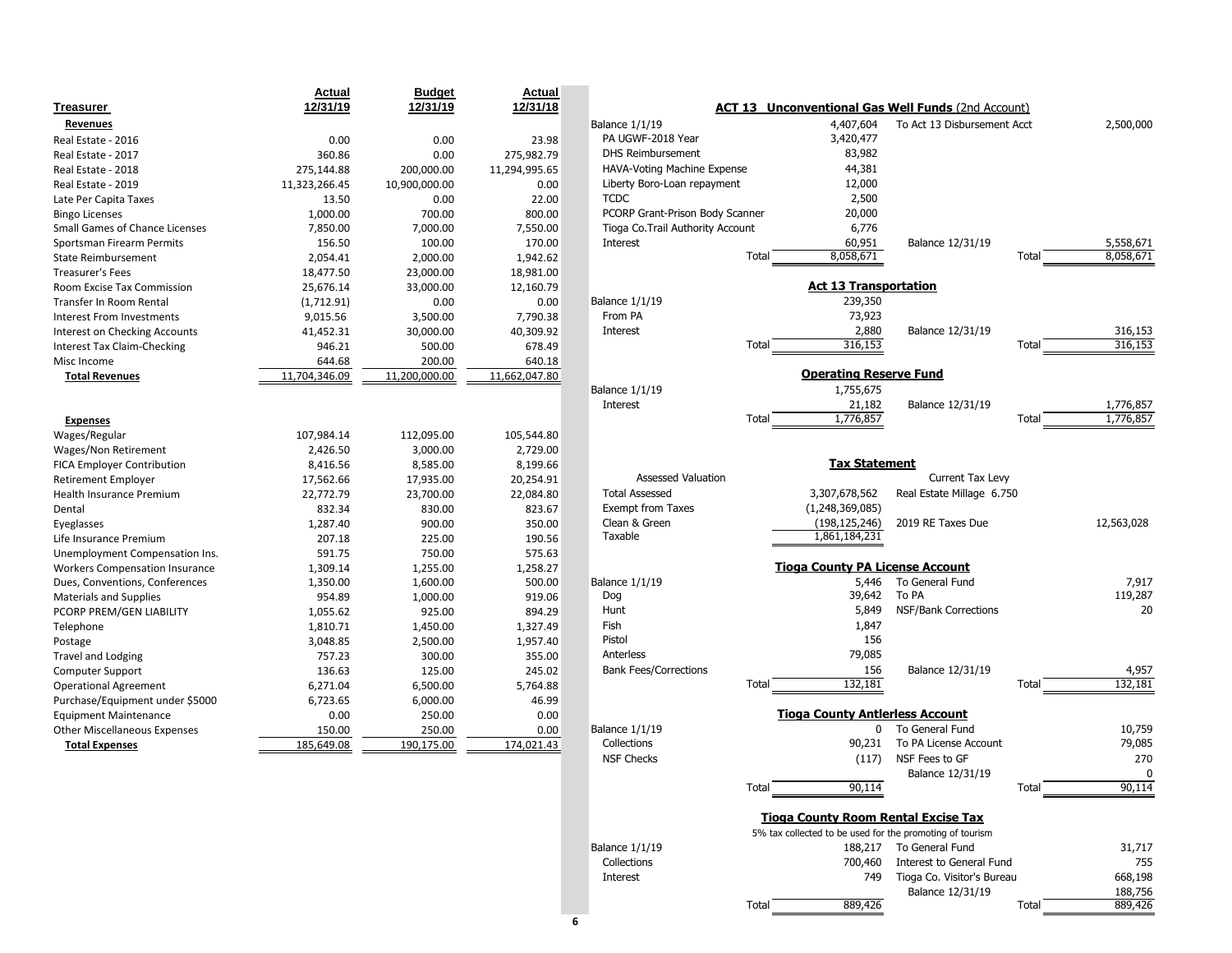|                                       | <b>Actual</b> | <b>Budget</b> | <b>Actual</b> |
|---------------------------------------|---------------|---------------|---------------|
| <b>Public Defender</b>                | 12/31/19      | 12/31/19      | 12/31/18      |
| <b>Total Revenue Misc. Income</b>     | 0.00          | 0.00          | 602.54        |
| <b>Expenses</b>                       |               |               |               |
| Wages/Regular                         | 110,637.83    | 114,510.00    | 106,837.97    |
| Wages/Overtime                        | 4,905.20      | 500.00        | 920.73        |
| <b>Wages/Non Retirement</b>           | 984.38        | 0.00          | 0.00          |
| Wages/Transcripts                     | 787.50        | 1,500.00      | 1,002.50      |
| <b>FICA Employer Contribution</b>     | 8,557.30      | 8,500.00      | 7,887.58      |
| Retirement Employer                   | 18,747.34     | 18,645.00     | 20,869.12     |
| Health Insurance Premium              | 33,204.78     | 35,975.00     | 33,117.75     |
| Dental                                | 558.96        | 610.00        | 559.20        |
| Eyeglasses                            | 300.00        | 600.00        | 100.00        |
| Life Insurance Premium                | 139.13        | 160.00        | 141.11        |
| Unemployment Compensation Ins.        | 541.80        | 655.00        | 505.29        |
| <b>Workers Compensation Insurance</b> | 353.60        | 335.00        | 333.96        |
| Dues, Conventions, Conferences        | 4,456.38      | 3,500.00      | 3,336.82      |
| <b>Materials and Supplies</b>         | 2,169.27      | 2,500.00      | 2,303.82      |
| Office Equipment Rental               | 23.87         | 35.00         | 29.08         |
| PCORP PREM/GEN LIABILITY              | 791.71        | 625.00        | 604.81        |
| Telephone                             | 3,619.93      | 2,000.00      | 2,048.64      |
| Postage                               | 691.78        | 550.00        | 550.59        |
| <b>Publications &amp; Updates</b>     | 6,192.72      | 6,000.00      | 5,098.84      |
| Photocopies                           | 0.00          | 0.00          | 501.47        |
| <b>Travel and Lodging</b>             | 5,537.45      | 5,200.00      | 3,630.15      |
| <b>Professional Services</b>          | 120,794.10    | 130,500.00    | 131,592.00    |
| Court Appointed Assist P.D.           | 3,710.00      | 15,000.00     | 2,403.00      |
| Computer Support                      | 136.63        | 125.00        | 245.02        |
| Official Investigation                | 6,800.48      | 20,000.00     | 16,759.94     |
| Purchase/Equipment under \$5000       | 0.00          | 2,500.00      | 0.00          |
| <b>Equipment Maintenance</b>          | 575.08        | 500.00        | 532.06        |
| <b>Total Expenses</b>                 | 335,217.22    | 371,025.00    | 341,911.45    |
| <b>Solicitor</b>                      |               |               |               |
| <b>Expenses</b>                       |               |               |               |
| Wages/Regular                         | 50,626.94     | 50,630.00     | 49,152.48     |
| <b>FICA Employer Contribution</b>     | 3,475.28      | 3,875.00      | 3,380.20      |
| <b>Retirement Employer</b>            | 8,162.38      | 8,100.00      | 9,431.50      |
| <b>Health Insurance Premium</b>       | 13,608.36     | 14,640.00     | 12,915.84     |
| Dental                                | 277.20        | 305.00        | 273.36        |
| Eyeglasses                            | 300.00        | 600.00        | 245.00        |
| Life Insurance Premium                | 69.00         | 75.00         | 69.00         |
| Unemployment Compensation Ins.        | 270.00        | 325.00        | 250.00        |
| <b>Workers Compensation Insurance</b> | 185.38        | 185.00        | 180.18        |
| <b>Total Expenses</b>                 | 76,974.54     | 78,735.00     | 75,897.56     |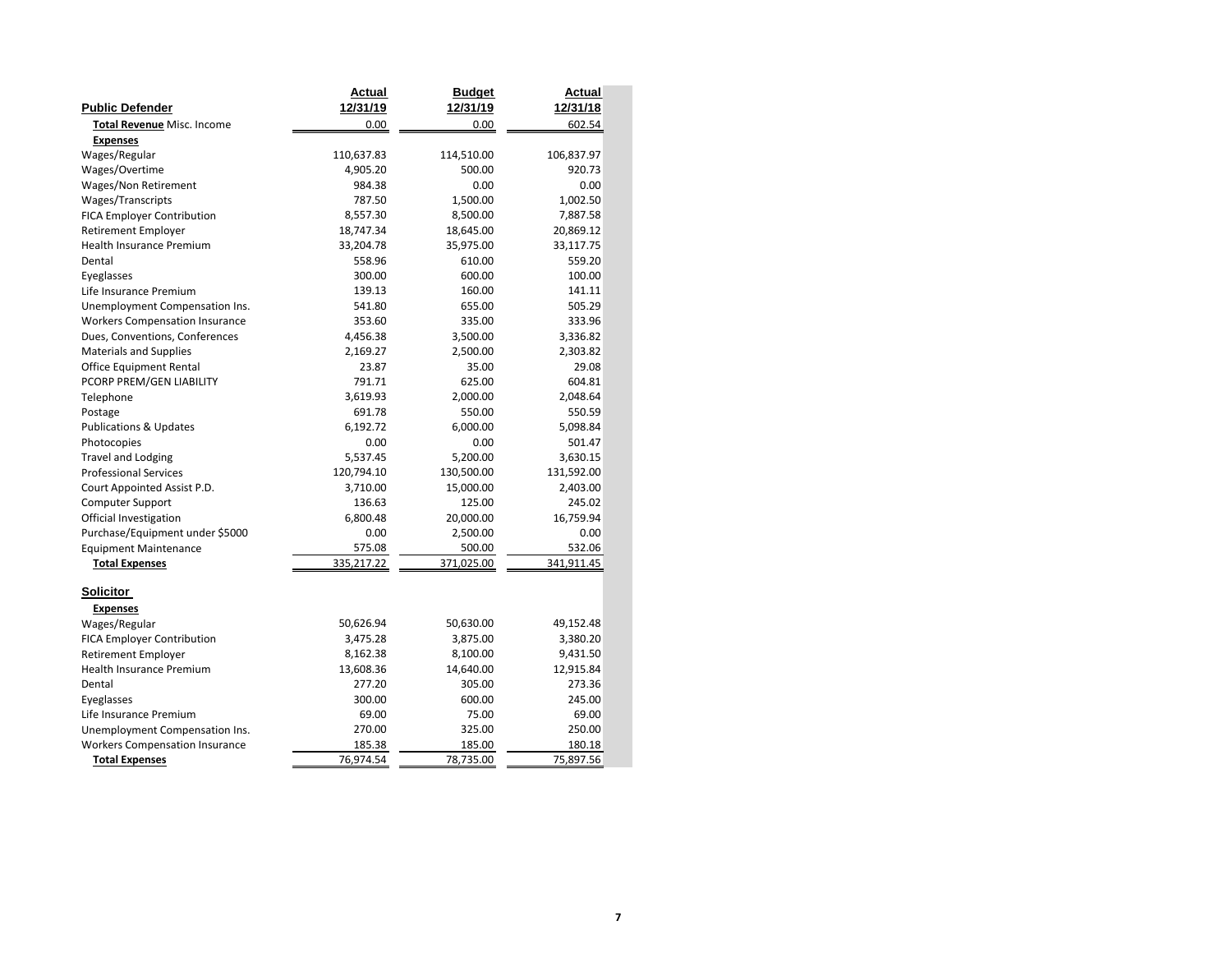| <b>Recorder of Deeds</b>              | <b>Actual</b><br>12/31/19 | <b>Budget</b><br>12/31/19 | <b>Actual</b><br>12/31/18 |                       |                    | <b>Register &amp; Recorder Trust Account</b> |       |           |
|---------------------------------------|---------------------------|---------------------------|---------------------------|-----------------------|--------------------|----------------------------------------------|-------|-----------|
| <b>Revenues</b>                       |                           |                           |                           | <b>Balance 1/1/19</b> | 5,410              | General Fund                                 |       | 308,375   |
| Fees & Commissions                    | 176,124.47                | 240,000.00                | 234,667.35                | <b>Fees Collected</b> | 2,689,226          | County Rec. Improvement Fund                 |       | 13,794    |
| Photocopies                           | 8,389.00                  | 8,000.00                  | 9,846.25                  |                       |                    | Recorder Improvement Fund                    |       | 20,691    |
| <b>State Realty Tax Commissions</b>   | 9,352.52                  | 10,000.00                 | 11,355.02                 |                       |                    | PA                                           |       | 210,816   |
| Local Realty Tax Commissions          | 20,797.89                 | 21,000.00                 | 23,426.10                 |                       |                    | Act 34                                       |       | 825       |
| <b>Total Revenues</b>                 | 214,663.88                | 279,000.00                | 279,294.72                |                       |                    | <b>State Transfer Tax</b>                    |       | 1,086,968 |
| <b>Expenses</b>                       |                           |                           |                           |                       |                    | Local Realty Tax                             |       | 1,043,701 |
| Wages/Regular & Non Retirement        | 54,308.20                 | 55,875.00                 | 52,333.86                 |                       |                    | Balance 12/31/19                             |       | 9,466     |
| <b>FICA Employer Contribution</b>     | 3,801.82                  | 3,920.00                  | 3,672.58                  |                       | Total<br>2,694,636 |                                              | Total | 2,694,636 |
| Retirement Employer                   | 8,608.54                  | 8,760.00                  | 9,869.54                  |                       |                    |                                              |       |           |
| Health Insurance Premium              | 19,832.86                 | 20,000.00                 | 18,790.74                 |                       |                    | <b>Recorder of Deeds Improvement Fund</b>    |       |           |
| Dental, Eyeglass, Health Insurance    | 1,334.67                  | 1,090.00                  | 619.31                    |                       |                    | Money collected for office improvements      |       |           |
| Unemployment Compensation Ins.        | 273.36                    | 320.00                    | 254.42                    | Balance 1/1/18        |                    | 207,821 Supplies                             |       | 1,367     |
| <b>Worker's Compensation</b>          | 479.07                    | 465.00                    | 464.32                    | Collections           | 19,221             | Balance 12/31/18                             |       | 225,675   |
| Dues, Conventions, Conferences        | 1,437.77                  | 1,000.00                  | 500.00                    |                       | 227,042<br>Total   |                                              | Total | 227,042   |
| Materials and Supplies                | 1,663.76                  | 5,500.00                  | 5,528.20                  |                       |                    |                                              |       |           |
| PCORP PREM/GEN LIABILITY              | 1,583.43                  | 1,500.00                  | 1,337.43                  |                       |                    |                                              |       |           |
| Telephone                             | 1,403.50                  | 1,200.00                  | 1,110.85                  |                       |                    |                                              |       |           |
| Postage                               | 500.00                    | 1,000.00                  | 705.00                    |                       |                    |                                              |       |           |
| Advertising                           | 0.00                      | 100.00                    | (106.26)                  |                       |                    |                                              |       |           |
| <b>Records Duplication/Contracted</b> | 810.23                    | 2,600.00                  | 1,734.58                  |                       |                    |                                              |       |           |
| Travel & Lodging                      | 115.50                    | 500.00                    | 0.00                      |                       |                    |                                              |       |           |
| Legal Expenses                        | 0.00                      | 1,000.00                  | 524.55                    |                       |                    |                                              |       |           |
| Microfilming & Laminating             | 0.00                      | 500.00                    | 0.00                      |                       |                    |                                              |       |           |
| Computer Support                      | 45.54                     | 40.00                     | 81.27                     |                       |                    |                                              |       |           |
| Equipment Maintenance & Rental        | 34,087.03                 | 43,200.00                 | 35,004.23                 |                       |                    |                                              |       |           |
| Other Miscellaneous Expenses          | 0.00                      | 275.00                    | 25.00                     |                       |                    |                                              |       |           |
| <b>Total Expenses</b>                 | 130,285.28                | 148,845.00                | 132,449.62                |                       |                    |                                              |       |           |
|                                       |                           |                           |                           |                       |                    |                                              |       |           |
| <b>HR Courthouse</b>                  |                           |                           |                           |                       |                    |                                              |       |           |
| <b>Expenses</b>                       |                           |                           |                           |                       |                    |                                              |       |           |
| Wages/Regular & Non Retirement        | 72,664.94                 | 66,735.00                 | 54,701.27                 |                       |                    |                                              |       |           |
| <b>FICA Employer Contribution</b>     | 5,332.59                  | 5,020.00                  | 3,903.16                  |                       |                    |                                              |       |           |
| Retirement Employer                   | 11,537.74                 | 8,490.00                  | 9,881.82                  |                       |                    |                                              |       |           |
| <b>Health Insurance Premium</b>       | 19,475.28                 | 32,355.00                 | 17,701.44                 |                       |                    |                                              |       |           |
| Dental                                | 551.16                    | 555.00                    | 273.36                    |                       |                    |                                              |       |           |
| Eyeglasses                            | 1,198.00                  | 600.00                    | 381.00                    |                       |                    |                                              |       |           |
| Life Insurance Premium                | 124.75                    | 150.00                    | 69.00                     |                       |                    |                                              |       |           |
| Unemployment Compensation Ins.        | 558.13                    | 500.00                    | 301.91                    |                       |                    |                                              |       |           |
| Workers Compensation Insurance        | 112.69                    | 85.00                     | 83.68                     |                       |                    |                                              |       |           |
| Dues, Conventions, Conferences        | 1,238.74                  | 800.00                    | 757.00                    |                       |                    |                                              |       |           |
| Materials and Supplies                | 183.72                    | 300.00                    | 76.19                     |                       |                    |                                              |       |           |
| Advertising                           | 0.00                      | 50.00                     | 0.00                      |                       |                    |                                              |       |           |
| Purchase/Equipment under \$5000       | 0.00                      | 3,500.00                  | 0.00                      |                       |                    |                                              |       |           |
| <b>Other Miscellaneous Expenses</b>   | 25.00                     | 0.00                      | 25.00                     |                       |                    |                                              |       |           |
| <b>Total Expenses</b>                 | 113,002.74                | 119,140.00                | 88,154.83                 |                       |                    |                                              |       |           |
|                                       |                           |                           |                           |                       |                    |                                              |       |           |
| <b>Human Resources Operations</b>     |                           |                           |                           |                       |                    |                                              |       |           |
| Total Expenses PCORP/Gen Liability    | 395.86                    | 0                         | 360.33                    |                       |                    |                                              |       |           |
|                                       |                           |                           |                           |                       |                    |                                              |       |           |

 $\overline{\phantom{a}}$ 

| 5,410     | General Fund                 | 308,375                                      |
|-----------|------------------------------|----------------------------------------------|
| 2,689,226 | County Rec. Improvement Fund | 13,794                                       |
|           | Recorder Improvement Fund    | 20,691                                       |
|           | PA                           | 210,816                                      |
|           | <b>Act 34</b>                | 825                                          |
|           | <b>State Transfer Tax</b>    | 1,086,968                                    |
|           | Local Realty Tax             | 1,043,701                                    |
|           | Balance 12/31/19             | 9,466                                        |
| 2,694,636 | Total                        | 2,694,636                                    |
|           |                              | <b>Register &amp; Recorder Trust Account</b> |

# **Recorder of Deeds Improvement Fund**

| alance 1/1/18 |       | 207.821 | Supplies         |       | 1,367   |
|---------------|-------|---------|------------------|-------|---------|
| Collections   |       | 19,221  | Balance 12/31/18 |       | 225,675 |
|               | Total | 227,042 |                  | Total | 227,042 |
|               |       |         |                  |       |         |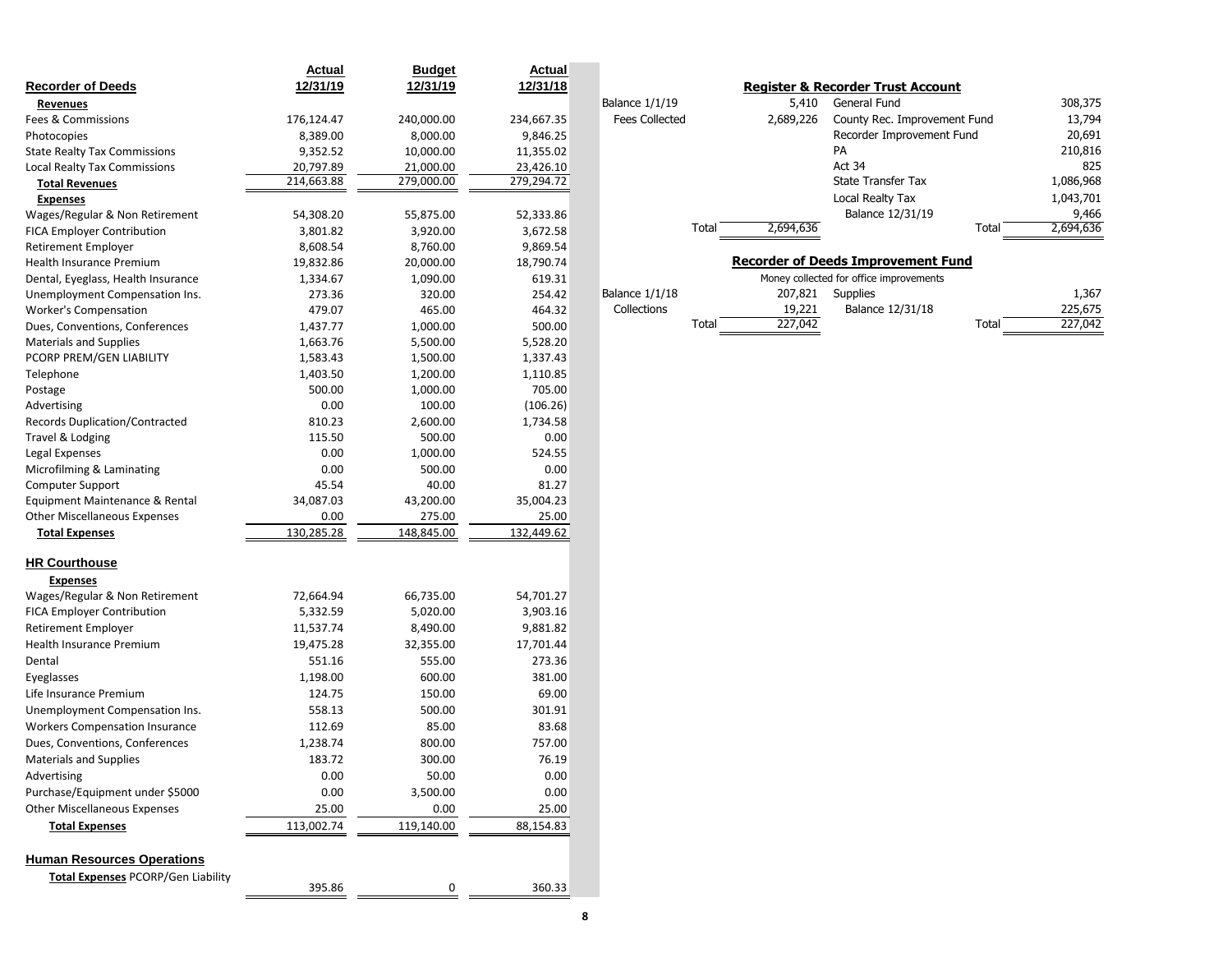|                                                          | Actual           | <b>Budget</b>    | <b>Actual</b>        |
|----------------------------------------------------------|------------------|------------------|----------------------|
| <u>Planning, Zoning &amp; Development</u>                | 12/31/19         | 12/31/19         | 12/31/18             |
| Revenues                                                 |                  |                  |                      |
| <b>State Grant</b>                                       | 0.00             | 12,915.00        | 0.00                 |
| <b>Subdivision Fees</b>                                  | 3,720.90         | 3,000.00         | 3,529.67             |
| Resource, Conservation & Development                     | 8,377.53         | 0.00             | 5,360.66             |
| <b>Total Revenues</b>                                    | 12,098.43        | 15,915.00        | 8,890.33             |
| <b>Expenses</b>                                          |                  |                  |                      |
| Wages/Regular                                            | 88,842.06        | 100,895.00       | 97,569.36            |
| Wages/Non Retirement                                     | 11,197.27        | 13,030.00        | 2,473.24             |
| <b>FICA Employer Contribution</b>                        | 7,410.97         | 7,700.00         | 7,477.03             |
| Retirement Employer                                      | 14,376.15        | 16,145.00        | 18,721.70            |
| Health Insurance Premium                                 | 19,556.88        | 19,320.00        | 17,044.48            |
| Dental                                                   | 591.14           | 640.00           | 574.08               |
| Eyeglasses                                               | 0.00             | 600.00           | 211.00               |
| Life Insurance Premium                                   | 147.09           | 160.00           | 144.84               |
| Unemployment Compensation Ins.                           | 1,091.99         | 700.00           | 585.46               |
| <b>Workers Compensation Insurance</b>                    | 330.93           | 345.00           | 354.47               |
| Dues, Conventions, Conferences                           | 1,500.30         | 1,600.00         | 1,577.74             |
| <b>Materials and Supplies</b>                            | 1,422.08         | 500.00           | 1,140.91             |
| Telephone                                                | 3,101.62         | 2,450.00         | 2,442.11             |
| Postage                                                  | 487.00           | 450.00           | 814.52               |
| Advertising                                              | 589.66           | 200.00           | 96.00                |
| <b>Auto Fuel</b>                                         | 355.69           | 200.00           | 137.71               |
| <b>Travel and Lodging</b>                                | 1,568.41         | 2,000.00         | 2,060.58             |
| <b>Professional Services</b>                             | 55.12            | 250.00           | (2,400.00)<br>245.02 |
| Computer Support                                         | 162.53           | 125.00           |                      |
| <b>Filing Fees</b>                                       | 0.00             | 100.00           | 0.00<br>4,901.75     |
| Purchase/Equipment under \$5000                          | 0.00<br>190.00   | 2,000.00         | 147.26               |
| <b>Other Miscellaneous Expenses</b>                      | 498.13           | 25.00<br>0.00    | 1,204.70             |
| State Grant/Special Project<br>PA Wilds Planning         | 1,500.00         | 1,500.00         | 1,500.00             |
| <b>Total Expenses</b>                                    | 154,975.02       | 170,935.00       | 159,023.96           |
|                                                          |                  |                  |                      |
| <u>GIS</u>                                               |                  |                  |                      |
| <b>Total Revenues-Sale of Maps</b>                       | 4,849.67         | 7,300.00         | 6,684.55             |
| <b>Expenses</b>                                          |                  |                  |                      |
| Wages/Regular                                            | 84,042.28        | 85,050.00        | 81,595.80            |
| Wages/Non-Retirement                                     | 843.75           | 1,125.00         | 0.00                 |
| <b>FICA-Employer Contribution</b>                        | 6,354.26         | 6,535.00         | 6,110.07             |
| Retirement Employer                                      | 13,548.89        | 13,430.00        | 15,656.58            |
| Health Insurance Premium                                 | 16,443.82        | 17,120.00        | 15,580.65            |
| Dental                                                   | 556.71           | 595.00           | 549.19               |
| Eyeglasses                                               | 574.40           | 600.00<br>150.00 | 0.00                 |
| Life Insurance Premium<br>Unemployment Compensation Ins. | 138.58<br>542.61 | 650.00           | 138.57<br>504.79     |
| <b>Workers Compensation Insurance</b>                    | 310.54           | 300.00           | 299.17               |
| Dues, Conventions, Conferences                           | 723.00           | 1,500.00         | 693.00               |
| <b>Materials and Supplies</b>                            | 784.52           | 1,500.00         | 529.29               |
| PCORP PREM/GEN LIABILITY                                 | 659.76           | 600.00           | 578.59               |
| Telephone                                                | 935.22           | 750.00           | 793.23               |
| Postage                                                  | 7.25             | 75.00            | 56.70                |
| Training, Travel and Lodging                             | 1,023.98         | 3,000.00         | 1,166.33             |
| <b>Contracted Services</b>                               | 0.00             | 3,000.00         | 5,381.00             |
| Computer Support                                         | 216.62           | 1,000.00         | 245.02               |
| Purchase/Equipment under \$5000                          | 6,008.14         | 2,000.00         | 5,160.19             |
| <b>Equipment Maintenance</b>                             | 1,617.33         | 2,000.00         | 2,183.27             |
| <b>Other Miscellaneous Expenses</b>                      | 0.00             | 100.00           | 94.05                |
| <b>Total Expenses</b>                                    | 135,331.66       | 141,080.00       | 137,315.49           |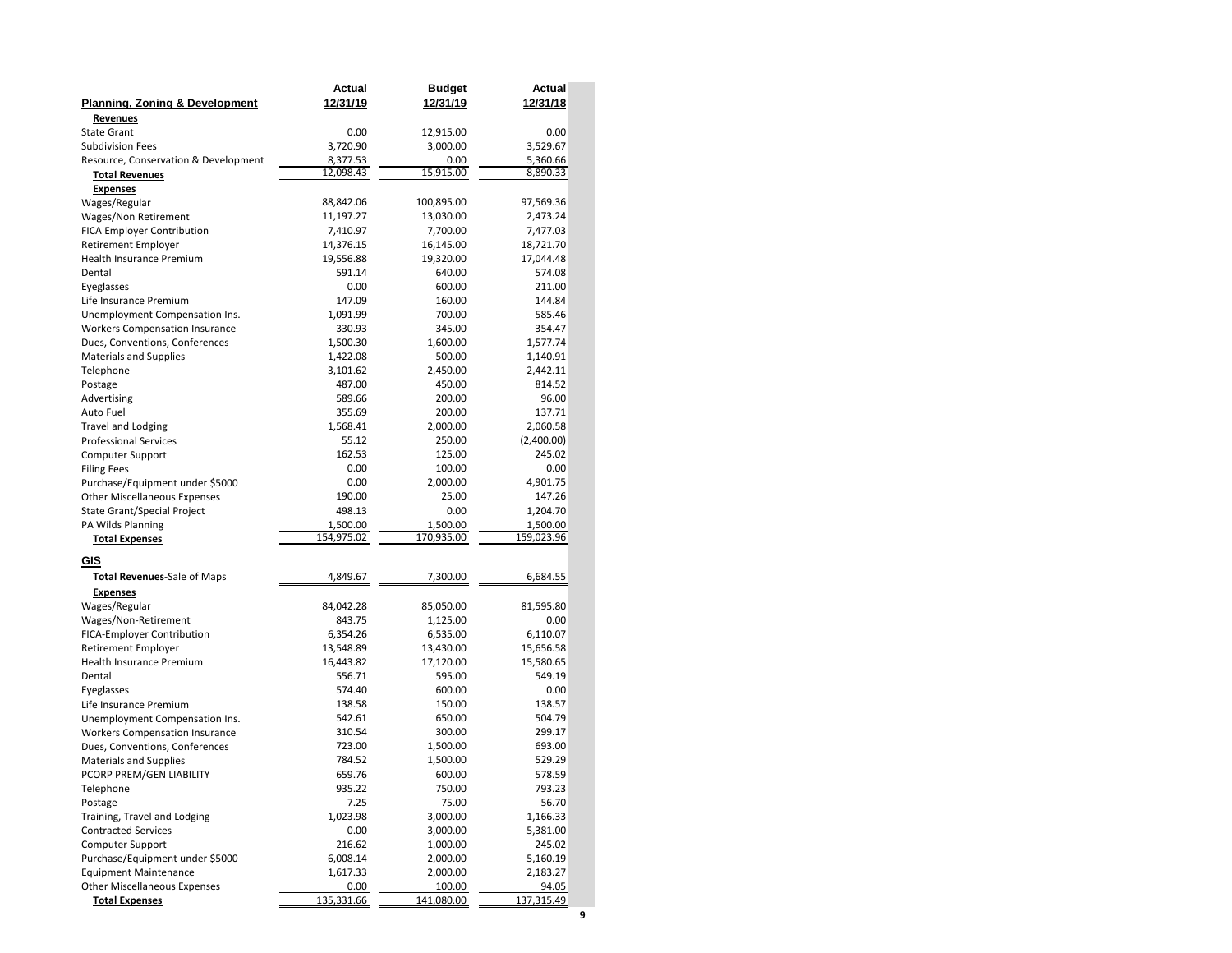|                                       | <b>Actual</b> | <b>Budget</b> | Actual     |
|---------------------------------------|---------------|---------------|------------|
| <b>Risk Manager</b>                   | 12/31/19      | 12/31/19      | 12/31/18   |
| Revenues                              |               |               |            |
| <b>PCORP Dividend Prior Years</b>     | 0.00          | 40,000.00     | 47,028.00  |
| <b>PComp Dividend Prior Years</b>     | 126,503.00    | 50,000.00     | 51,517.00  |
| PComp Payroll Audit Prior Years       | 844.00        | 7,500.00      | 7,725.00   |
| <b>PCORP Grant</b>                    | 0.00          | 0.00          | 4,400.00   |
| <b>Total Revenues</b>                 | 127,347.00    | 97,500.00     | 110,670.00 |
| <b>Expenses</b>                       |               |               |            |
| Wages/Regular                         | 58,649.46     | 58,350.00     | 56,650.10  |
| <b>Wages/Non Retirement</b>           | 965.63        | 1,125.00      | 848.25     |
| <b>FICA Employer Contribution</b>     | 4,444.35      | 4,520.00      | 4,167.46   |
| Retirement Employer                   | 9,455.37      | 9,340.00      | 10,870.08  |
| Health Insurance Premium              | 14,084.73     | 20,065.00     | 17,701.44  |
| Dental                                | 277.20        | 280.00        | 273.36     |
| Eyeglasses                            | 250.00        | 600.00        | 170.00     |
| Life Insurance Premium                | 69.00         | 75.00         | 69.00      |
| Unemployment Compensation Ins.        | 270.00        | 325.00        | 250.00     |
| <b>Workers Compensation Insurance</b> | 218.36        | 215.00        | 210.59     |
| Dues, Conventions, Conferences        | 0.00          | 100.00        | 0.00       |
| Training                              | 598.00        | 1,000.00      | 405.39     |
| <b>Materials and Supplies</b>         | 29.67         | 500.00        | 384.24     |
| Postage                               | 31.21         | 25.00         | 0.00       |
| Auto Fuel                             | 190.04        | 250.00        | 32.63      |
| <b>Travel and Lodging</b>             | 716.06        | 500.00        | 0.00       |
| Lease Agreement                       | 130.00        | 0.00          | 0.00       |
| <b>Total Expenses</b>                 | 90,379.08     | 97,270.00     | 92,032.54  |
|                                       |               |               |            |
| <b>HVAC</b>                           |               |               |            |
| <b>Expenses</b><br>Wages/Regular      | 0.00          | 25,105.00     | 4,200.00   |
| Wages/Overtime                        | 0.00          | 500.00        | 241.50     |
| Wages/On Call                         | 0.00          | 750.00        | 175.00     |
| FICA Employer Contribution            | 0.00          | 2,020.00      | 343.68     |
| Retirement Employer                   | 0.00          | 4,220.00      | 887.04     |
| Health Insurance Premium              | 0.00          | 2,700.00      | 1,101.37   |
| Dental                                | 0.00          | 150.00        | 38.90      |
| Eyeglasses                            | 0.00          | 600.00        | 0.00       |
| Life Insurance Premium                | 0.00          | 50.00         | 9.83       |
| Unemployment Compensation Ins.        | 0.00          | 190.00        | 95.09      |
| <b>Workers Compensation Insurance</b> | 0.00          | 540.00        | 268.83     |
| <b>Materials and Supplies</b>         | 3,454.38      | 6,000.00      | 6,361.02   |
| <b>Contracted Services</b>            | 2,417.00      | 10,000.00     | 0.00       |
| Purchase/Equipment under \$5000       | 429.00        | 6,000.00      | 0.00       |
| Equipment & Other Fixed Assets        | 0.00          | 1,000.00      | 0.00       |
| <b>Equipment Maintenance</b>          | 19,507.63     | 30,000.00     | 47,354.84  |
| <b>Total Expenses</b>                 | 25,808.01     | 89,825.00     | 61,077.10  |
|                                       |               |               |            |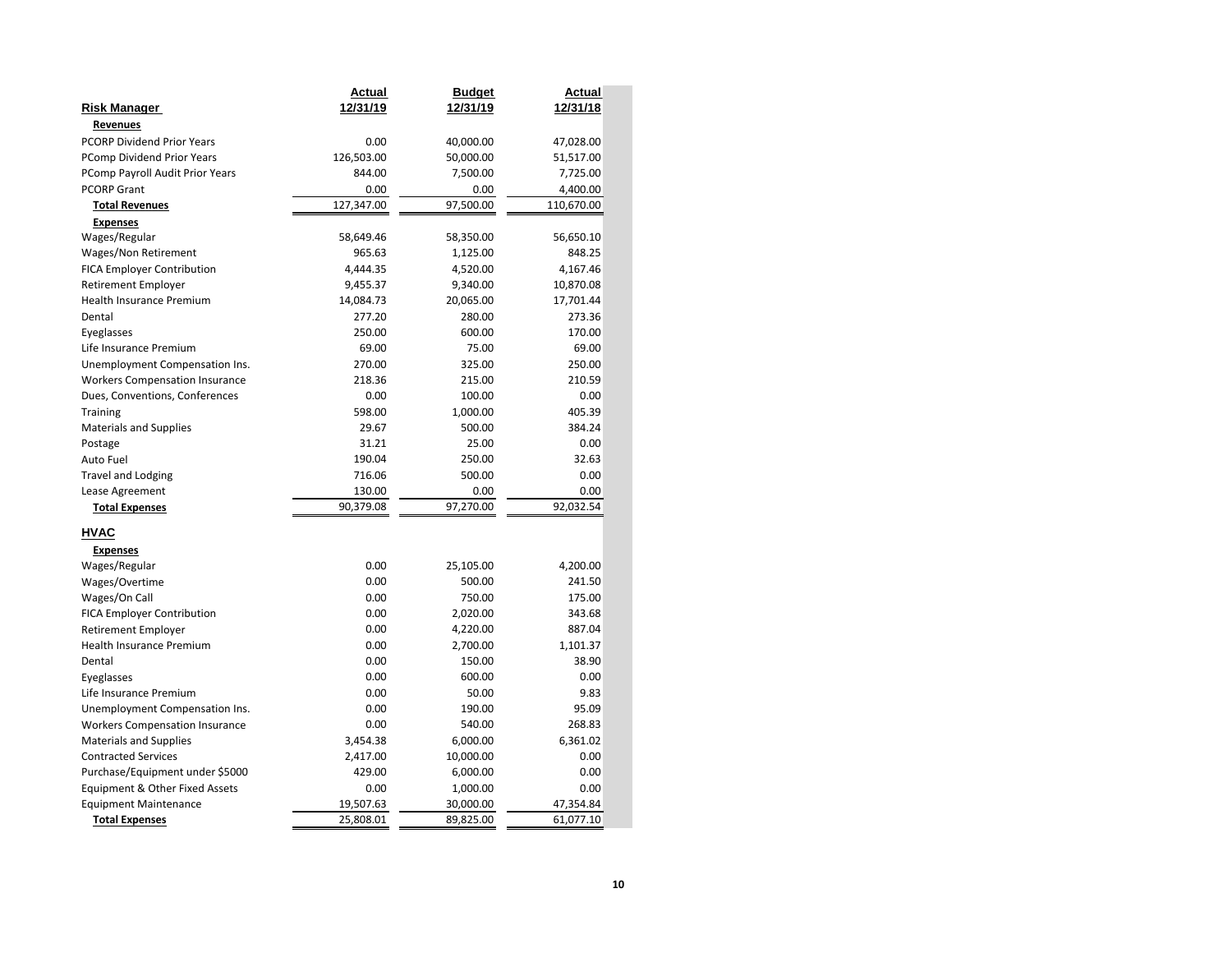|                                       | <b>Actual</b> | <b>Budget</b> | <b>Actual</b> |
|---------------------------------------|---------------|---------------|---------------|
| <b>Maintenance - Courthouse</b>       | 12/31/19      | 12/31/19      | 12/31/18      |
| Revenues                              |               |               |               |
| Reimburment/Misc                      | 4,445.25      | 0.00          | (758.93)      |
| Special Project Hope Blding           | 0.00          | 0.00          | 175,849.30    |
| <b>Total Revenues</b>                 | 4,445.25      | 0.00          | 175,090.37    |
| <b>Expenses</b>                       |               |               |               |
| <b>Wages Regular</b>                  | 47,889.14     | 50,000.00     | 76,814.72     |
| Wages/Regular - DHS                   | 0.00          | 0.00          | 1,594.09      |
| Wages/Overtime                        | 0.00          | 0.00          | 1,144.43      |
| Wages/Non Retirement                  | 0.00          | 0.00          | 976.88        |
| Wages/On-Call                         | 0.00          | 0.00          | 1,025.00      |
| Wages/Other                           | 0.00          | 0.00          | 3.86          |
| <b>FICA Employer Contribution</b>     | 3,536.64      | 3,900.00      | 6,009.44      |
| <b>Retirement Employer</b>            | 7,754.14      | 8,000.00      | 15,544.22     |
| <b>Health Insurance Premium</b>       | 16,678.26     | 16,500.00     | 20,611.57     |
| Dental                                | 563.65        | 555.00        | 751.10        |
| Eyeglasses                            | 300.00        | 600.00        | 620.88        |
| Life Insurance Premium                | 140.29        | 150.00        | 189.53        |
| Unemployment Compensation Ins.        | 549.08        | 550.00        | 1,261.05      |
| <b>Workers Compensation Insurance</b> | 2,794.38      | 1,350.00      | 4,755.89      |
| Deductible Reimbursement              | 0.00          | 0.00          | 1,220.00      |
| Training                              | 0.00          | 2,500.00      | 825.00        |
| <b>Materials and Supplies</b>         | 13,345.05     | 20,000.00     | 15,691.90     |
| Misc Hardware                         | 1,050.27      | 4,000.00      | 3,894.36      |
| Maintenance/Cleaning Supplies         | 10,450.04     | 13,500.00     | 10,748.42     |
| Utilities                             | 124,020.62    | 120,000.00    | 122,149.42    |
| PCORP PREM/GEN LIABILITY              | 12,265.62     | 3,500.00      | 4,514.90      |
| Telephone                             | 3,046.23      | 3,000.00      | 4,466.03      |
| Auto Fuel                             | 1,129.11      | 2,700.00      | 1,452.37      |
| Auto Maintenance                      | 3,441.70      | 5,000.00      | 4,575.67      |
| Lease Agreement                       | 8,561.08      | 9,350.00      | 9,376.15      |
| <b>Contracted Services</b>            | 30,493.41     | 53,250.00     | 49,258.66     |
| <b>Building and Land Repairs</b>      | 56,992.11     | 100,000.00    | 72,669.49     |
| Purchase/Equipment under \$5000       | 1,747.93      | 7,000.00      | 5,510.76      |
| Equipment & Other Fixed Assets        | 0.00          | 5,000.00      | 0.00          |
| <b>Equipment Maintenance</b>          | 5,077.94      | 10,000.00     | 6,951.29      |
| <b>Other Miscellaneous Expenses</b>   | 675.36        | 2,500.00      | 566.02        |
| Fire Loss/Replacement                 | 0.00          | 0.00          | 66,920.45     |
| DHS/In House Service                  | 234,886.19    | 180,750.00    | 144,031.80    |
| <b>Total Expenses</b>                 | 587,388.24    | 623,655.00    | 656,125.35    |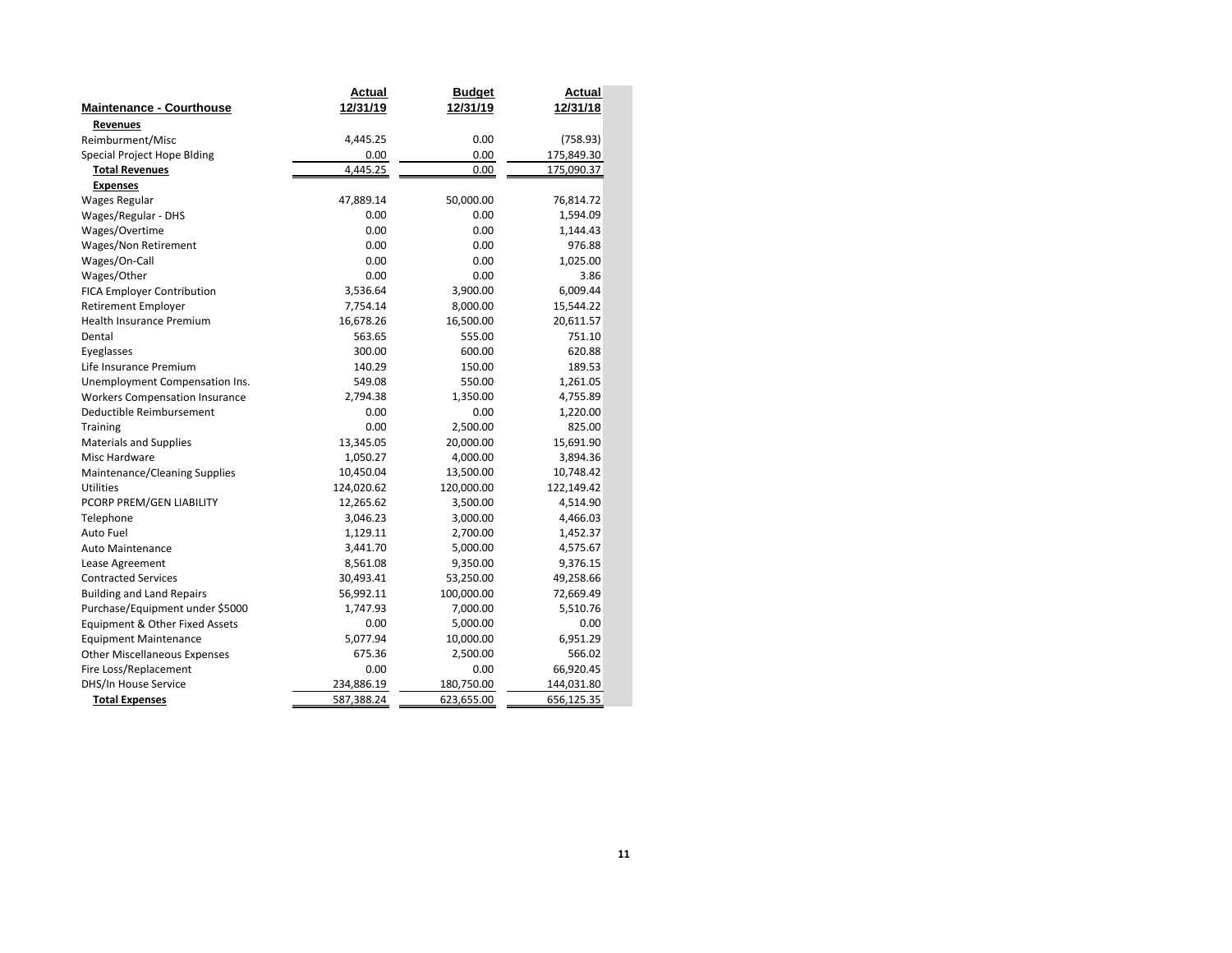|                                       | Actual     | <b>Budget</b> | Actual     |
|---------------------------------------|------------|---------------|------------|
| <b>Records Retention</b>              | 12/31/19   | 12/31/19      | 12/31/18   |
| <b>Expenses</b>                       |            |               |            |
| Wages/Regular                         | 35,656.06  | 35,170.00     | 34,521.00  |
| <b>FICA Employer Contribution</b>     | 2,657.67   | 2,690.00      | 2,710.00   |
| Retirement Employer                   | 5,748.26   | 5,630.00      | 6,625.61   |
| Health Insurance Premium              | 8,277.41   | 8,025.00      | 2,746.67   |
| Dental                                | 279.66     | 280.00        | 276.05     |
| Eyeglasses                            | 580.00     | 300.00        | 0.00       |
| Life Insurance Premium                | 69.62      | 75.00         | 69.63      |
| Unemployment Compensation Ins.        | 272.46     | 315.00        | 255.43     |
| <b>Workers Compensation Insurance</b> | 54.43      | 55.00         | 54.49      |
| <b>Materials and Supplies</b>         | 7,448.00   | 10,000.00     | 4,802.85   |
| <b>Utilities</b>                      | 0.00       | 0.00          | (3.00)     |
| Telephone                             | 1,508.69   | 2,000.00      | 1,437.00   |
| Postage                               | 40.80      | 300.00        | 42.75      |
| <b>Travel and Lodging</b>             | 0.00       | 45.00         | 20.11      |
| <b>Contracted Services</b>            | 4,176.68   | 400.00        | 103.00     |
| Purchase/Equipment Under \$5000.      | 4,698.04   | 0.00          | 0.00       |
| Equipment & Other Fixed Assets        | 0.00       | 500.00        | 0.00       |
| <b>Equipment Maintenance</b>          | 113.00     | 3,000.00      | 0.00       |
| <b>Other Miscellaneous Expenses</b>   | 0.00       | 1,300.00      | 241.70     |
| <b>Total Expenses</b>                 | 71,580.78  | 70,085.00     | 53,903.29  |
| <b>Information Technology - CH</b>    |            |               |            |
|                                       |            |               |            |
| <b>Expenses</b>                       |            |               |            |
| Wages/Regular                         | 48,849.74  | 46,920.00     | 44,537.90  |
| Wages/Regular - IT                    | 0.00       | 0.00          | 13,529.61  |
| Wages/Overtime                        | 469.60     | 750.00        | 471.47     |
| <b>NRW-Other Earnings</b>             | 0.00       | 0.00          | 506.25     |
| <b>FICA Employer Contribution</b>     | 3,701.20   | 3,590.00      | 4,452.45   |
| Retirement Employer                   | 7,944.92   | 7,630.00      | 11,237.07  |
| <b>Health Insurance Premium</b>       | 8,273.02   | 8,030.00      | 10,418.77  |
| Dental                                | 279.51     | 280.00        | 316.83     |
| Eyeglasses                            | 532.00     | 300.00        | 440.00     |
| Life Insurance Premium                | 69.58      | 75.00         | 79.93      |
| <b>Unemployment Compensation Ins</b>  | 274.95     | 270.00        | 370.10     |
| <b>Workers Compensation Insurance</b> | 75.23      | 110.00        | 90.41      |
| Training                              | 121.55     | 200.00        | 0.00       |
| <b>Materials and Supplies</b>         | 1,698.52   | 4,000.00      | 1,802.35   |
| PCorp                                 | 1,042.42   | 850.00        | 824.81     |
| Telephone                             | 3,849.88   | 2,200.00      | 2,362.27   |
| <b>Travel and Lodging</b>             | 70.95      | 100.00        | 22.50      |
| Computer Support                      | 8,450.26   | 12,000.00     | 8,609.99   |
| Purchase/Equipment under \$5000       | 7,859.48   | 10,000.00     | 11,621.90  |
| Equipment & Other Fixed Assets        | 5,186.74   | 5,000.00      | 0.00       |
| <b>Other Miscellaneous Expenses</b>   | 660.65     | 900.00        | 647.49     |
| Reimburse DHS/In House Service        | 57,424.84  | 55,500.00     | 37,349.96  |
| <b>Total Expenses</b>                 | 156,835.04 | 158,705.00    | 149,692.06 |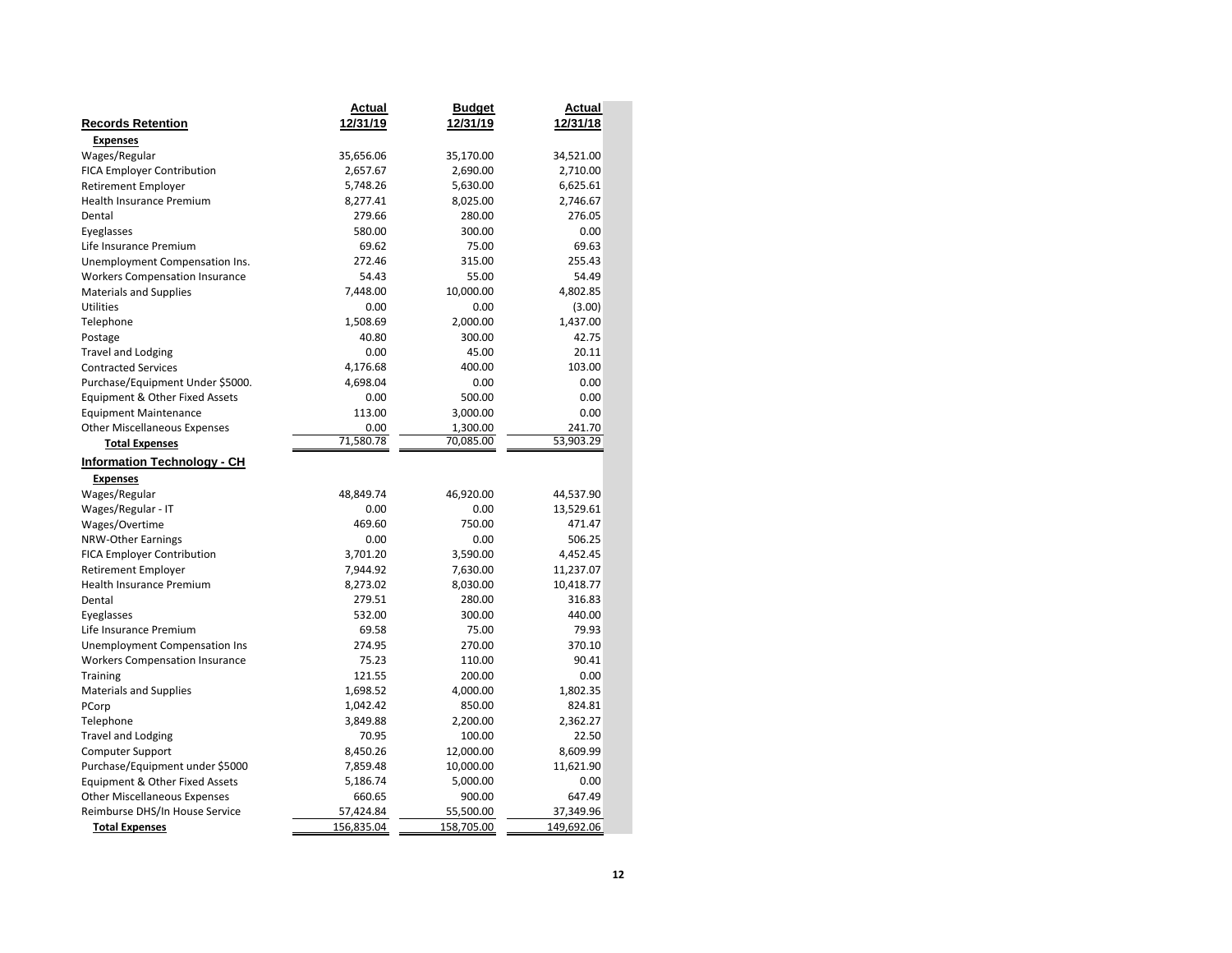|                                       | <b>Actual</b> | <b>Budget</b> | <u>Actual</u> |
|---------------------------------------|---------------|---------------|---------------|
| <b>Court of Common Pleas</b>          | 12/31/19      | 12/31/19      | 12/31/18      |
| Revenues                              |               |               |               |
| <b>State Jury Compensation Reimb</b>  | 350.18        | 0.00          | 0.00          |
| State Reimb Grant - Court             | 48,367.00     | 45,000.00     | 47,697.00     |
| Transcripts                           | 2,875.25      | 7,500.00      | 4,819.25      |
| Misc Income                           | 0.00          | 0.00          | 1,038.66      |
| <b>Total Revenues</b>                 | 51,592.43     | 52,500.00     | 53,554.91     |
| <b>Expenses</b>                       |               |               |               |
| Wages/Regular                         | 176,686.24    | 242,215.00    | 224,046.00    |
| Wages/Overtime                        | 6.61          | 0.00          | 0.00          |
| Wages/Non Retirement                  | 9,484.25      | 2,250.00      | 1,920.00      |
| Wages/Transcripts                     | 7,179.50      | 17,000.00     | 13,923.50     |
| <b>FICA Employer Contribution</b>     | 14,084.51     | 18,530.00     | 17,541.73     |
| <b>Retirement Employer</b>            | 29,823.33     | 41,835.00     | 45,712.12     |
| <b>Health Insurance Premium</b>       | 53,951.95     | 70,510.00     | 65,354.82     |
| Dental                                | 1,469.15      | 1,740.00      | 1,646.51      |
| Eyeglasses                            | 816.84        | 1,000.00      | 631.00        |
| Life Insurance Premium                | 371.46        | 450.00        | 415.34        |
| Unemployment Compensation Ins.        | 2,176.16      | 1,910.00      | 1,525.48      |
| <b>Workers Compensation Insurance</b> | 2,026.44      | 2,000.00      | 2,046.19      |
| Dues, Conventions, Conferences        | 1,155.00      | 3,500.00      | 1,112.50      |
| Training                              | 2,061.26      | 8,000.00      | 1,084.42      |
| <b>Materials and Supplies</b>         | 4,882.57      | 6,500.00      | 5,405.41      |
| <b>Office Equipment Rental</b>        | 904.98        | 300.00        | 81.39         |
| PCORP PREM/GEN LIABILITY              | 1,583.43      | 1,300.00      | 1,223.96      |
| Telephone                             | 7,749.71      | 8,000.00      | 7,925.93      |
| Postage                               | 6,942.99      | 6,000.00      | 725.48        |
| Photocopies                           | 1,276.74      | 2,400.00      | 2,346.18      |
| <b>Travel and Lodging</b>             | 4,155.85      | 5,000.00      | 606.76        |
| <b>Professional Services</b>          | 1,346.12      | 5,000.00      | 6,303.57      |
| <b>Court Appointed Council</b>        | 59,758.50     | 110,000.00    | 79,428.19     |
| Arbitration                           | 1,275.00      | 2,500.00      | 885.50        |
| Court Ordered Psychology              | 1,830.00      | 2,500.00      | 200.00        |
| Jury Fees and Expenses                | 13,892.18     | 15,000.00     | 12,297.96     |
| <b>Tipstaff Fees and Expenses</b>     | 0.00          | 500.00        | 0.00          |
| Guardian Ad Litem                     | 57,461.58     | 40,000.00     | 49,550.17     |
| <b>Court Master</b>                   | 41,880.25     | 45,000.00     | 28,521.75     |
| Court Appointed-Dependency            | 11,333.85     | 0.00          | 0.00          |
| <b>Computer Support</b>               | 5,103.59      | 1,150.00      | 1,390.04      |
| Purchase/Equipment under \$5000       | 11,760.75     | 10,000.00     | 5,488.64      |
| Equipment & Other Fixed Assets        | 1,259.00      | 10,000.00     | 7,163.25      |
| <b>Equipment Maintenance</b>          | 1,605.52      | 2,000.00      | 0.00          |
| <b>Other Miscellaneous Expenses</b>   | 0.00          | 250.00        | 81.36         |
| Transcripts                           | 0.00          | 1,000.00      | 0.00          |
| <b>Total Expenses</b>                 | 537,295.31    | 685,340.00    | 586,585.15    |
|                                       |               |               |               |
| <b>Canine Program</b>                 |               |               |               |
| <b>Expenses</b>                       | 636.58        | 2,000.00      | 201.68        |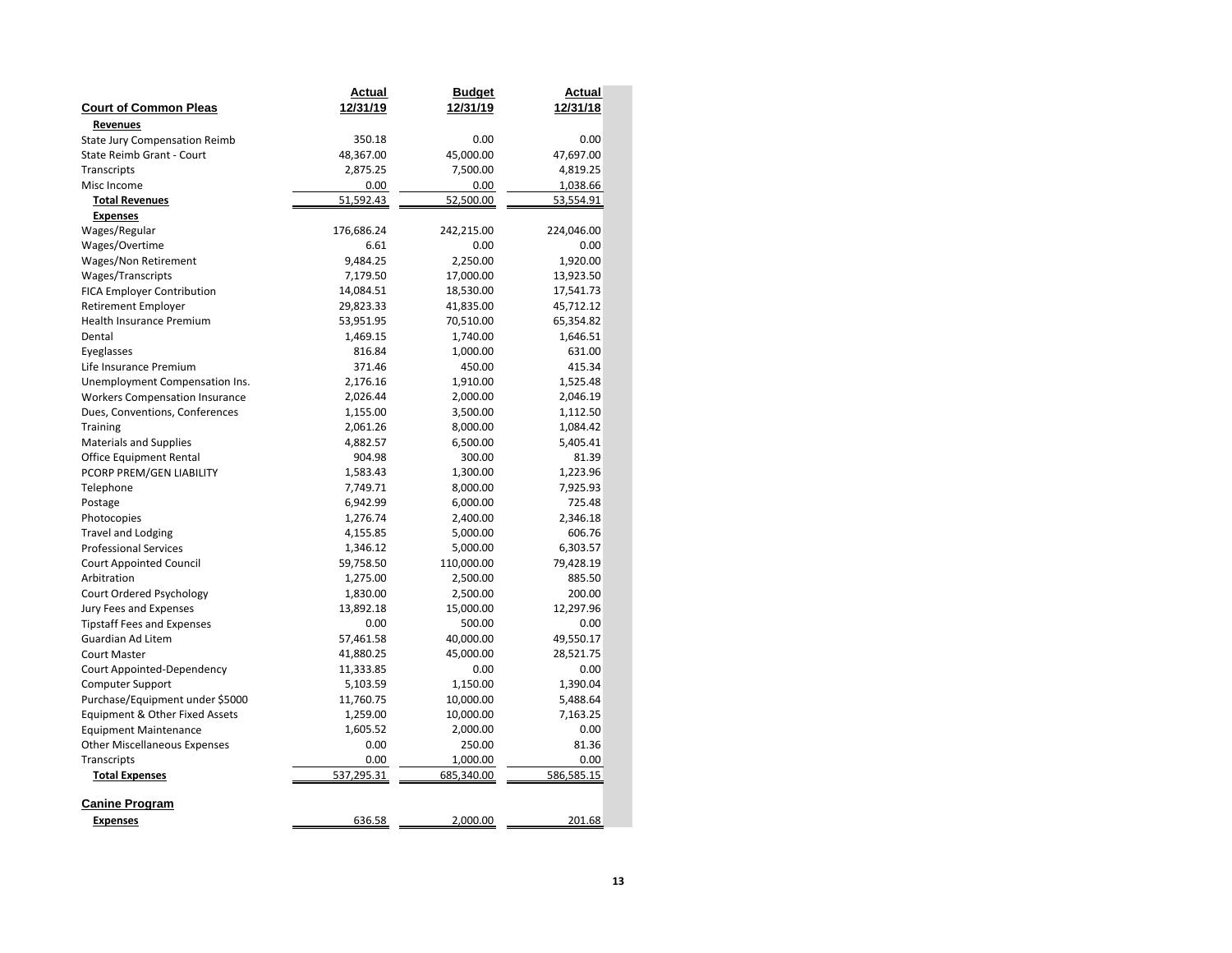|                                     | Actual<br>12/31/19 | <b>Budget</b><br>12/31/19 | Actual<br>12/31/18 |                       |                  |                             |         |
|-------------------------------------|--------------------|---------------------------|--------------------|-----------------------|------------------|-----------------------------|---------|
|                                     |                    |                           |                    |                       |                  |                             |         |
| <b>DJ-Operations - Expenses</b>     |                    |                           |                    |                       |                  |                             |         |
| <b>PCORP</b>                        | 2,243.19           | 2,000.00                  | 1,761.46           |                       |                  |                             |         |
| Equipment & Other Fixed Assets      | 6,900.00           | 0.00                      | 0.00               |                       |                  |                             |         |
|                                     | 9,143.19           | 2,000.00                  | 1,761.46           |                       |                  |                             |         |
| DJ - Elkland                        |                    |                           |                    |                       |                  |                             |         |
| <b>Revenues</b>                     |                    |                           |                    |                       |                  | DJ Edgcomb Checking Account |         |
| Fines District Justice-Elkland      | 331.10             | 1,750.00                  | 3,855.53           | <b>Balance 1/1/19</b> | 8,232            | General Fund                | 47,988  |
| Costs and Fees                      | 37,689.81          | 27,000.00                 | 42,230.54          | Collections           | 312,462          | PA                          | 238,783 |
| <b>Total Revenues</b>               | 38,020.91          | 28,750.00                 | 46,086.07          |                       |                  | Townships & Boros           | 11,966  |
|                                     |                    |                           |                    |                       |                  | Restitution                 | 9,934   |
| <b>Expenses</b>                     |                    |                           |                    |                       |                  | Balance 12/31/19            | 12,023  |
| Wages                               | 71,514.06          | 71,560.00                 | 70,243.49          |                       | Total<br>320,694 | Total                       | 320,694 |
| Wages/Overtime                      | 0.00               | 0.00                      | 28.44              |                       |                  |                             |         |
| <b>FICA Employer Contribution</b>   | 5,748.52           | 5,480.00                  | 5,689.52           |                       |                  |                             |         |
| <b>Retirement Employer</b>          | 11,547.70          | 11,450.00                 | 13,492.82          |                       |                  |                             |         |
| Health Insurance Premium            | 3,712.76           | 4,270.00                  | 4,737.46           |                       |                  |                             |         |
| Dental                              | 558.80             | 555.00                    | 561.93             |                       |                  |                             |         |
| Eyeglasses                          | 900.00             | 600.00                    | 170.00             |                       |                  |                             |         |
| Life Insurance Premium              | 139.10             | 150.00                    | 141.76             |                       |                  |                             |         |
| Unemployment Compensation Ins.      | 546.52             | 650.00                    | 540.95             |                       |                  |                             |         |
| Workers Compensation Insurance      | 114.77             | 250.00                    | 181.14             |                       |                  |                             |         |
| Dues, Conventions, Conferences      | 290.00             | 600.00                    | 305.00             |                       |                  |                             |         |
| <b>Materials and Supplies</b>       | 4,643.29           | 7,000.00                  | 6,957.19           |                       |                  |                             |         |
| Utilities                           | 3,669.39           | 5,000.00                  | 4,284.05           |                       |                  |                             |         |
| Telephone                           | 6,108.12           | 6,500.00                  | 6,290.52           |                       |                  |                             |         |
| Postage                             | 5,618.82           | 8,500.00                  | 8,707.02           |                       |                  |                             |         |
| <b>Publications &amp; Updates</b>   | 310.69             | 500.00                    | 382.61             |                       |                  |                             |         |
| <b>Photo Copies</b>                 | 1,058.10           | 500.00                    | 276.16             |                       |                  |                             |         |
| <b>Travel and Lodging</b>           | 658.00             | 1,000.00                  | 481.63             |                       |                  |                             |         |
| <b>Contracted Services</b>          | 3,780.00           | 3,500.00                  | 3,120.00           |                       |                  |                             |         |
| <b>Building and Land Repair</b>     | 306.58             | 1,000.00                  | 779.52             |                       |                  |                             |         |
| Purchase/Equipment under \$5000     | 4,069.60           | 6,500.00                  | 6,252.70           |                       |                  |                             |         |
| <b>Equipment Maintenance</b>        | 0.00               | 400.00                    | 0.00               |                       |                  |                             |         |
| <b>Other Miscellaneous Expenses</b> | 82.00              | 1,200.00                  | 1,204.06           |                       |                  |                             |         |
| <b>Transfer out of Escheats</b>     | (222.22)           | 0.00                      | 85.84              |                       |                  |                             |         |
| <b>Total Expenses</b>               | 125,154.60         | 137,165.00                | 134,913.81         |                       |                  |                             |         |

| <b>DJ Edgcomb Checking Account</b> |                  |                   |         |  |  |  |  |
|------------------------------------|------------------|-------------------|---------|--|--|--|--|
| 1/1/19                             | 8.232            | General Fund      | 47,988  |  |  |  |  |
| ctions                             | 312,462          | PA                | 238,783 |  |  |  |  |
|                                    |                  | Townships & Boros | 11,966  |  |  |  |  |
|                                    |                  | Restitution       | 9,934   |  |  |  |  |
|                                    |                  | Balance 12/31/19  | 12,023  |  |  |  |  |
|                                    | 320,694<br>Total | Total             | 320,694 |  |  |  |  |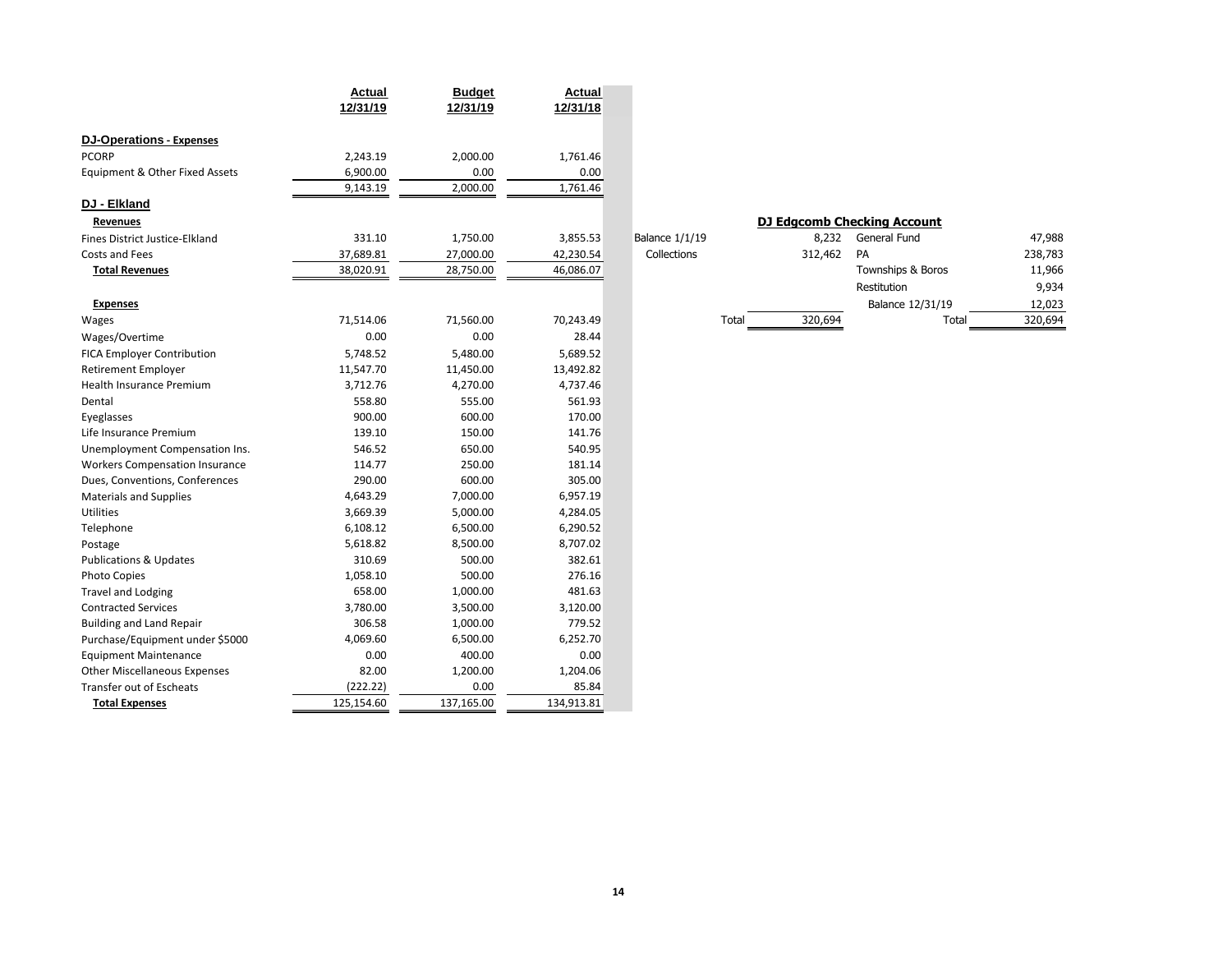|                                       | Actual    | <b>Budget</b> | Actual     |                       |       |         |                            |         |
|---------------------------------------|-----------|---------------|------------|-----------------------|-------|---------|----------------------------|---------|
| DJ - Wellsboro                        | 12/31/19  | 12/31/19      | 12/31/18   |                       |       |         |                            |         |
| Revenues                              |           |               |            |                       |       |         | DJ Repard Checking Account |         |
| Fines District Justice-Wellsboro      | 2,716.69  | 100.00        | 3,477.54   | <b>Balance 1/1/19</b> |       | 15,704  | General Fund               | 57,352  |
| Costs and Fees                        | 42,436.92 | 38,000.00     | 38,178.38  | Collections           |       | 321,973 | PA                         | 231,280 |
| <b>Total Revenues</b>                 | 45,153.61 | 38,100.00     | 41,655.92  |                       |       |         | Townships & Boros          | 23,593  |
|                                       |           |               |            |                       |       |         | Restitution                | 9,509   |
| <b>Expenses</b>                       |           |               |            |                       |       |         | Balance 12/31/19           | 15,943  |
| Wages Regular                         | 64,623.60 | 63,300.00     | 59,279.26  |                       | Total | 337,677 | Total                      | 337,677 |
| Wages/Non Retirement                  | 1,125.00  | 1,125.00      | 803.25     |                       |       |         |                            |         |
| <b>FICA Employer Contribution</b>     | 5,206.14  | 4,845.00      | 4,631.11   |                       |       |         |                            |         |
| <b>Retirement Employer</b>            | 10,438.09 | 10,130.00     | 11,367.14  |                       |       |         |                            |         |
| <b>Health Insurance Premium</b>       | 3,712.76  | 4,270.00      | 8,835.94   |                       |       |         |                            |         |
| Dental                                | 558.80    | 555.00        | 547.22     |                       |       |         |                            |         |
| Eyeglasses                            | 461.80    | 600.00        | 590.00     |                       |       |         |                            |         |
| Life Insurance Premium                | 139.10    | 150.00        | 138.02     |                       |       |         |                            |         |
| Unemployment Compensation Ins.        | 545.78    | 630.00        | 511.48     |                       |       |         |                            |         |
| <b>Workers Compensation Insurance</b> | 106.06    | 90.00         | 97.01      |                       |       |         |                            |         |
| Dues, Conventions, Conferences        | 290.00    | 1,500.00      | 488.43     |                       |       |         |                            |         |
| <b>Materials and Supplies</b>         | 2,360.32  | 1,500.00      | 2,470.97   |                       |       |         |                            |         |
| <b>Office Equipment Rental</b>        | 298.44    | 350.00        | 324.63     |                       |       |         |                            |         |
| Telephone                             | 3,075.40  | 3,000.00      | 2,611.68   |                       |       |         |                            |         |
| Postage                               | 4,407.76  | 4,500.00      | 4,240.75   |                       |       |         |                            |         |
| <b>Publications &amp; Updates</b>     | 415.60    | 1,500.00      | 318.46     |                       |       |         |                            |         |
| Photocopies                           | 421.87    | 900.00        | 789.49     |                       |       |         |                            |         |
| <b>Travel and Lodging</b>             | 1,059.16  | 800.00        | 528.40     |                       |       |         |                            |         |
| Purchase/Equipment under \$5000       | 236.11    | 5,000.00      | 2,035.19   |                       |       |         |                            |         |
| <b>Equipment Maintenance</b>          | 0.00      | 150.00        | 0.00       |                       |       |         |                            |         |
| <b>Other Miscellaneous Expenses</b>   | 0.00      | 100.00        | 54.00      |                       |       |         |                            |         |
| <b>Total Expenses</b>                 | 99,481.79 | 104,995.00    | 100,662.43 |                       |       |         |                            |         |

|       | 15,704  | General Fund      | 57,352                     |
|-------|---------|-------------------|----------------------------|
|       | 321,973 | PA                | 231,280                    |
|       |         | Townships & Boros | 23,593                     |
|       |         | Restitution       | 9,509                      |
|       |         | Balance 12/31/19  | 15,943                     |
| Total | 337,677 | Total             | 337,677                    |
|       |         |                   | DJ Repard Checking Account |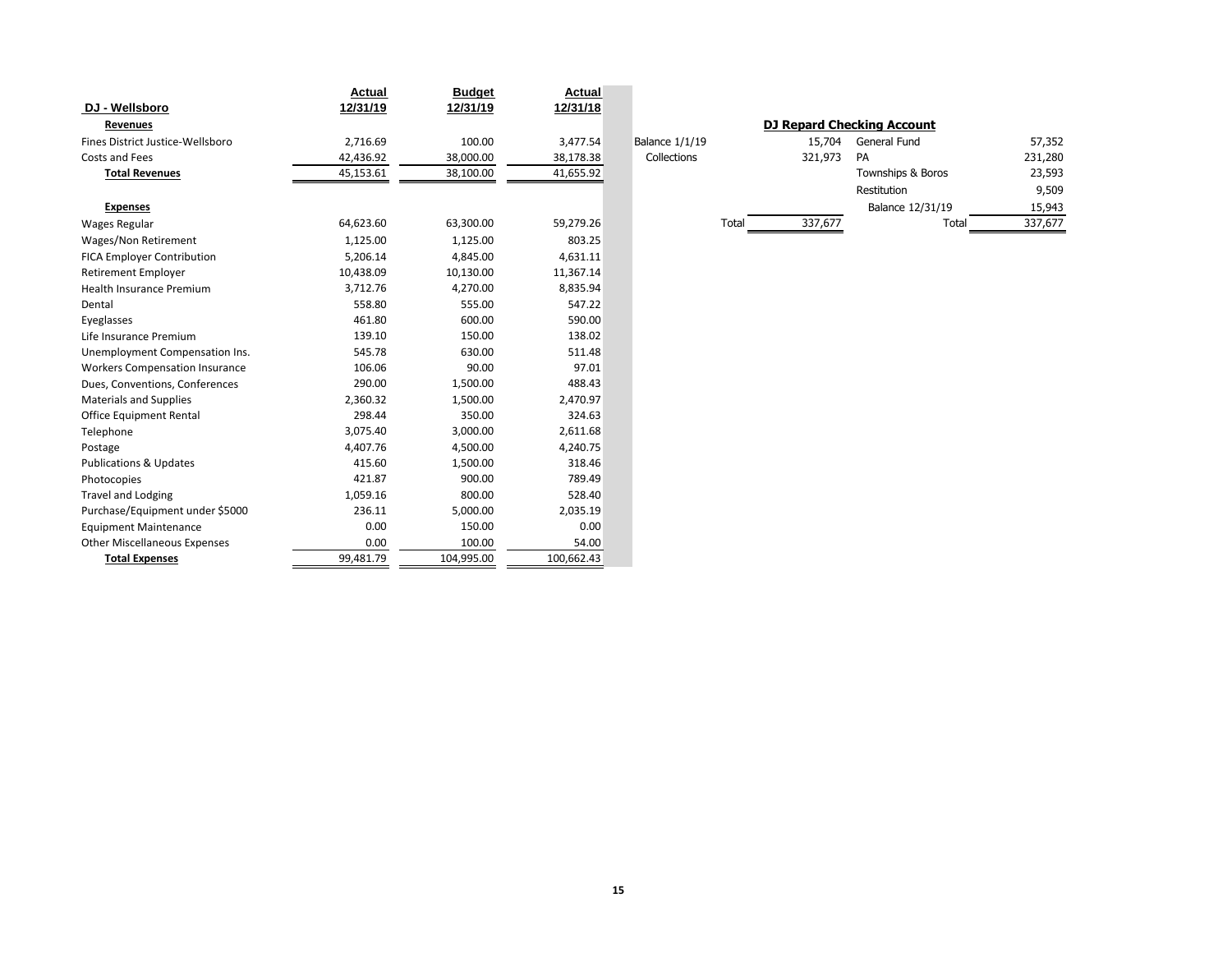| 12/31/18<br>DJ - Mansfield<br>12/31/19<br><b>DJ Carlson Checking Account</b><br><b>Revenues</b><br><b>General Fund</b><br>Balance 1/1/18<br>12,437<br>Fines District Justice-Mansfield<br>3,153.02<br>1,000.00<br>1,451.28<br>370,106<br>Costs and Fees<br>Collections<br>PA<br>48,538.24<br>48,000.00<br>46,527.25<br>51,691.26<br>49,000.00<br>47,978.53<br>Townships & Boros<br><b>Total Revenues</b><br>Restitution<br>Balance 12/31/19<br><b>Expenses</b><br>382,543<br>Total<br>Total<br>Wages/Regular<br>63,957.96<br>63,965.00<br>61,782.80<br>Wages/Regular - Maintenance<br>0.00<br>0.00<br>591.63<br>750.00<br>Wages/Non Retirement<br>1,553.91<br>1,125.00<br>4,215.75<br>4,586.51<br>4,895.00<br><b>FICA Employer Contribution</b><br>10,308.66<br>11,968.23<br>10,195.00<br><b>Retirement Employer</b><br>30,122.87<br>Health Insurance Premium<br>27,292.97<br>33,585.00<br>559.02<br>555.00<br>555.19<br>Dental<br>600.00<br>150.00<br>85.00<br>Eyeglasses<br>139.16<br>150.00<br>140.03<br>Life Insurance Premium<br>655.00<br>524.92<br>Unemployment Compensation Ins.<br>545.65<br>99.93<br>160.00<br>130.03<br><b>Workers Compensation Insurance</b><br>Dues, Conventions, Conferences<br>20.00<br>0.00<br>0.00<br><b>Materials and Supplies</b><br>9,075.44<br>6,500.00<br>7,329.35<br>3,307.56<br>Utilities<br>3,168.01<br>4,100.00<br>Telephone<br>4,986.75<br>4,050.00<br>4,211.48<br>7,286.97<br>8,000.00<br>7,286.97<br>Postage<br>551.75<br>500.00<br>389.37<br><b>Publications &amp; Updates</b><br>4,362.60<br>4,500.00<br>3,590.00<br><b>Contracted Services</b><br>407.20<br>432.44<br>1,000.00<br><b>Other Miscellaneous Expenses</b><br>0.00<br>0.00<br>41.00<br><b>Transfer out of Escheats</b><br>0.00<br>700.00<br>0.00<br>Security<br>139,012.73<br>145,235.00<br>137,494.38<br><b>Total Expenses</b><br><b>Constables</b><br>Revenues<br>Reimbursement of Constable Service<br>20,370.96<br>11,000.00<br>18,686.82<br>28,009.84<br>23,300.00<br>27,351.45<br><b>Expenses-Fees and Mileage</b><br><b>Law Library</b> |                                    | <b>Actual</b> | <b>Budget</b> | <b>Actual</b> |  |         |
|-----------------------------------------------------------------------------------------------------------------------------------------------------------------------------------------------------------------------------------------------------------------------------------------------------------------------------------------------------------------------------------------------------------------------------------------------------------------------------------------------------------------------------------------------------------------------------------------------------------------------------------------------------------------------------------------------------------------------------------------------------------------------------------------------------------------------------------------------------------------------------------------------------------------------------------------------------------------------------------------------------------------------------------------------------------------------------------------------------------------------------------------------------------------------------------------------------------------------------------------------------------------------------------------------------------------------------------------------------------------------------------------------------------------------------------------------------------------------------------------------------------------------------------------------------------------------------------------------------------------------------------------------------------------------------------------------------------------------------------------------------------------------------------------------------------------------------------------------------------------------------------------------------------------------------------------------------------------------------------------------------------------------------------------------------------|------------------------------------|---------------|---------------|---------------|--|---------|
|                                                                                                                                                                                                                                                                                                                                                                                                                                                                                                                                                                                                                                                                                                                                                                                                                                                                                                                                                                                                                                                                                                                                                                                                                                                                                                                                                                                                                                                                                                                                                                                                                                                                                                                                                                                                                                                                                                                                                                                                                                                           |                                    | 12/31/19      |               |               |  |         |
|                                                                                                                                                                                                                                                                                                                                                                                                                                                                                                                                                                                                                                                                                                                                                                                                                                                                                                                                                                                                                                                                                                                                                                                                                                                                                                                                                                                                                                                                                                                                                                                                                                                                                                                                                                                                                                                                                                                                                                                                                                                           |                                    |               |               |               |  |         |
|                                                                                                                                                                                                                                                                                                                                                                                                                                                                                                                                                                                                                                                                                                                                                                                                                                                                                                                                                                                                                                                                                                                                                                                                                                                                                                                                                                                                                                                                                                                                                                                                                                                                                                                                                                                                                                                                                                                                                                                                                                                           |                                    |               |               |               |  | 57,570  |
|                                                                                                                                                                                                                                                                                                                                                                                                                                                                                                                                                                                                                                                                                                                                                                                                                                                                                                                                                                                                                                                                                                                                                                                                                                                                                                                                                                                                                                                                                                                                                                                                                                                                                                                                                                                                                                                                                                                                                                                                                                                           |                                    |               |               |               |  | 274,457 |
|                                                                                                                                                                                                                                                                                                                                                                                                                                                                                                                                                                                                                                                                                                                                                                                                                                                                                                                                                                                                                                                                                                                                                                                                                                                                                                                                                                                                                                                                                                                                                                                                                                                                                                                                                                                                                                                                                                                                                                                                                                                           |                                    |               |               |               |  | 20,731  |
|                                                                                                                                                                                                                                                                                                                                                                                                                                                                                                                                                                                                                                                                                                                                                                                                                                                                                                                                                                                                                                                                                                                                                                                                                                                                                                                                                                                                                                                                                                                                                                                                                                                                                                                                                                                                                                                                                                                                                                                                                                                           |                                    |               |               |               |  | 18,389  |
|                                                                                                                                                                                                                                                                                                                                                                                                                                                                                                                                                                                                                                                                                                                                                                                                                                                                                                                                                                                                                                                                                                                                                                                                                                                                                                                                                                                                                                                                                                                                                                                                                                                                                                                                                                                                                                                                                                                                                                                                                                                           |                                    |               |               |               |  | 11,396  |
|                                                                                                                                                                                                                                                                                                                                                                                                                                                                                                                                                                                                                                                                                                                                                                                                                                                                                                                                                                                                                                                                                                                                                                                                                                                                                                                                                                                                                                                                                                                                                                                                                                                                                                                                                                                                                                                                                                                                                                                                                                                           |                                    |               |               |               |  | 382,543 |
|                                                                                                                                                                                                                                                                                                                                                                                                                                                                                                                                                                                                                                                                                                                                                                                                                                                                                                                                                                                                                                                                                                                                                                                                                                                                                                                                                                                                                                                                                                                                                                                                                                                                                                                                                                                                                                                                                                                                                                                                                                                           |                                    |               |               |               |  |         |
|                                                                                                                                                                                                                                                                                                                                                                                                                                                                                                                                                                                                                                                                                                                                                                                                                                                                                                                                                                                                                                                                                                                                                                                                                                                                                                                                                                                                                                                                                                                                                                                                                                                                                                                                                                                                                                                                                                                                                                                                                                                           |                                    |               |               |               |  |         |
|                                                                                                                                                                                                                                                                                                                                                                                                                                                                                                                                                                                                                                                                                                                                                                                                                                                                                                                                                                                                                                                                                                                                                                                                                                                                                                                                                                                                                                                                                                                                                                                                                                                                                                                                                                                                                                                                                                                                                                                                                                                           |                                    |               |               |               |  |         |
|                                                                                                                                                                                                                                                                                                                                                                                                                                                                                                                                                                                                                                                                                                                                                                                                                                                                                                                                                                                                                                                                                                                                                                                                                                                                                                                                                                                                                                                                                                                                                                                                                                                                                                                                                                                                                                                                                                                                                                                                                                                           |                                    |               |               |               |  |         |
|                                                                                                                                                                                                                                                                                                                                                                                                                                                                                                                                                                                                                                                                                                                                                                                                                                                                                                                                                                                                                                                                                                                                                                                                                                                                                                                                                                                                                                                                                                                                                                                                                                                                                                                                                                                                                                                                                                                                                                                                                                                           |                                    |               |               |               |  |         |
|                                                                                                                                                                                                                                                                                                                                                                                                                                                                                                                                                                                                                                                                                                                                                                                                                                                                                                                                                                                                                                                                                                                                                                                                                                                                                                                                                                                                                                                                                                                                                                                                                                                                                                                                                                                                                                                                                                                                                                                                                                                           |                                    |               |               |               |  |         |
|                                                                                                                                                                                                                                                                                                                                                                                                                                                                                                                                                                                                                                                                                                                                                                                                                                                                                                                                                                                                                                                                                                                                                                                                                                                                                                                                                                                                                                                                                                                                                                                                                                                                                                                                                                                                                                                                                                                                                                                                                                                           |                                    |               |               |               |  |         |
|                                                                                                                                                                                                                                                                                                                                                                                                                                                                                                                                                                                                                                                                                                                                                                                                                                                                                                                                                                                                                                                                                                                                                                                                                                                                                                                                                                                                                                                                                                                                                                                                                                                                                                                                                                                                                                                                                                                                                                                                                                                           |                                    |               |               |               |  |         |
|                                                                                                                                                                                                                                                                                                                                                                                                                                                                                                                                                                                                                                                                                                                                                                                                                                                                                                                                                                                                                                                                                                                                                                                                                                                                                                                                                                                                                                                                                                                                                                                                                                                                                                                                                                                                                                                                                                                                                                                                                                                           |                                    |               |               |               |  |         |
|                                                                                                                                                                                                                                                                                                                                                                                                                                                                                                                                                                                                                                                                                                                                                                                                                                                                                                                                                                                                                                                                                                                                                                                                                                                                                                                                                                                                                                                                                                                                                                                                                                                                                                                                                                                                                                                                                                                                                                                                                                                           |                                    |               |               |               |  |         |
|                                                                                                                                                                                                                                                                                                                                                                                                                                                                                                                                                                                                                                                                                                                                                                                                                                                                                                                                                                                                                                                                                                                                                                                                                                                                                                                                                                                                                                                                                                                                                                                                                                                                                                                                                                                                                                                                                                                                                                                                                                                           |                                    |               |               |               |  |         |
|                                                                                                                                                                                                                                                                                                                                                                                                                                                                                                                                                                                                                                                                                                                                                                                                                                                                                                                                                                                                                                                                                                                                                                                                                                                                                                                                                                                                                                                                                                                                                                                                                                                                                                                                                                                                                                                                                                                                                                                                                                                           |                                    |               |               |               |  |         |
|                                                                                                                                                                                                                                                                                                                                                                                                                                                                                                                                                                                                                                                                                                                                                                                                                                                                                                                                                                                                                                                                                                                                                                                                                                                                                                                                                                                                                                                                                                                                                                                                                                                                                                                                                                                                                                                                                                                                                                                                                                                           |                                    |               |               |               |  |         |
|                                                                                                                                                                                                                                                                                                                                                                                                                                                                                                                                                                                                                                                                                                                                                                                                                                                                                                                                                                                                                                                                                                                                                                                                                                                                                                                                                                                                                                                                                                                                                                                                                                                                                                                                                                                                                                                                                                                                                                                                                                                           |                                    |               |               |               |  |         |
|                                                                                                                                                                                                                                                                                                                                                                                                                                                                                                                                                                                                                                                                                                                                                                                                                                                                                                                                                                                                                                                                                                                                                                                                                                                                                                                                                                                                                                                                                                                                                                                                                                                                                                                                                                                                                                                                                                                                                                                                                                                           |                                    |               |               |               |  |         |
|                                                                                                                                                                                                                                                                                                                                                                                                                                                                                                                                                                                                                                                                                                                                                                                                                                                                                                                                                                                                                                                                                                                                                                                                                                                                                                                                                                                                                                                                                                                                                                                                                                                                                                                                                                                                                                                                                                                                                                                                                                                           |                                    |               |               |               |  |         |
|                                                                                                                                                                                                                                                                                                                                                                                                                                                                                                                                                                                                                                                                                                                                                                                                                                                                                                                                                                                                                                                                                                                                                                                                                                                                                                                                                                                                                                                                                                                                                                                                                                                                                                                                                                                                                                                                                                                                                                                                                                                           |                                    |               |               |               |  |         |
|                                                                                                                                                                                                                                                                                                                                                                                                                                                                                                                                                                                                                                                                                                                                                                                                                                                                                                                                                                                                                                                                                                                                                                                                                                                                                                                                                                                                                                                                                                                                                                                                                                                                                                                                                                                                                                                                                                                                                                                                                                                           |                                    |               |               |               |  |         |
|                                                                                                                                                                                                                                                                                                                                                                                                                                                                                                                                                                                                                                                                                                                                                                                                                                                                                                                                                                                                                                                                                                                                                                                                                                                                                                                                                                                                                                                                                                                                                                                                                                                                                                                                                                                                                                                                                                                                                                                                                                                           |                                    |               |               |               |  |         |
|                                                                                                                                                                                                                                                                                                                                                                                                                                                                                                                                                                                                                                                                                                                                                                                                                                                                                                                                                                                                                                                                                                                                                                                                                                                                                                                                                                                                                                                                                                                                                                                                                                                                                                                                                                                                                                                                                                                                                                                                                                                           |                                    |               |               |               |  |         |
|                                                                                                                                                                                                                                                                                                                                                                                                                                                                                                                                                                                                                                                                                                                                                                                                                                                                                                                                                                                                                                                                                                                                                                                                                                                                                                                                                                                                                                                                                                                                                                                                                                                                                                                                                                                                                                                                                                                                                                                                                                                           |                                    |               |               |               |  |         |
|                                                                                                                                                                                                                                                                                                                                                                                                                                                                                                                                                                                                                                                                                                                                                                                                                                                                                                                                                                                                                                                                                                                                                                                                                                                                                                                                                                                                                                                                                                                                                                                                                                                                                                                                                                                                                                                                                                                                                                                                                                                           |                                    |               |               |               |  |         |
|                                                                                                                                                                                                                                                                                                                                                                                                                                                                                                                                                                                                                                                                                                                                                                                                                                                                                                                                                                                                                                                                                                                                                                                                                                                                                                                                                                                                                                                                                                                                                                                                                                                                                                                                                                                                                                                                                                                                                                                                                                                           |                                    |               |               |               |  |         |
|                                                                                                                                                                                                                                                                                                                                                                                                                                                                                                                                                                                                                                                                                                                                                                                                                                                                                                                                                                                                                                                                                                                                                                                                                                                                                                                                                                                                                                                                                                                                                                                                                                                                                                                                                                                                                                                                                                                                                                                                                                                           |                                    |               |               |               |  |         |
|                                                                                                                                                                                                                                                                                                                                                                                                                                                                                                                                                                                                                                                                                                                                                                                                                                                                                                                                                                                                                                                                                                                                                                                                                                                                                                                                                                                                                                                                                                                                                                                                                                                                                                                                                                                                                                                                                                                                                                                                                                                           |                                    |               |               |               |  |         |
|                                                                                                                                                                                                                                                                                                                                                                                                                                                                                                                                                                                                                                                                                                                                                                                                                                                                                                                                                                                                                                                                                                                                                                                                                                                                                                                                                                                                                                                                                                                                                                                                                                                                                                                                                                                                                                                                                                                                                                                                                                                           |                                    |               |               |               |  |         |
|                                                                                                                                                                                                                                                                                                                                                                                                                                                                                                                                                                                                                                                                                                                                                                                                                                                                                                                                                                                                                                                                                                                                                                                                                                                                                                                                                                                                                                                                                                                                                                                                                                                                                                                                                                                                                                                                                                                                                                                                                                                           | <b>Expenses-Legal Publications</b> | 83,385.77     | 86,000.00     | 77,646.23     |  |         |

|               |       |         | DJ Carlson Checking Account |         |
|---------------|-------|---------|-----------------------------|---------|
| alance 1/1/18 |       | 12,437  | General Fund                | 57,570  |
| Collections   |       | 370,106 | PA                          | 274,457 |
|               |       |         | Townships & Boros           | 20,731  |
|               |       |         | Restitution                 | 18,389  |
|               |       |         | Balance 12/31/19            | 11,396  |
|               | Total | 382,543 | Total                       | 382,543 |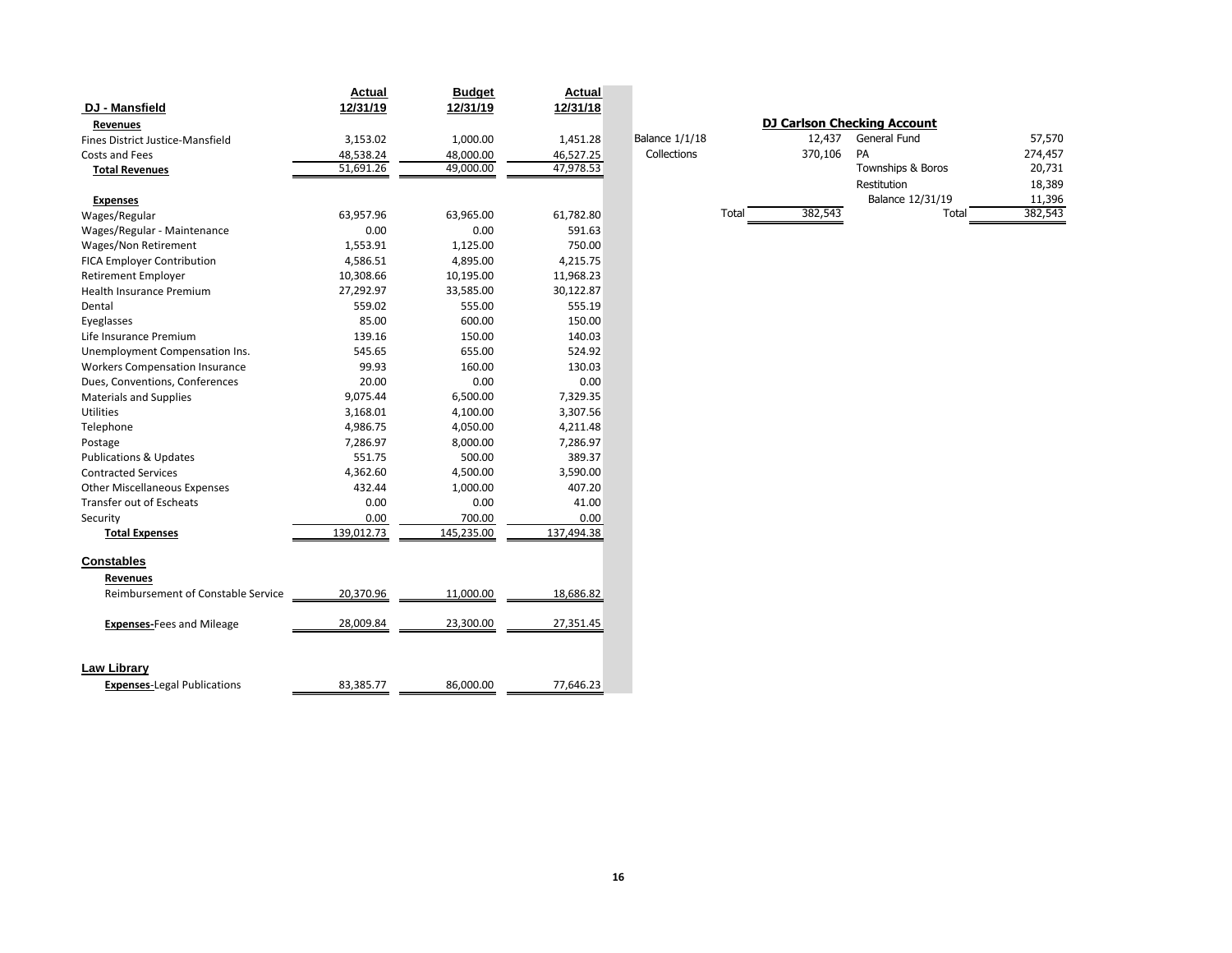|                                             | Actual     | <b>Budget</b> | Actual     |                       |                                         |                                                        |         |
|---------------------------------------------|------------|---------------|------------|-----------------------|-----------------------------------------|--------------------------------------------------------|---------|
| <b>Domestic Relations</b>                   | 12/31/19   | 12/31/19      | 12/31/18   |                       |                                         |                                                        |         |
| Total Revenues-Transfer from Other          | 0.00       | 330,000.00    | 0.00       |                       |                                         | <b>Domestic Relations Incentives</b>                   |         |
| <b>Expenses</b>                             |            |               |            | <b>Balance 1/1/19</b> | 661,323                                 |                                                        |         |
| Wages/Regular                               | 285,936.59 | 298,345.00    | 279,596.29 | From PA               | 89,298                                  |                                                        |         |
| Wages/Non Retirement                        | 4,737.10   | 4,000.00      | 3,739.50   | Interest              | 1,042                                   | Balance 12/31/19                                       | 751,663 |
| <b>FICA Employer Contribution</b>           | 21,712.83  | 22,685.00     | 21,230.18  | Total                 | 751,663                                 | Total                                                  | 751,663 |
| <b>Retirement Employer</b>                  | 46,100.33  | 47,735.00     | 53,663.04  |                       |                                         |                                                        |         |
| <b>Health Insurance Premium</b>             | 74,103.32  | 83,225.00     | 76,850.40  |                       |                                         |                                                        |         |
| Dental                                      | 1,867.81   | 1,950.00      | 1,697.50   |                       |                                         | <b>Domestic Relations PASCDU</b>                       |         |
| Eyeglasses                                  | 736.00     | 1,250.00      | 1,228.00   |                       | PA State Collection & Disbursement Unit |                                                        |         |
| Life Insurance Premium                      | 464.95     | 525.00        | 479.97     | <b>Balance 1/1/19</b> | 16,920                                  | To PASCDU                                              | 468,144 |
| Unemployment Compensation Ins.              | 1,880.85   | 2,450.00      | 1,877.67   | Collections           | 466,718                                 | Balance 12/31/19                                       | 15,494  |
| <b>Workers Compensation Insurance</b>       | 2,770.86   | 2,500.00      | 2,545.05   | Total                 | 483,638                                 | Total                                                  | 483,638 |
| Dues, Conventions, Conferences              | 855.00     | 2,500.00      | 1,415.00   |                       |                                         |                                                        |         |
| <b>Materials and Supplies</b>               | 5,589.72   | 4,000.00      | 4,692.49   |                       |                                         |                                                        |         |
| Forms Purchase - Private Source             | 0.00       | 500.00        | 0.00       |                       |                                         |                                                        |         |
| <b>Office Equipment Rental</b>              | (1,380.62) | 2,000.00      | (254.70)   |                       |                                         | <b>Domestic Relations IV-D</b>                         |         |
| PCORP PREM/GEN LIABILITY                    | 4,354.43   | 3,750.00      | 3,561.70   | <b>Balance 1/1/19</b> | 237,344                                 | To GF-Reimbursement                                    | 330,409 |
| Telephone                                   | 11,209.72  | 11,000.00     | 10,935.98  | PA Reimbursement      | 345,839                                 |                                                        |         |
| Postage                                     | 5,906.82   | 7,000.00      | 5,677.73   | DRO Special Acct.     | 4,772                                   |                                                        |         |
| <b>Travel and Lodging</b>                   | 6,469.52   | 7,000.00      | 8,037.93   | Interest              | 1,441                                   | Balance 12/31/19                                       | 258,987 |
| <b>IV-D Legal Services</b>                  | 3,680.50   | 5,000.00      | 4,607.00   | Total                 | 589,396                                 | Total                                                  | 589,396 |
| Computer Support                            | 136.63     | 200.00        | 245.02     |                       |                                         |                                                        |         |
| <b>Sheriff's Contract for Srvs</b>          | 1,160.00   | 3,000.00      | 340.00     |                       |                                         |                                                        |         |
| <b>Materials Drawn from Private Sources</b> | 65.99      | 1,000.00      | 2,013.36   |                       |                                         | <b>Domestic Relations Special Account</b>              |         |
| Cost of Printing - Private                  | 0.00       | 500.00        | 0.00       | <b>Balance 1/1/19</b> | 16,543                                  | To General Fund                                        | 4,772   |
| Fees Paid to Other Jurisdiction             | 0.00       | 100.00        | 0.00       | Fees                  | 5,383                                   | Reimbursements                                         | 482     |
| <b>Paternity Expenses</b>                   | 606.40     | 2,000.00      | 917.95     | Reimbursement         | 1,260                                   | Fees                                                   | 955     |
| <b>Court Related Costs</b>                  | 852.81     | 1,000.00      | 791.82     |                       |                                         | Escheat                                                |         |
| Purchase/ Equipment Under \$5000.           | 3,316.95   | 3,000.00      | 2,292.81   |                       |                                         | Balance 12/31/19                                       | 16,976  |
| Equipment & Other Fixed Assets              | 0.00       | 5,000.00      | 0.00       | Total                 | 23,186                                  | Total                                                  | 23,186  |
| <b>Equipment Maintenance</b>                | 2.554.37   | 3,500.00      | 1.609.33   |                       |                                         |                                                        |         |
| <b>Other Miscellaneous Expenses</b>         | 0.00       | 2,000.00      | 13.50      |                       |                                         |                                                        |         |
| Lease Agreement                             | 2,195.47   | 2,700.00      | 2,329.20   |                       |                                         | <b>Domestic Relations Special Account Money Market</b> |         |
| <b>Total Expenses</b>                       | 487,884.35 | 531,415.00    | 492,133.72 | <b>Balance 1/1/19</b> | 4,839                                   |                                                        |         |
|                                             |            |               |            | Interest              | 3                                       | Balance 12/31/19                                       | 4,842   |
|                                             |            |               |            | Total                 | 4,842                                   | Total                                                  | 4,842   |
| <b>Jury Commissioners</b>                   |            |               |            |                       |                                         |                                                        |         |
| <b>Expenses</b>                             |            |               |            |                       |                                         |                                                        |         |
| Office Equipment Rental                     | 0.00       | 0.00          | 533.54     |                       |                                         |                                                        |         |
| Postage                                     | 0.00       | 0.00          | 4,135.66   |                       |                                         |                                                        |         |
| <b>Total Expenses</b>                       | 0.00       | 0.00          | 4,669.20   |                       |                                         |                                                        |         |

|                   |              |         | <b>Domestic Relations Incentives</b>                   |              |
|-------------------|--------------|---------|--------------------------------------------------------|--------------|
| alance 1/1/19     |              | 661,323 |                                                        |              |
| From PA           |              | 89,298  |                                                        |              |
| Interest          |              | 1,042   | Balance 12/31/19                                       | 751,663      |
|                   | Total        | 751,663 | Total                                                  | 751,663      |
|                   |              |         |                                                        |              |
|                   |              |         | <b>Domestic Relations PASCDU</b>                       |              |
|                   |              |         | PA State Collection & Disbursement Unit                |              |
| alance 1/1/19     |              | 16,920  | To PASCDU                                              | 468,144      |
| Collections       |              | 466,718 | Balance 12/31/19                                       | 15,494       |
|                   | Total        | 483,638 | Total                                                  | 483,638      |
|                   |              |         |                                                        |              |
|                   |              |         |                                                        |              |
|                   |              |         |                                                        |              |
|                   |              |         | <b>Domestic Relations IV-D</b>                         |              |
| alance 1/1/19     |              | 237,344 | To GF-Reimbursement                                    | 330,409      |
| PA Reimbursement  |              | 345,839 |                                                        |              |
| DRO Special Acct. |              | 4,772   |                                                        |              |
| Interest          |              | 1,441   | Balance 12/31/19                                       | 258,987      |
|                   | <b>Total</b> | 589,396 | Total                                                  | 589,396      |
|                   |              |         |                                                        |              |
|                   |              |         | <b>Domestic Relations Special Account</b>              |              |
| alance 1/1/19     |              | 16,543  | To General Fund                                        | 4,772        |
| Fees              |              | 5,383   | Reimbursements                                         | 482          |
| Reimbursement     |              | 1,260   | Fees                                                   | 955          |
|                   |              |         | Escheat                                                | $\mathbf{1}$ |
|                   |              |         | Balance 12/31/19                                       | 16,976       |
|                   | Total        | 23,186  | Total                                                  | 23,186       |
|                   |              |         |                                                        |              |
|                   |              |         |                                                        |              |
|                   |              |         | <b>Domestic Relations Special Account Money Market</b> |              |
| alance 1/1/19     |              | 4,839   |                                                        |              |
| Interest          |              | 3       | Balance 12/31/19                                       | 4,842        |
|                   | Total        | 4,842   | Total                                                  | 4,842        |
|                   |              |         |                                                        |              |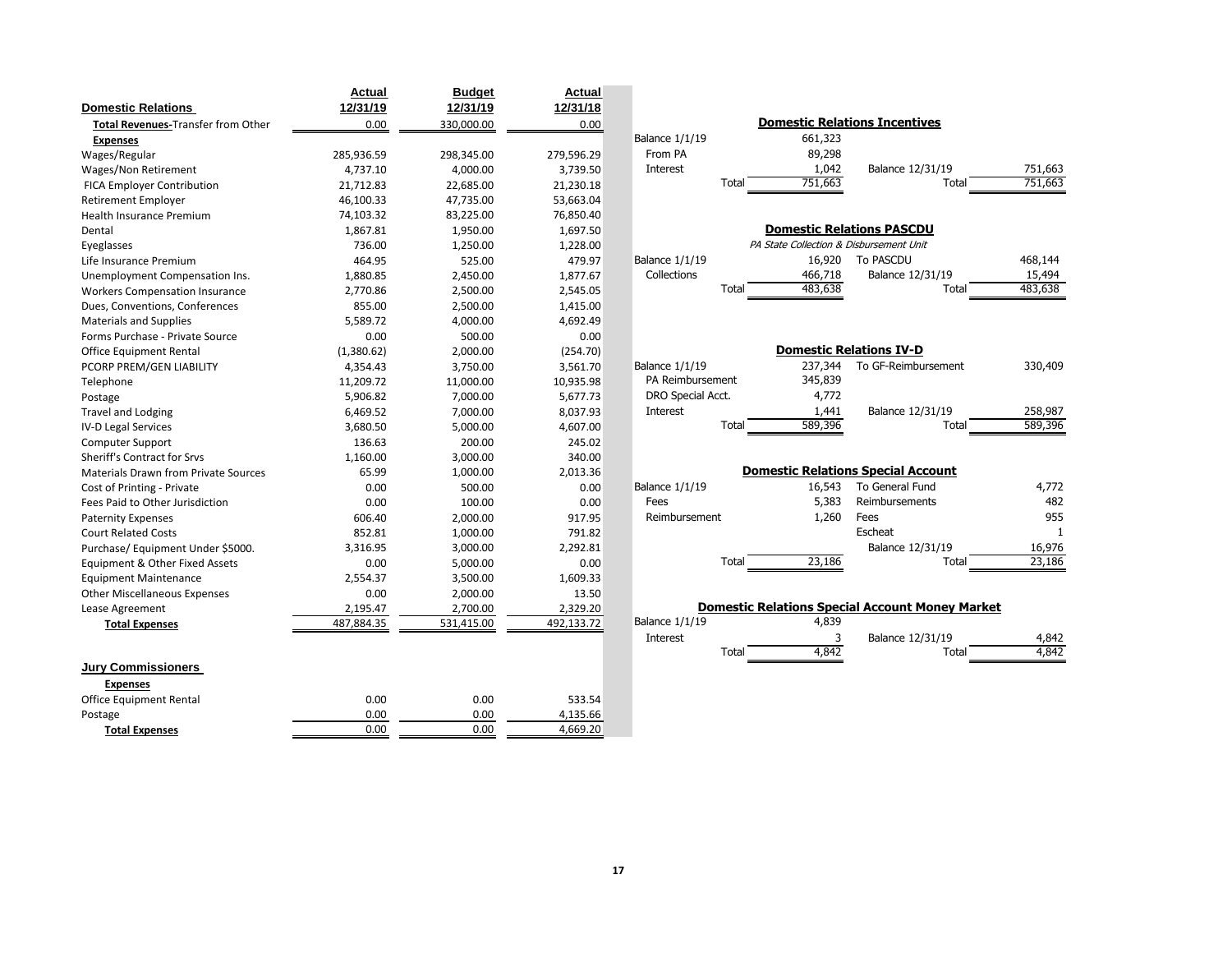| 12/31/19<br>12/31/18<br><b>Clerk of Courts</b><br>12/31/19<br><b>Tioga County Clerk of Courts Special Account</b><br>Revenues-Commissions<br>21,292.27<br>20,000.00<br>21,124.58<br>0<br>Refunds<br><b>Balance 1/1/19</b><br><b>Expenses</b><br>Balance 12/31/19<br>Collections<br>10,500<br>Wages/Regular<br>45,820.76<br>59,680.00<br>46,198.14<br>Total<br>Total<br>10,500<br>577.25<br>0.00<br>Wages/Non Retirement<br>0.00<br>3,468.43<br>3,481.61<br>4,565.00<br>FICA Employer Contribution<br>7,385.52<br>9,550.00<br>8,865.69<br>Retirement Employer<br><b>Clerk Automation Project</b><br>7,881.46<br>8,625.00<br>7,792.29<br>Health Insurance Premium<br>12,066<br><b>Balance 1/1/19</b><br>266.81<br>415.00<br>274.67<br>Dental |      |        |      |             |       |         |
|--------------------------------------------------------------------------------------------------------------------------------------------------------------------------------------------------------------------------------------------------------------------------------------------------------------------------------------------------------------------------------------------------------------------------------------------------------------------------------------------------------------------------------------------------------------------------------------------------------------------------------------------------------------------------------------------------------------------------------------------|------|--------|------|-------------|-------|---------|
|                                                                                                                                                                                                                                                                                                                                                                                                                                                                                                                                                                                                                                                                                                                                            |      |        |      |             |       |         |
|                                                                                                                                                                                                                                                                                                                                                                                                                                                                                                                                                                                                                                                                                                                                            |      |        |      |             |       |         |
|                                                                                                                                                                                                                                                                                                                                                                                                                                                                                                                                                                                                                                                                                                                                            |      |        |      |             |       | 970     |
|                                                                                                                                                                                                                                                                                                                                                                                                                                                                                                                                                                                                                                                                                                                                            |      |        |      |             |       | 9,530   |
|                                                                                                                                                                                                                                                                                                                                                                                                                                                                                                                                                                                                                                                                                                                                            |      |        |      |             |       | 10,500  |
|                                                                                                                                                                                                                                                                                                                                                                                                                                                                                                                                                                                                                                                                                                                                            |      |        |      |             |       |         |
|                                                                                                                                                                                                                                                                                                                                                                                                                                                                                                                                                                                                                                                                                                                                            |      |        |      |             |       |         |
|                                                                                                                                                                                                                                                                                                                                                                                                                                                                                                                                                                                                                                                                                                                                            |      |        |      |             |       |         |
|                                                                                                                                                                                                                                                                                                                                                                                                                                                                                                                                                                                                                                                                                                                                            |      |        |      |             |       |         |
| Eyeglasses                                                                                                                                                                                                                                                                                                                                                                                                                                                                                                                                                                                                                                                                                                                                 | 0.00 | 450.00 | 0.00 | Collections | 1,470 |         |
| Balance 12/31/19<br>66.53<br>6<br>Life Insurance Premium<br>115.00<br>69.43<br>Interest                                                                                                                                                                                                                                                                                                                                                                                                                                                                                                                                                                                                                                                    |      |        |      |             |       | 13,542  |
| 13,542<br>Total<br>Total<br>445.00<br>127.27<br>Unemployment Compensation Ins.<br>134.21                                                                                                                                                                                                                                                                                                                                                                                                                                                                                                                                                                                                                                                   |      |        |      |             |       | 13,542  |
| 661.96<br>645.00<br>644.37<br><b>Workers Compensation Insurance</b>                                                                                                                                                                                                                                                                                                                                                                                                                                                                                                                                                                                                                                                                        |      |        |      |             |       |         |
| <b>Tioga County Clerk of Courts-Court Ordered Account</b><br>752.44<br>250.00<br>451.23<br>Dues, Conventions, Conferences                                                                                                                                                                                                                                                                                                                                                                                                                                                                                                                                                                                                                  |      |        |      |             |       |         |
| <b>Balance 1/1/19</b><br>704,776<br>Withdrawals<br>2,914.19<br>2,500.00<br>2,554.51<br><b>Materials and Supplies</b>                                                                                                                                                                                                                                                                                                                                                                                                                                                                                                                                                                                                                       |      |        |      |             |       | 656,703 |
| 328<br>Interest<br>982.79<br>1,126.12<br>1,100.00<br>Telephone                                                                                                                                                                                                                                                                                                                                                                                                                                                                                                                                                                                                                                                                             |      |        |      |             |       |         |
| 123<br><b>New Accounts</b><br>Balance 12/31/19<br>500.00<br>1,275.00<br>750.00<br>Postage                                                                                                                                                                                                                                                                                                                                                                                                                                                                                                                                                                                                                                                  |      |        |      |             |       | 48,524  |
| Total<br>705,227<br>Total<br><b>Records Duplication/Contracted</b><br>50.00<br>0.00<br>0.00                                                                                                                                                                                                                                                                                                                                                                                                                                                                                                                                                                                                                                                |      |        |      |             |       | 705,227 |
| 197.00<br>215.50<br>275.00<br><b>Publications &amp; Updates</b>                                                                                                                                                                                                                                                                                                                                                                                                                                                                                                                                                                                                                                                                            |      |        |      |             |       |         |
| 0.00<br>100.00<br>0.00<br><b>Travel and Lodging</b>                                                                                                                                                                                                                                                                                                                                                                                                                                                                                                                                                                                                                                                                                        |      |        |      |             |       |         |
| 250.00<br>250.00<br>0.00<br>Legal Expense                                                                                                                                                                                                                                                                                                                                                                                                                                                                                                                                                                                                                                                                                                  |      |        |      |             |       |         |
| 65.00<br>4,147.63<br>122.51<br><b>Computer Support</b>                                                                                                                                                                                                                                                                                                                                                                                                                                                                                                                                                                                                                                                                                     |      |        |      |             |       |         |
| 289.24<br>349.50<br>0.00<br>Purchase/Equipment under \$5000                                                                                                                                                                                                                                                                                                                                                                                                                                                                                                                                                                                                                                                                                |      |        |      |             |       |         |
| 750.00<br>582.49<br>850.00<br><b>Equipment Maintenance</b>                                                                                                                                                                                                                                                                                                                                                                                                                                                                                                                                                                                                                                                                                 |      |        |      |             |       |         |
| 25.00<br>0.00<br>32.50<br><b>Other Miscellaneous Expenses</b>                                                                                                                                                                                                                                                                                                                                                                                                                                                                                                                                                                                                                                                                              |      |        |      |             |       |         |
| 77,913.98<br>90,680.00<br>73,320.07<br><b>Total Expenses</b>                                                                                                                                                                                                                                                                                                                                                                                                                                                                                                                                                                                                                                                                               |      |        |      |             |       |         |
| Coroner                                                                                                                                                                                                                                                                                                                                                                                                                                                                                                                                                                                                                                                                                                                                    |      |        |      |             |       |         |
| <b>Expenses</b>                                                                                                                                                                                                                                                                                                                                                                                                                                                                                                                                                                                                                                                                                                                            |      |        |      |             |       |         |
| Wages/Regular<br>26,115.18<br>26,120.00<br>25,354.68                                                                                                                                                                                                                                                                                                                                                                                                                                                                                                                                                                                                                                                                                       |      |        |      |             |       |         |
| <b>FICA Employer Contribution</b><br>1,939.60<br>1,997.58<br>2,100.00                                                                                                                                                                                                                                                                                                                                                                                                                                                                                                                                                                                                                                                                      |      |        |      |             |       |         |
| Life Insurance Premium<br>8.28<br>15.00<br>10.39                                                                                                                                                                                                                                                                                                                                                                                                                                                                                                                                                                                                                                                                                           |      |        |      |             |       |         |
| 495.00<br>489.84<br>504.40<br><b>Workers Compensation Insurance</b>                                                                                                                                                                                                                                                                                                                                                                                                                                                                                                                                                                                                                                                                        |      |        |      |             |       |         |
| 2,000.00<br>1,350.00<br>Dues, Conventions, Conferences<br>1,475.00                                                                                                                                                                                                                                                                                                                                                                                                                                                                                                                                                                                                                                                                         |      |        |      |             |       |         |
| <b>Materials and Supplies</b><br>2,000.00<br>2,296.10<br>1,284.66                                                                                                                                                                                                                                                                                                                                                                                                                                                                                                                                                                                                                                                                          |      |        |      |             |       |         |
| 829.27<br>Telephone<br>654.00<br>670.00                                                                                                                                                                                                                                                                                                                                                                                                                                                                                                                                                                                                                                                                                                    |      |        |      |             |       |         |
| 1,352.15<br>1,835.71<br><b>Travel and Lodging</b><br>3,500.00                                                                                                                                                                                                                                                                                                                                                                                                                                                                                                                                                                                                                                                                              |      |        |      |             |       |         |
| 33,393.00<br>24,346.33<br>25,000.00<br>Post Mortem Expenses                                                                                                                                                                                                                                                                                                                                                                                                                                                                                                                                                                                                                                                                                |      |        |      |             |       |         |
| 9,825.00<br><b>Removal of Bodies</b><br>6,945.00<br>9,500.00                                                                                                                                                                                                                                                                                                                                                                                                                                                                                                                                                                                                                                                                               |      |        |      |             |       |         |
| 5,399.75<br><b>Assist Coroner Reports</b><br>4,901.71<br>7,100.00                                                                                                                                                                                                                                                                                                                                                                                                                                                                                                                                                                                                                                                                          |      |        |      |             |       |         |
| <b>Other Miscellaneous Expenses</b><br>0.00<br>50.00<br>40.00                                                                                                                                                                                                                                                                                                                                                                                                                                                                                                                                                                                                                                                                              |      |        |      |             |       |         |
| 69,584.29<br>78,550.00<br>82,763.34<br><b>Total Expenses</b>                                                                                                                                                                                                                                                                                                                                                                                                                                                                                                                                                                                                                                                                               |      |        |      |             |       |         |

|                       |                  | <b>Tioga County Clerk of Courts Special Account</b>       |         |
|-----------------------|------------------|-----------------------------------------------------------|---------|
| <b>Balance 1/1/19</b> | O                | Refunds                                                   | 970     |
| Collections           | 10,500           | Balance 12/31/19                                          | 9,530   |
|                       | 10,500<br>Total  | Total                                                     | 10,500  |
|                       |                  | <b>Clerk Automation Project</b>                           |         |
| <b>Balance 1/1/19</b> | 12,066           |                                                           |         |
| Collections           | 1,470            |                                                           |         |
| Interest              | 6                | Balance 12/31/19                                          | 13,542  |
|                       | 13,542<br>Total  | Total                                                     | 13,542  |
|                       |                  | <b>Tioga County Clerk of Courts-Court Ordered Account</b> |         |
| <b>Balance 1/1/19</b> | 704,776          | Withdrawals                                               | 656,703 |
| Interest              | 328              |                                                           |         |
| New Accounts          | 123              | Balance 12/31/19                                          | 48,524  |
|                       | 705,227<br>Total | Total                                                     | 705,227 |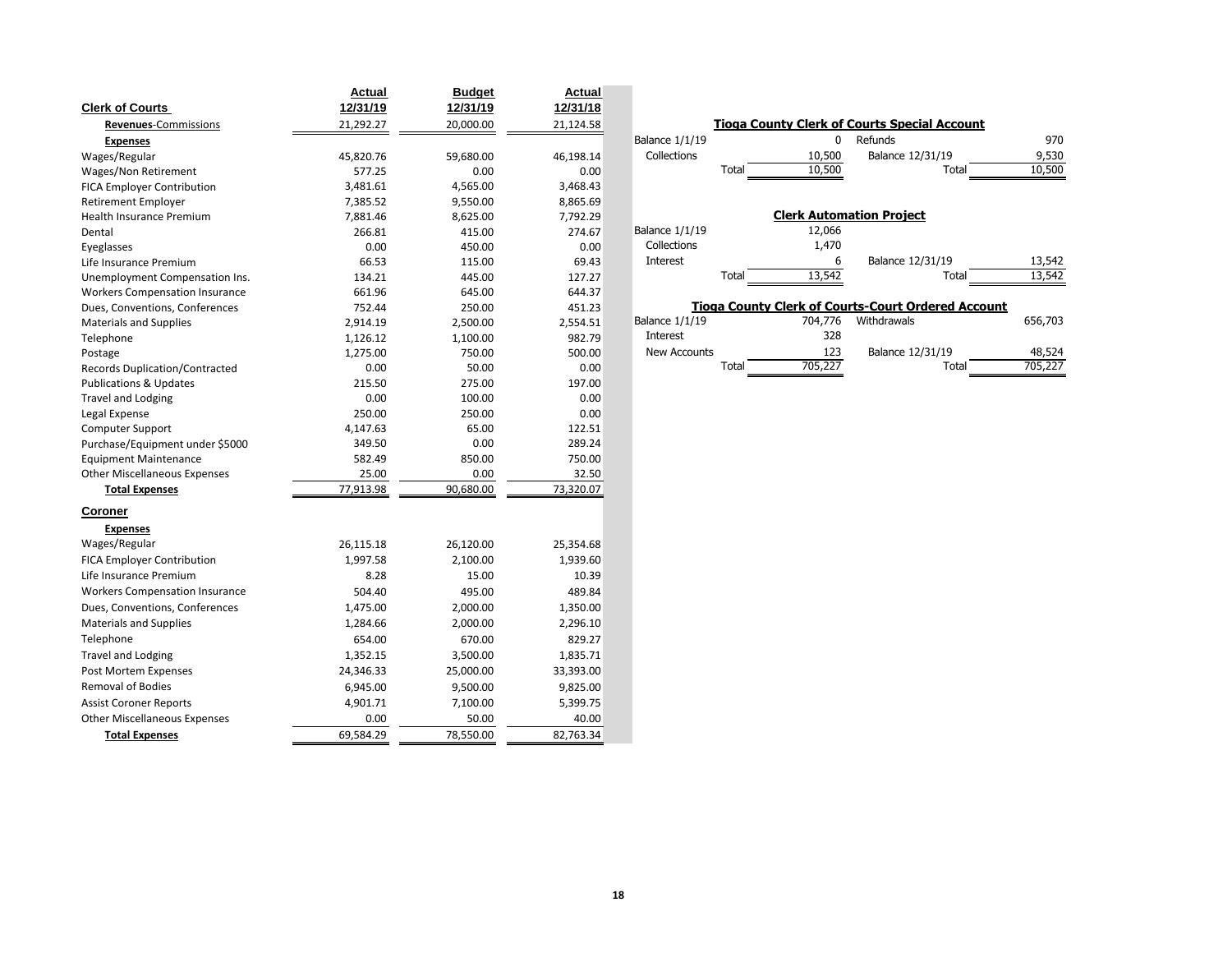| 12/31/19<br>12/31/19<br>12/31/18<br>35,012.00<br>25,000.00<br>34,417.00<br><b>Revenues-</b> State Grant<br><b>Expenses</b><br>50,001.18<br>49,825.00<br>48,731.92<br>3,350.05<br>3,425.75<br>3,815.00<br><b>FICA Employer Contribution</b><br>8,060.61<br>7,975.00<br>9,369.06<br>14,230.00<br>13,294.49<br>13,751.16<br>278.99<br>280.83<br>280.00<br>Dental<br>300.00<br>0.00<br>2,739.00<br>Eyeglasses<br>Life Insurance Premium<br>69.45<br>75.00<br>70.84<br>273.59<br>325.00<br>270.92<br>Unemployment Compensation Ins.<br>76.47<br>75.00<br>74.75<br><b>Workers Compensation Insurance</b><br>305.99<br>450.00<br>209.50<br><b>Travel and Lodging</b><br>360.92<br>250.00<br>0.00<br>75,652.36<br>79,343.11<br>77,600.00<br><b>Total Expenses</b><br><b>Clerk of Orphans' Court</b><br><b>Act 34</b><br>Adoption Therapy Fund<br>15,000.00<br>16,854.00<br>17,313.50<br><b>Revenues-Fees</b><br><b>Balance 1/1/19</b><br>28,471<br><b>Expenses</b><br>Collections<br>825<br>49,375.90<br>Wages/Regular<br>49,735.00<br>46,955.34<br>154<br>Balance 12/31/19<br>29,450<br>Wages/Non Retirement<br>813.45<br>750.00<br>Interest<br>1,125.00<br>29,450<br>29,450<br>Total<br>Total<br>3,766.66<br>3,583.16<br>3,805.00<br><b>FICA Employer Contribution</b><br>7,960.00<br>9,009.81<br>Retirement Employer<br>7,959.95<br>14,100.00<br>16,247.91<br><b>Health Insurance Premium</b><br>14,324.61<br>366.78<br>372.04<br>370.00<br>Dental<br>0.00<br>400.00<br>0.00<br>Eyeglasses<br>92.65<br>92.58<br>Life Insurance Premium<br>100.00<br>272.64<br>320.00<br>254.59<br>Unemployment Compensation Ins.<br>457.25<br>472.48<br>460.00<br><b>Workers Compensation Insurance</b><br>700.22<br>784.17<br>1,000.00<br>Dues, Convention, Conferences<br>307.06<br>376.05<br>750.00<br>Material & Supplies<br>584.78<br>550.00<br>555.41<br>Telephone<br>664.39<br>1,550.00<br>1,071.20<br><b>Advertising &amp; Postage</b><br>0.00<br>100.00<br>52.50<br><b>Publications &amp; Updates</b><br>0.00<br>250.00<br>0.00<br>Legal Expense<br>45.54<br>50.00<br>Computer Support<br>81.27<br>2,047.49<br>350.00<br>0.00<br><b>Equipment Maintenance</b><br>0.00<br>0.00<br>250.00<br><b>Other Miscellaneous Expenses</b><br>81,799.86<br>83,225.00<br>80,638.02<br><b>Total Expenses</b><br><b>Special Operations</b><br><b>Expenses</b><br>0.00<br>0.00<br>6,021.54<br>Wages/Regular<br>0.00<br>0.00<br>449.65<br><b>FICA Employer Contribution</b><br>0.00<br>0.00<br>1,155.42<br><b>Retirement Employer</b><br>0.00<br>0.00<br>1,282.52<br>Health Insurance Premium<br>0.00<br>0.00<br>45.56<br>Dental<br>0.00<br>0.00<br>11.50<br>Life Insurance Premium<br>150.54<br>Unemployment Compensation Ins.<br>0.00<br>0.00<br>270.34<br>0.00<br><b>Workers Compensation Insurance</b><br>0.00<br>0.00<br>0.00<br>25.00<br>Dues, Conventions & Training<br>0.00<br>0.00<br>56.10<br>Auto Maintenance<br>0.00<br>0.00<br>(840.00)<br>Miscellaneous Expense<br>0.00<br>0.00<br>8,628.17<br><b>Total Expenses</b> |                                 | <b>Actual</b> | <b>Budget</b> | <b>Actual</b> |  |  |
|-------------------------------------------------------------------------------------------------------------------------------------------------------------------------------------------------------------------------------------------------------------------------------------------------------------------------------------------------------------------------------------------------------------------------------------------------------------------------------------------------------------------------------------------------------------------------------------------------------------------------------------------------------------------------------------------------------------------------------------------------------------------------------------------------------------------------------------------------------------------------------------------------------------------------------------------------------------------------------------------------------------------------------------------------------------------------------------------------------------------------------------------------------------------------------------------------------------------------------------------------------------------------------------------------------------------------------------------------------------------------------------------------------------------------------------------------------------------------------------------------------------------------------------------------------------------------------------------------------------------------------------------------------------------------------------------------------------------------------------------------------------------------------------------------------------------------------------------------------------------------------------------------------------------------------------------------------------------------------------------------------------------------------------------------------------------------------------------------------------------------------------------------------------------------------------------------------------------------------------------------------------------------------------------------------------------------------------------------------------------------------------------------------------------------------------------------------------------------------------------------------------------------------------------------------------------------------------------------------------------------------------------------------------------------------------------------------------------------------------------------------------------------------------------------------------------------------------------------------------------------------------------------------------------------------------------------------------------------------------------------------|---------------------------------|---------------|---------------|---------------|--|--|
|                                                                                                                                                                                                                                                                                                                                                                                                                                                                                                                                                                                                                                                                                                                                                                                                                                                                                                                                                                                                                                                                                                                                                                                                                                                                                                                                                                                                                                                                                                                                                                                                                                                                                                                                                                                                                                                                                                                                                                                                                                                                                                                                                                                                                                                                                                                                                                                                                                                                                                                                                                                                                                                                                                                                                                                                                                                                                                                                                                                                       | Victim Witness Program          |               |               |               |  |  |
|                                                                                                                                                                                                                                                                                                                                                                                                                                                                                                                                                                                                                                                                                                                                                                                                                                                                                                                                                                                                                                                                                                                                                                                                                                                                                                                                                                                                                                                                                                                                                                                                                                                                                                                                                                                                                                                                                                                                                                                                                                                                                                                                                                                                                                                                                                                                                                                                                                                                                                                                                                                                                                                                                                                                                                                                                                                                                                                                                                                                       |                                 |               |               |               |  |  |
|                                                                                                                                                                                                                                                                                                                                                                                                                                                                                                                                                                                                                                                                                                                                                                                                                                                                                                                                                                                                                                                                                                                                                                                                                                                                                                                                                                                                                                                                                                                                                                                                                                                                                                                                                                                                                                                                                                                                                                                                                                                                                                                                                                                                                                                                                                                                                                                                                                                                                                                                                                                                                                                                                                                                                                                                                                                                                                                                                                                                       |                                 |               |               |               |  |  |
|                                                                                                                                                                                                                                                                                                                                                                                                                                                                                                                                                                                                                                                                                                                                                                                                                                                                                                                                                                                                                                                                                                                                                                                                                                                                                                                                                                                                                                                                                                                                                                                                                                                                                                                                                                                                                                                                                                                                                                                                                                                                                                                                                                                                                                                                                                                                                                                                                                                                                                                                                                                                                                                                                                                                                                                                                                                                                                                                                                                                       | Wages/Regular                   |               |               |               |  |  |
|                                                                                                                                                                                                                                                                                                                                                                                                                                                                                                                                                                                                                                                                                                                                                                                                                                                                                                                                                                                                                                                                                                                                                                                                                                                                                                                                                                                                                                                                                                                                                                                                                                                                                                                                                                                                                                                                                                                                                                                                                                                                                                                                                                                                                                                                                                                                                                                                                                                                                                                                                                                                                                                                                                                                                                                                                                                                                                                                                                                                       |                                 |               |               |               |  |  |
|                                                                                                                                                                                                                                                                                                                                                                                                                                                                                                                                                                                                                                                                                                                                                                                                                                                                                                                                                                                                                                                                                                                                                                                                                                                                                                                                                                                                                                                                                                                                                                                                                                                                                                                                                                                                                                                                                                                                                                                                                                                                                                                                                                                                                                                                                                                                                                                                                                                                                                                                                                                                                                                                                                                                                                                                                                                                                                                                                                                                       | Retirement Employer             |               |               |               |  |  |
|                                                                                                                                                                                                                                                                                                                                                                                                                                                                                                                                                                                                                                                                                                                                                                                                                                                                                                                                                                                                                                                                                                                                                                                                                                                                                                                                                                                                                                                                                                                                                                                                                                                                                                                                                                                                                                                                                                                                                                                                                                                                                                                                                                                                                                                                                                                                                                                                                                                                                                                                                                                                                                                                                                                                                                                                                                                                                                                                                                                                       | <b>Health Insurance Premium</b> |               |               |               |  |  |
|                                                                                                                                                                                                                                                                                                                                                                                                                                                                                                                                                                                                                                                                                                                                                                                                                                                                                                                                                                                                                                                                                                                                                                                                                                                                                                                                                                                                                                                                                                                                                                                                                                                                                                                                                                                                                                                                                                                                                                                                                                                                                                                                                                                                                                                                                                                                                                                                                                                                                                                                                                                                                                                                                                                                                                                                                                                                                                                                                                                                       |                                 |               |               |               |  |  |
|                                                                                                                                                                                                                                                                                                                                                                                                                                                                                                                                                                                                                                                                                                                                                                                                                                                                                                                                                                                                                                                                                                                                                                                                                                                                                                                                                                                                                                                                                                                                                                                                                                                                                                                                                                                                                                                                                                                                                                                                                                                                                                                                                                                                                                                                                                                                                                                                                                                                                                                                                                                                                                                                                                                                                                                                                                                                                                                                                                                                       |                                 |               |               |               |  |  |
|                                                                                                                                                                                                                                                                                                                                                                                                                                                                                                                                                                                                                                                                                                                                                                                                                                                                                                                                                                                                                                                                                                                                                                                                                                                                                                                                                                                                                                                                                                                                                                                                                                                                                                                                                                                                                                                                                                                                                                                                                                                                                                                                                                                                                                                                                                                                                                                                                                                                                                                                                                                                                                                                                                                                                                                                                                                                                                                                                                                                       |                                 |               |               |               |  |  |
|                                                                                                                                                                                                                                                                                                                                                                                                                                                                                                                                                                                                                                                                                                                                                                                                                                                                                                                                                                                                                                                                                                                                                                                                                                                                                                                                                                                                                                                                                                                                                                                                                                                                                                                                                                                                                                                                                                                                                                                                                                                                                                                                                                                                                                                                                                                                                                                                                                                                                                                                                                                                                                                                                                                                                                                                                                                                                                                                                                                                       |                                 |               |               |               |  |  |
|                                                                                                                                                                                                                                                                                                                                                                                                                                                                                                                                                                                                                                                                                                                                                                                                                                                                                                                                                                                                                                                                                                                                                                                                                                                                                                                                                                                                                                                                                                                                                                                                                                                                                                                                                                                                                                                                                                                                                                                                                                                                                                                                                                                                                                                                                                                                                                                                                                                                                                                                                                                                                                                                                                                                                                                                                                                                                                                                                                                                       |                                 |               |               |               |  |  |
|                                                                                                                                                                                                                                                                                                                                                                                                                                                                                                                                                                                                                                                                                                                                                                                                                                                                                                                                                                                                                                                                                                                                                                                                                                                                                                                                                                                                                                                                                                                                                                                                                                                                                                                                                                                                                                                                                                                                                                                                                                                                                                                                                                                                                                                                                                                                                                                                                                                                                                                                                                                                                                                                                                                                                                                                                                                                                                                                                                                                       | <b>Training</b>                 |               |               |               |  |  |
|                                                                                                                                                                                                                                                                                                                                                                                                                                                                                                                                                                                                                                                                                                                                                                                                                                                                                                                                                                                                                                                                                                                                                                                                                                                                                                                                                                                                                                                                                                                                                                                                                                                                                                                                                                                                                                                                                                                                                                                                                                                                                                                                                                                                                                                                                                                                                                                                                                                                                                                                                                                                                                                                                                                                                                                                                                                                                                                                                                                                       |                                 |               |               |               |  |  |
|                                                                                                                                                                                                                                                                                                                                                                                                                                                                                                                                                                                                                                                                                                                                                                                                                                                                                                                                                                                                                                                                                                                                                                                                                                                                                                                                                                                                                                                                                                                                                                                                                                                                                                                                                                                                                                                                                                                                                                                                                                                                                                                                                                                                                                                                                                                                                                                                                                                                                                                                                                                                                                                                                                                                                                                                                                                                                                                                                                                                       |                                 |               |               |               |  |  |
|                                                                                                                                                                                                                                                                                                                                                                                                                                                                                                                                                                                                                                                                                                                                                                                                                                                                                                                                                                                                                                                                                                                                                                                                                                                                                                                                                                                                                                                                                                                                                                                                                                                                                                                                                                                                                                                                                                                                                                                                                                                                                                                                                                                                                                                                                                                                                                                                                                                                                                                                                                                                                                                                                                                                                                                                                                                                                                                                                                                                       |                                 |               |               |               |  |  |
|                                                                                                                                                                                                                                                                                                                                                                                                                                                                                                                                                                                                                                                                                                                                                                                                                                                                                                                                                                                                                                                                                                                                                                                                                                                                                                                                                                                                                                                                                                                                                                                                                                                                                                                                                                                                                                                                                                                                                                                                                                                                                                                                                                                                                                                                                                                                                                                                                                                                                                                                                                                                                                                                                                                                                                                                                                                                                                                                                                                                       |                                 |               |               |               |  |  |
|                                                                                                                                                                                                                                                                                                                                                                                                                                                                                                                                                                                                                                                                                                                                                                                                                                                                                                                                                                                                                                                                                                                                                                                                                                                                                                                                                                                                                                                                                                                                                                                                                                                                                                                                                                                                                                                                                                                                                                                                                                                                                                                                                                                                                                                                                                                                                                                                                                                                                                                                                                                                                                                                                                                                                                                                                                                                                                                                                                                                       |                                 |               |               |               |  |  |
|                                                                                                                                                                                                                                                                                                                                                                                                                                                                                                                                                                                                                                                                                                                                                                                                                                                                                                                                                                                                                                                                                                                                                                                                                                                                                                                                                                                                                                                                                                                                                                                                                                                                                                                                                                                                                                                                                                                                                                                                                                                                                                                                                                                                                                                                                                                                                                                                                                                                                                                                                                                                                                                                                                                                                                                                                                                                                                                                                                                                       |                                 |               |               |               |  |  |
|                                                                                                                                                                                                                                                                                                                                                                                                                                                                                                                                                                                                                                                                                                                                                                                                                                                                                                                                                                                                                                                                                                                                                                                                                                                                                                                                                                                                                                                                                                                                                                                                                                                                                                                                                                                                                                                                                                                                                                                                                                                                                                                                                                                                                                                                                                                                                                                                                                                                                                                                                                                                                                                                                                                                                                                                                                                                                                                                                                                                       |                                 |               |               |               |  |  |
|                                                                                                                                                                                                                                                                                                                                                                                                                                                                                                                                                                                                                                                                                                                                                                                                                                                                                                                                                                                                                                                                                                                                                                                                                                                                                                                                                                                                                                                                                                                                                                                                                                                                                                                                                                                                                                                                                                                                                                                                                                                                                                                                                                                                                                                                                                                                                                                                                                                                                                                                                                                                                                                                                                                                                                                                                                                                                                                                                                                                       |                                 |               |               |               |  |  |
|                                                                                                                                                                                                                                                                                                                                                                                                                                                                                                                                                                                                                                                                                                                                                                                                                                                                                                                                                                                                                                                                                                                                                                                                                                                                                                                                                                                                                                                                                                                                                                                                                                                                                                                                                                                                                                                                                                                                                                                                                                                                                                                                                                                                                                                                                                                                                                                                                                                                                                                                                                                                                                                                                                                                                                                                                                                                                                                                                                                                       |                                 |               |               |               |  |  |
|                                                                                                                                                                                                                                                                                                                                                                                                                                                                                                                                                                                                                                                                                                                                                                                                                                                                                                                                                                                                                                                                                                                                                                                                                                                                                                                                                                                                                                                                                                                                                                                                                                                                                                                                                                                                                                                                                                                                                                                                                                                                                                                                                                                                                                                                                                                                                                                                                                                                                                                                                                                                                                                                                                                                                                                                                                                                                                                                                                                                       |                                 |               |               |               |  |  |
|                                                                                                                                                                                                                                                                                                                                                                                                                                                                                                                                                                                                                                                                                                                                                                                                                                                                                                                                                                                                                                                                                                                                                                                                                                                                                                                                                                                                                                                                                                                                                                                                                                                                                                                                                                                                                                                                                                                                                                                                                                                                                                                                                                                                                                                                                                                                                                                                                                                                                                                                                                                                                                                                                                                                                                                                                                                                                                                                                                                                       |                                 |               |               |               |  |  |
|                                                                                                                                                                                                                                                                                                                                                                                                                                                                                                                                                                                                                                                                                                                                                                                                                                                                                                                                                                                                                                                                                                                                                                                                                                                                                                                                                                                                                                                                                                                                                                                                                                                                                                                                                                                                                                                                                                                                                                                                                                                                                                                                                                                                                                                                                                                                                                                                                                                                                                                                                                                                                                                                                                                                                                                                                                                                                                                                                                                                       |                                 |               |               |               |  |  |
|                                                                                                                                                                                                                                                                                                                                                                                                                                                                                                                                                                                                                                                                                                                                                                                                                                                                                                                                                                                                                                                                                                                                                                                                                                                                                                                                                                                                                                                                                                                                                                                                                                                                                                                                                                                                                                                                                                                                                                                                                                                                                                                                                                                                                                                                                                                                                                                                                                                                                                                                                                                                                                                                                                                                                                                                                                                                                                                                                                                                       |                                 |               |               |               |  |  |
|                                                                                                                                                                                                                                                                                                                                                                                                                                                                                                                                                                                                                                                                                                                                                                                                                                                                                                                                                                                                                                                                                                                                                                                                                                                                                                                                                                                                                                                                                                                                                                                                                                                                                                                                                                                                                                                                                                                                                                                                                                                                                                                                                                                                                                                                                                                                                                                                                                                                                                                                                                                                                                                                                                                                                                                                                                                                                                                                                                                                       |                                 |               |               |               |  |  |
|                                                                                                                                                                                                                                                                                                                                                                                                                                                                                                                                                                                                                                                                                                                                                                                                                                                                                                                                                                                                                                                                                                                                                                                                                                                                                                                                                                                                                                                                                                                                                                                                                                                                                                                                                                                                                                                                                                                                                                                                                                                                                                                                                                                                                                                                                                                                                                                                                                                                                                                                                                                                                                                                                                                                                                                                                                                                                                                                                                                                       |                                 |               |               |               |  |  |
|                                                                                                                                                                                                                                                                                                                                                                                                                                                                                                                                                                                                                                                                                                                                                                                                                                                                                                                                                                                                                                                                                                                                                                                                                                                                                                                                                                                                                                                                                                                                                                                                                                                                                                                                                                                                                                                                                                                                                                                                                                                                                                                                                                                                                                                                                                                                                                                                                                                                                                                                                                                                                                                                                                                                                                                                                                                                                                                                                                                                       |                                 |               |               |               |  |  |
|                                                                                                                                                                                                                                                                                                                                                                                                                                                                                                                                                                                                                                                                                                                                                                                                                                                                                                                                                                                                                                                                                                                                                                                                                                                                                                                                                                                                                                                                                                                                                                                                                                                                                                                                                                                                                                                                                                                                                                                                                                                                                                                                                                                                                                                                                                                                                                                                                                                                                                                                                                                                                                                                                                                                                                                                                                                                                                                                                                                                       |                                 |               |               |               |  |  |
|                                                                                                                                                                                                                                                                                                                                                                                                                                                                                                                                                                                                                                                                                                                                                                                                                                                                                                                                                                                                                                                                                                                                                                                                                                                                                                                                                                                                                                                                                                                                                                                                                                                                                                                                                                                                                                                                                                                                                                                                                                                                                                                                                                                                                                                                                                                                                                                                                                                                                                                                                                                                                                                                                                                                                                                                                                                                                                                                                                                                       |                                 |               |               |               |  |  |
|                                                                                                                                                                                                                                                                                                                                                                                                                                                                                                                                                                                                                                                                                                                                                                                                                                                                                                                                                                                                                                                                                                                                                                                                                                                                                                                                                                                                                                                                                                                                                                                                                                                                                                                                                                                                                                                                                                                                                                                                                                                                                                                                                                                                                                                                                                                                                                                                                                                                                                                                                                                                                                                                                                                                                                                                                                                                                                                                                                                                       |                                 |               |               |               |  |  |
|                                                                                                                                                                                                                                                                                                                                                                                                                                                                                                                                                                                                                                                                                                                                                                                                                                                                                                                                                                                                                                                                                                                                                                                                                                                                                                                                                                                                                                                                                                                                                                                                                                                                                                                                                                                                                                                                                                                                                                                                                                                                                                                                                                                                                                                                                                                                                                                                                                                                                                                                                                                                                                                                                                                                                                                                                                                                                                                                                                                                       |                                 |               |               |               |  |  |
|                                                                                                                                                                                                                                                                                                                                                                                                                                                                                                                                                                                                                                                                                                                                                                                                                                                                                                                                                                                                                                                                                                                                                                                                                                                                                                                                                                                                                                                                                                                                                                                                                                                                                                                                                                                                                                                                                                                                                                                                                                                                                                                                                                                                                                                                                                                                                                                                                                                                                                                                                                                                                                                                                                                                                                                                                                                                                                                                                                                                       |                                 |               |               |               |  |  |
|                                                                                                                                                                                                                                                                                                                                                                                                                                                                                                                                                                                                                                                                                                                                                                                                                                                                                                                                                                                                                                                                                                                                                                                                                                                                                                                                                                                                                                                                                                                                                                                                                                                                                                                                                                                                                                                                                                                                                                                                                                                                                                                                                                                                                                                                                                                                                                                                                                                                                                                                                                                                                                                                                                                                                                                                                                                                                                                                                                                                       |                                 |               |               |               |  |  |
|                                                                                                                                                                                                                                                                                                                                                                                                                                                                                                                                                                                                                                                                                                                                                                                                                                                                                                                                                                                                                                                                                                                                                                                                                                                                                                                                                                                                                                                                                                                                                                                                                                                                                                                                                                                                                                                                                                                                                                                                                                                                                                                                                                                                                                                                                                                                                                                                                                                                                                                                                                                                                                                                                                                                                                                                                                                                                                                                                                                                       |                                 |               |               |               |  |  |
|                                                                                                                                                                                                                                                                                                                                                                                                                                                                                                                                                                                                                                                                                                                                                                                                                                                                                                                                                                                                                                                                                                                                                                                                                                                                                                                                                                                                                                                                                                                                                                                                                                                                                                                                                                                                                                                                                                                                                                                                                                                                                                                                                                                                                                                                                                                                                                                                                                                                                                                                                                                                                                                                                                                                                                                                                                                                                                                                                                                                       |                                 |               |               |               |  |  |
|                                                                                                                                                                                                                                                                                                                                                                                                                                                                                                                                                                                                                                                                                                                                                                                                                                                                                                                                                                                                                                                                                                                                                                                                                                                                                                                                                                                                                                                                                                                                                                                                                                                                                                                                                                                                                                                                                                                                                                                                                                                                                                                                                                                                                                                                                                                                                                                                                                                                                                                                                                                                                                                                                                                                                                                                                                                                                                                                                                                                       |                                 |               |               |               |  |  |
|                                                                                                                                                                                                                                                                                                                                                                                                                                                                                                                                                                                                                                                                                                                                                                                                                                                                                                                                                                                                                                                                                                                                                                                                                                                                                                                                                                                                                                                                                                                                                                                                                                                                                                                                                                                                                                                                                                                                                                                                                                                                                                                                                                                                                                                                                                                                                                                                                                                                                                                                                                                                                                                                                                                                                                                                                                                                                                                                                                                                       |                                 |               |               |               |  |  |
|                                                                                                                                                                                                                                                                                                                                                                                                                                                                                                                                                                                                                                                                                                                                                                                                                                                                                                                                                                                                                                                                                                                                                                                                                                                                                                                                                                                                                                                                                                                                                                                                                                                                                                                                                                                                                                                                                                                                                                                                                                                                                                                                                                                                                                                                                                                                                                                                                                                                                                                                                                                                                                                                                                                                                                                                                                                                                                                                                                                                       |                                 |               |               |               |  |  |
|                                                                                                                                                                                                                                                                                                                                                                                                                                                                                                                                                                                                                                                                                                                                                                                                                                                                                                                                                                                                                                                                                                                                                                                                                                                                                                                                                                                                                                                                                                                                                                                                                                                                                                                                                                                                                                                                                                                                                                                                                                                                                                                                                                                                                                                                                                                                                                                                                                                                                                                                                                                                                                                                                                                                                                                                                                                                                                                                                                                                       |                                 |               |               |               |  |  |
|                                                                                                                                                                                                                                                                                                                                                                                                                                                                                                                                                                                                                                                                                                                                                                                                                                                                                                                                                                                                                                                                                                                                                                                                                                                                                                                                                                                                                                                                                                                                                                                                                                                                                                                                                                                                                                                                                                                                                                                                                                                                                                                                                                                                                                                                                                                                                                                                                                                                                                                                                                                                                                                                                                                                                                                                                                                                                                                                                                                                       |                                 |               |               |               |  |  |
|                                                                                                                                                                                                                                                                                                                                                                                                                                                                                                                                                                                                                                                                                                                                                                                                                                                                                                                                                                                                                                                                                                                                                                                                                                                                                                                                                                                                                                                                                                                                                                                                                                                                                                                                                                                                                                                                                                                                                                                                                                                                                                                                                                                                                                                                                                                                                                                                                                                                                                                                                                                                                                                                                                                                                                                                                                                                                                                                                                                                       |                                 |               |               |               |  |  |
|                                                                                                                                                                                                                                                                                                                                                                                                                                                                                                                                                                                                                                                                                                                                                                                                                                                                                                                                                                                                                                                                                                                                                                                                                                                                                                                                                                                                                                                                                                                                                                                                                                                                                                                                                                                                                                                                                                                                                                                                                                                                                                                                                                                                                                                                                                                                                                                                                                                                                                                                                                                                                                                                                                                                                                                                                                                                                                                                                                                                       |                                 |               |               |               |  |  |
|                                                                                                                                                                                                                                                                                                                                                                                                                                                                                                                                                                                                                                                                                                                                                                                                                                                                                                                                                                                                                                                                                                                                                                                                                                                                                                                                                                                                                                                                                                                                                                                                                                                                                                                                                                                                                                                                                                                                                                                                                                                                                                                                                                                                                                                                                                                                                                                                                                                                                                                                                                                                                                                                                                                                                                                                                                                                                                                                                                                                       |                                 |               |               |               |  |  |
|                                                                                                                                                                                                                                                                                                                                                                                                                                                                                                                                                                                                                                                                                                                                                                                                                                                                                                                                                                                                                                                                                                                                                                                                                                                                                                                                                                                                                                                                                                                                                                                                                                                                                                                                                                                                                                                                                                                                                                                                                                                                                                                                                                                                                                                                                                                                                                                                                                                                                                                                                                                                                                                                                                                                                                                                                                                                                                                                                                                                       |                                 |               |               |               |  |  |
|                                                                                                                                                                                                                                                                                                                                                                                                                                                                                                                                                                                                                                                                                                                                                                                                                                                                                                                                                                                                                                                                                                                                                                                                                                                                                                                                                                                                                                                                                                                                                                                                                                                                                                                                                                                                                                                                                                                                                                                                                                                                                                                                                                                                                                                                                                                                                                                                                                                                                                                                                                                                                                                                                                                                                                                                                                                                                                                                                                                                       |                                 |               |               |               |  |  |
|                                                                                                                                                                                                                                                                                                                                                                                                                                                                                                                                                                                                                                                                                                                                                                                                                                                                                                                                                                                                                                                                                                                                                                                                                                                                                                                                                                                                                                                                                                                                                                                                                                                                                                                                                                                                                                                                                                                                                                                                                                                                                                                                                                                                                                                                                                                                                                                                                                                                                                                                                                                                                                                                                                                                                                                                                                                                                                                                                                                                       |                                 |               |               |               |  |  |
|                                                                                                                                                                                                                                                                                                                                                                                                                                                                                                                                                                                                                                                                                                                                                                                                                                                                                                                                                                                                                                                                                                                                                                                                                                                                                                                                                                                                                                                                                                                                                                                                                                                                                                                                                                                                                                                                                                                                                                                                                                                                                                                                                                                                                                                                                                                                                                                                                                                                                                                                                                                                                                                                                                                                                                                                                                                                                                                                                                                                       |                                 |               |               |               |  |  |
|                                                                                                                                                                                                                                                                                                                                                                                                                                                                                                                                                                                                                                                                                                                                                                                                                                                                                                                                                                                                                                                                                                                                                                                                                                                                                                                                                                                                                                                                                                                                                                                                                                                                                                                                                                                                                                                                                                                                                                                                                                                                                                                                                                                                                                                                                                                                                                                                                                                                                                                                                                                                                                                                                                                                                                                                                                                                                                                                                                                                       |                                 |               |               |               |  |  |
|                                                                                                                                                                                                                                                                                                                                                                                                                                                                                                                                                                                                                                                                                                                                                                                                                                                                                                                                                                                                                                                                                                                                                                                                                                                                                                                                                                                                                                                                                                                                                                                                                                                                                                                                                                                                                                                                                                                                                                                                                                                                                                                                                                                                                                                                                                                                                                                                                                                                                                                                                                                                                                                                                                                                                                                                                                                                                                                                                                                                       |                                 |               |               |               |  |  |
|                                                                                                                                                                                                                                                                                                                                                                                                                                                                                                                                                                                                                                                                                                                                                                                                                                                                                                                                                                                                                                                                                                                                                                                                                                                                                                                                                                                                                                                                                                                                                                                                                                                                                                                                                                                                                                                                                                                                                                                                                                                                                                                                                                                                                                                                                                                                                                                                                                                                                                                                                                                                                                                                                                                                                                                                                                                                                                                                                                                                       |                                 |               |               |               |  |  |

|                       |       | <b>Act 34</b>         |                  |        |
|-----------------------|-------|-----------------------|------------------|--------|
|                       |       | Adoption Therapy Fund |                  |        |
| <b>Balance 1/1/19</b> |       | 28,471                |                  |        |
| <b>Collections</b>    |       | 825                   |                  |        |
| Interest              |       | 154                   | Balance 12/31/19 | 29,450 |
|                       | Total | 29,450                | Total            | 29,450 |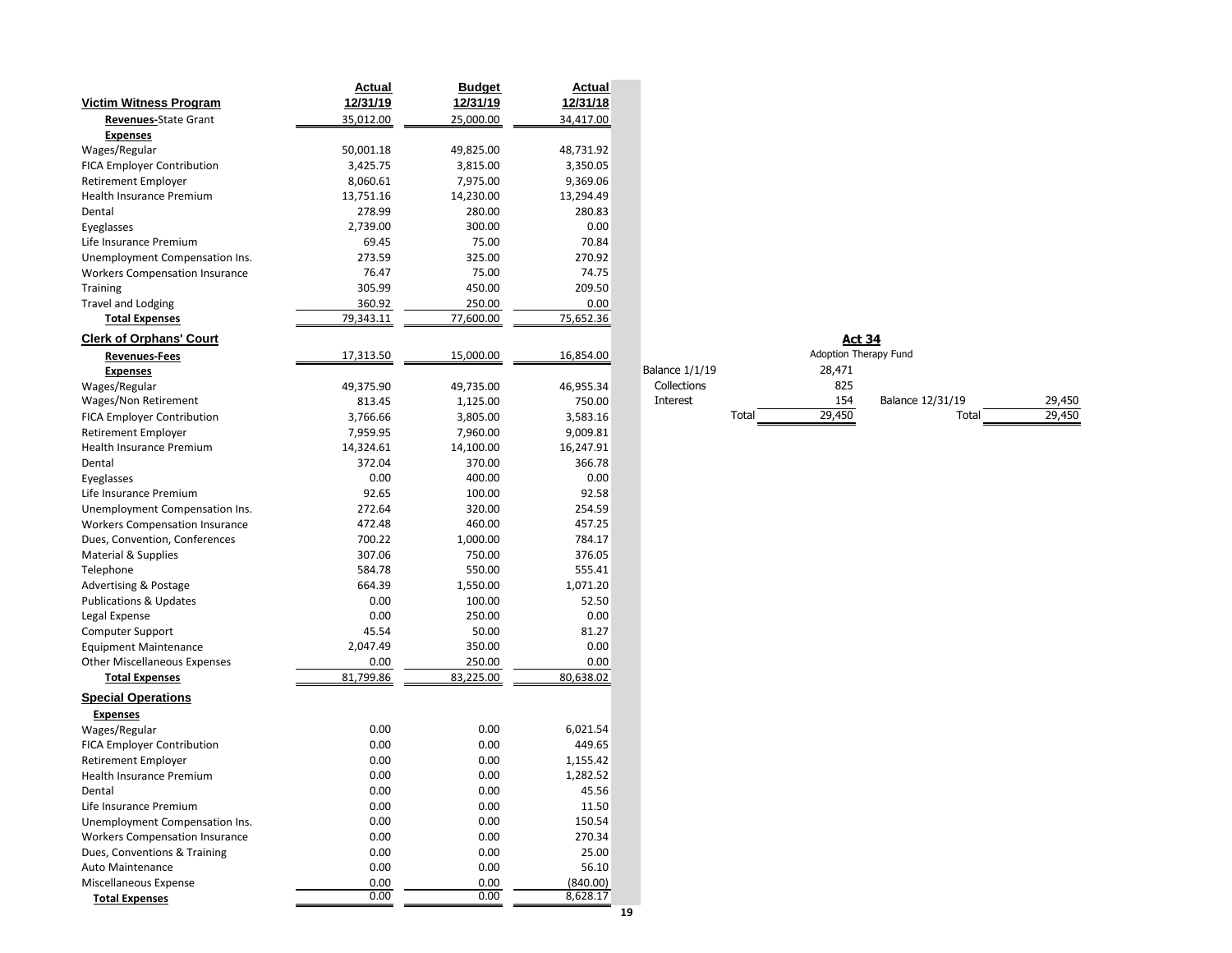|                                       | Actual     | <b>Budget</b> | Actual     |                       |        |                                           |        |
|---------------------------------------|------------|---------------|------------|-----------------------|--------|-------------------------------------------|--------|
| <b>District Attorney</b>              | 12/31/19   | 12/31/19      | 12/31/18   |                       |        |                                           |        |
| Revenues                              |            |               |            |                       |        | <b>District Attorney Special Fund</b>     |        |
| Act 57                                | 0.00       | 100,000.00    | 136,366.00 | <b>Balance 1/1/19</b> | 1,476  | Meetings & Seminars                       | 495    |
| Innovative Policing Grant             | 0.00       | 0.00          | 21,753.97  | Probation             | 10,745 | Medical Testing & Supp                    | 11,165 |
| Misc Income                           | 1,500.00   | 0.00          | 0.00       |                       |        | Donation                                  | 100    |
| <b>Total Revenue</b>                  | 1,500.00   | 100,000.00    | 158,119.97 |                       |        | <b>Bank Fee</b>                           | 20     |
| <b>Expenses</b>                       |            |               |            |                       |        | Balance 12/31/19                          | 441    |
| Wages Regular/Non Retirement          | 386,110.62 | 400,320.00    | 370,415.69 | Total                 | 12,221 | Total                                     | 12,221 |
| <b>Wages/Transcripts</b>              | 0.00       | 1,000.00      | 50.00      |                       |        |                                           |        |
| <b>FICA Employer Contribution</b>     | 26,345.10  | 30,625.00     | 25,133.57  |                       |        | <b>District Attorney Asset Forfeiture</b> |        |
| <b>Retirement Employer</b>            | 62,287.61  | 64,055.00     | 71,097.40  |                       |        | Collection of seized property/cash        |        |
| <b>Health Insurance Premium</b>       | 34,959.81  | 35,000.00     | 30,863.92  | <b>Balance 1/1/19</b> | 1,116  | <b>Petition Filing</b>                    | 155    |
| Dental                                | 1,124.85   | 1,380.00      | 936.06     | Forfeited property    | 0      | Balance 12/31/19                          | 961    |
| Eyeglasses                            | 1,200.00   | 1,500.00      | 1,859.00   | Total                 | 1,116  | Total                                     | 1,116  |
| Life Insurance Premium                | 351.21     | 375.00        | 343.23     |                       |        |                                           |        |
| Unemployment Compensation Ins.        | 1,116.41   | 1,400.00      | 1,003.95   |                       |        |                                           |        |
| <b>Workers Compensation Insurance</b> | 8,425.39   | 8,500.00      | 8,217.78   |                       |        |                                           |        |
| Dues, Conventions, Conferences        | 5,181.16   | 5,000.00      | 850.00     |                       |        |                                           |        |
| Training                              | 1,461.01   | 2,500.00      | 1,024.97   |                       |        |                                           |        |
| Uniforms                              | 334.87     | 500.00        | 0.00       |                       |        |                                           |        |
| <b>Materials and Supplies</b>         | 2,624.99   | 3,500.00      | 3,337.91   |                       |        |                                           |        |
| <b>Office Equipment Rental</b>        | 48.38      | 400.00        | 161.68     |                       |        |                                           |        |
| Food                                  | 553.65     | 200.00        | 179.80     |                       |        |                                           |        |
| Pcorp / Gen Liability                 | 2,507.10   | 2,200.00      | 2,058.08   |                       |        |                                           |        |
| Telephone                             | 5,077.01   | 4,860.00      | 4,939.39   |                       |        |                                           |        |
| Postage                               | 600.18     | 1,100.00      | 705.55     |                       |        |                                           |        |
| <b>Publications &amp; Updates</b>     | 1,975.82   | 2,500.00      | 2,925.58   |                       |        |                                           |        |
| Auto Fuel                             | 2,057.50   | 3,000.00      | 2,499.02   |                       |        |                                           |        |
| Auto Maintenance                      | 1,104.79   | 750.00        | 154.44     |                       |        |                                           |        |
| Travel and Lodging                    | 775.85     | 2,500.00      | 2,411.66   |                       |        |                                           |        |
| <b>Professional Services</b>          | 2,500.00   | 5,000.00      | 2,234.30   |                       |        |                                           |        |
| Computer Support                      | 136.63     | 125.00        | 245.02     |                       |        |                                           |        |
| <b>Witness Fees</b>                   | 138.70     | 1,000.00      | 5,483.27   |                       |        |                                           |        |
| Extradition                           | 0.00       | 3,500.00      | 4,552.35   |                       |        |                                           |        |
| Official Investigation                | 0.00       | 1,500.00      | 142.45     |                       |        |                                           |        |
| Witness Mileage & Expense             | 0.00       | 500.00        | 0.00       |                       |        |                                           |        |
| Purchase/Equipment under \$5000       | 545.89     | 3,900.00      | 4,808.57   |                       |        |                                           |        |
| Equipment & Other Fixed Assets        | 0.00       | 5,000.00      | 0.00       |                       |        |                                           |        |
| <b>Equipment Maintenance</b>          | 0.00       | 250.00        | 0.00       |                       |        |                                           |        |
| <b>Other Miscellaneous Expenses</b>   | 0.00       | 500.00        | 303.18     |                       |        |                                           |        |
| Lease Agreement                       | 10,877.32  | 12,000.00     | 11,767.40  |                       |        |                                           |        |
| <b>Total Expenses</b>                 | 560,421.85 | 606,440.00    | 560,705.22 |                       |        |                                           |        |

| Balance 1/1/19 |       | 1,476  | <b>District Attorney Special Fund</b><br>Meetings & Seminars | 495    |
|----------------|-------|--------|--------------------------------------------------------------|--------|
| Probation      |       | 10,745 | Medical Testing & Supp                                       | 11,165 |
|                |       |        | Donation                                                     | 100    |
|                |       |        | Bank Fee                                                     | 20     |
|                |       |        | Balance 12/31/19                                             | 441    |
|                | Total | 12,221 | Total                                                        | 12,221 |

| Collection of seized property/cash |       |                        |       |  |  |  |
|------------------------------------|-------|------------------------|-------|--|--|--|
| Balance 1/1/19                     | 1.116 | <b>Petition Filing</b> | 155   |  |  |  |
| Forfeited property                 |       | Balance 12/31/19       | 961   |  |  |  |
| Total                              | 1.116 | Total                  | 1.116 |  |  |  |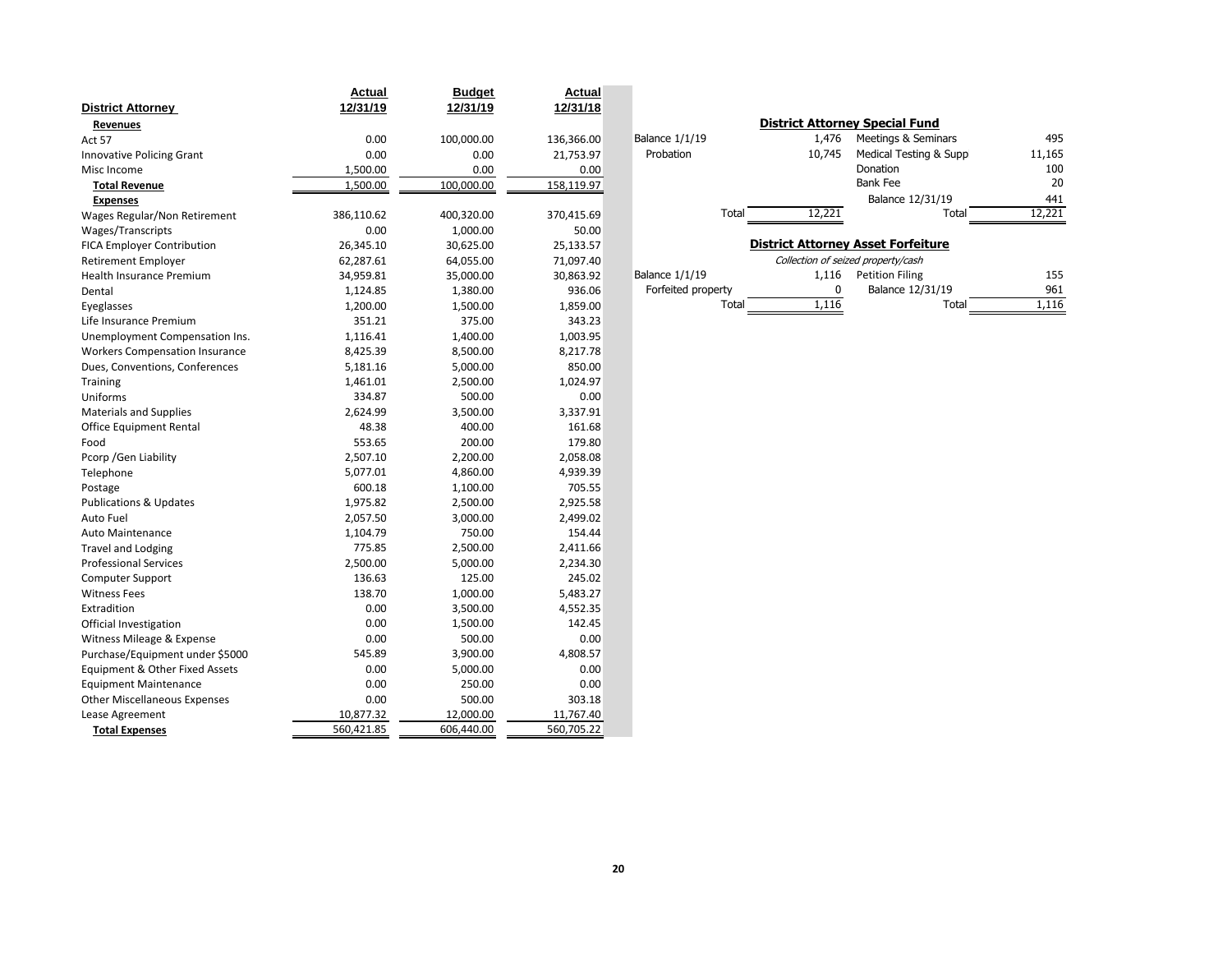|                                       | Actual     | <b>Budget</b> | <b>Actual</b> |                       |         |                                           |         |
|---------------------------------------|------------|---------------|---------------|-----------------------|---------|-------------------------------------------|---------|
| Prothonotary                          | 12/31/19   | 12/31/19      | 12/31/18      |                       |         |                                           |         |
| Revenues-Fees                         | 128,629.96 | 110,000.00    | 135,258.60    |                       |         |                                           |         |
| <b>Expenses</b>                       |            |               |               |                       |         | Tioga County Prothonotary-Closed 12/31/18 |         |
| Wages/Regular                         | 66,320.92  | 59,680.00     | 63,421.39     | <b>Balance 1/1/19</b> | 12,516  | To General Fund                           | 10,179  |
| FICA Employer Contribution            | 4,988.52   | 4,565.00      | 4,821.90      | Collections           | 561     | To PA                                     | 2,357   |
| Retirement Employer                   | 10,598.20  | 9,550.00      | 12,170.51     |                       |         | To PAF                                    | 470     |
| <b>Health Insurance Premium</b>       | 14,215.09  | 8,625.00      | 14,248.59     |                       |         | To AOPC                                   | 71      |
| Dental                                | 545.54     | 415.00        | 396.03        |                       |         | Balance 12/31/19                          | 0       |
| Eyeglasses                            | 0.00       | 450.00        | 170.00        | Total                 | 13,077  | Total                                     | 13,077  |
| Life Insurance Premium                | 135.68     | 115.00        | 128.52        |                       |         |                                           |         |
| Unemployment Compensation Ins.        | 680.49     | 445.00        | 570.68        |                       |         |                                           |         |
| <b>Workers Compensation Insurance</b> | 692.69     | 670.00        | 671.46        |                       |         | Tioga County Prothonotary-Opened 1/1/19   |         |
| Dues, Conventions, Conferences        | 757.43     | 250.00        | 451.23        | <b>Balance 1/1/19</b> | 0       | To General Fund                           | 120,083 |
| Materials and Supplies                | 2,941.25   | 2,000.00      | 2,554.40      | Collections           | 151,486 | To PA                                     | 26,588  |
| Office Equipment Rental               | 29.27      | 15.00         | 18.79         | From PAF              | 9,839   | To PAF                                    | 5,143   |
| PCorp Prem/Gen Liability              | 1,319.53   | 1,200.00      | 1,052.27      | Interest              | 4       | To AOPC                                   | 632     |
| Telephone                             | 1,126.12   | 1,100.00      | 982.76        |                       |         | Balance 12/31/19                          | 8,883   |
| Postage                               | 2,445.90   | 2,100.00      | 2,239.08      | Total                 | 161,329 | Total                                     | 161,329 |
| <b>Records Duplication/Contracted</b> | 0.00       | 50.00         | 0.00          |                       |         |                                           |         |
| <b>Publications &amp; Updates</b>     | 215.50     | 250.00        | 144.50        |                       |         |                                           |         |
| Travel & Lodging                      | 0.00       | 100.00        | 0.00          |                       |         | <b>Prothonotary Automation Fund</b>       |         |
| Legal Expense                         | 250.00     | 250.00        | 0.00          |                       |         | Money collected for office improvements   |         |
| Computer Support                      | 4,147.62   | 65.00         | 122.50        | <b>Balance 1/1/19</b> | 47,081  | To Protho Ckng Acct                       | 9,839   |
| Purchase/Equipment under \$5000       | 312.00     | 0.00          | 289.25        | <b>Fees Collected</b> | 6,916   | (To correct error)                        |         |
| <b>Equipment Maintenance</b>          | 619.99     | 850.00        | 750.00        | Deposited in error    | 9,839   |                                           |         |
| <b>Other Miscellaneous Expenses</b>   | 25.00      | 50.00         | 32.50         | Interest              | 26      | Balance 12/31/19                          | 54,023  |
| <b>Total Expenses</b>                 | 112,366.74 | 92,795.00     | 105,236.36    | Total                 | 63,862  | Total                                     | 63,862  |
| <b>Register of Wills</b>              |            |               |               |                       |         |                                           |         |
| Revenues                              |            |               |               |                       |         |                                           |         |
| Fees                                  | 45,457.00  | 40,000.00     | 41,919.75     |                       |         |                                           |         |
| <b>Inheritance Tax Commissions</b>    | 32,548.58  | 30,000.00     | 26,782.99     |                       |         |                                           |         |
| <b>Total Revenue</b>                  | 78,005.58  | 70,000.00     | 68,702.74     |                       |         |                                           |         |
| <b>Expenses</b>                       |            |               |               |                       |         |                                           |         |
| Wages/Regular                         | 45,843.34  | 45,900.00     | 31,811.14     |                       |         |                                           |         |
| FICA Employer Contribution            | 3,454.08   | 3,515.00      | 2,404.51      |                       |         |                                           |         |
| Retirement Employer                   | 7,391.66   | 7,345.00      | 6,104.10      |                       |         |                                           |         |
| <b>Health Insurance Premium</b>       | 16,038.96  | 14,100.00     | 9,379.68      |                       |         |                                           |         |
| Dental                                | 371.91     | 370.00        | 218.96        |                       |         |                                           |         |
| Eyeglasses                            | 0.00       | 400.00        | 0.00          |                       |         |                                           |         |
| Life Insurance Premium                | 92.50      | 100.00        | 55.12         |                       |         |                                           |         |
| Unemployment Compensation Ins.        | 272.13     | 300.00        | 256.26        |                       |         |                                           |         |
| <b>Workers Compensation Insurance</b> | 465.84     | 420.00        | 432.96        |                       |         |                                           |         |
| Dues, Conventions, Conferences        | 1,117.82   | 1,000.00      | 584.17        |                       |         |                                           |         |
| <b>Materials and Supplies</b>         | 784.56     | 400.00        | 283.24        |                       |         |                                           |         |
| Telephone                             | 584.78     | 600.00        | 555.42        |                       |         |                                           |         |
| Postage                               | 0.00       | 50.00         | 0.00          |                       |         |                                           |         |
| <b>Travel and Lodging</b>             | 99.00      | 0.00          | 120.00        |                       |         |                                           |         |
| Legal Expense                         | 0.00       | 175.00        | 0.00          |                       |         |                                           |         |
| Computer Support                      | 45.54      | 40.00         | 81.27         |                       |         |                                           |         |
| <b>Other Miscellaneous Expenses</b>   | 0.00       | 250.00        | 0.00          |                       |         |                                           |         |
| <b>Total Expenses</b>                 | 76,562.12  | 74,965.00     | 52,286.83     |                       |         |                                           |         |

|               |       |        | <b>Tioga County Prothonotary-Closed 12/31/18</b> |        |
|---------------|-------|--------|--------------------------------------------------|--------|
| alance 1/1/19 |       | 12,516 | To General Fund                                  | 10,179 |
| Collections   |       | 561    | To PA                                            | 2,357  |
|               |       |        | To PAF                                           | 470    |
|               |       |        | To AOPC                                          | 71     |
|               |       |        | Balance 12/31/19                                 | 0      |
|               | Total | 13,077 | Total                                            | 13,077 |
|               |       |        |                                                  |        |

| Tioga County Prothonotary-Opened 1/1/19 |       |         |                  |         |  |  |
|-----------------------------------------|-------|---------|------------------|---------|--|--|
| Balance 1/1/19                          |       |         | To General Fund  | 120,083 |  |  |
| Collections                             |       | 151,486 | To PA            | 26,588  |  |  |
| From PAF                                |       | 9,839   | To PAF           | 5,143   |  |  |
| Interest                                |       |         | To AOPC          | 632     |  |  |
|                                         |       |         | Balance 12/31/19 | 8,883   |  |  |
|                                         | Total | 161,329 | Total            | 161,329 |  |  |

# **Prothonotary Automation Fund**

|                       |        | Money collected for office improvements |        |
|-----------------------|--------|-----------------------------------------|--------|
| Balance 1/1/19        | 47,081 | To Protho Ckng Acct                     | 9,839  |
| <b>Fees Collected</b> | 6.916  | (To correct error)                      |        |
| Deposited in error    | 9,839  |                                         |        |
| Interest              | 26     | Balance 12/31/19                        | 54,023 |
| Total                 | 63,862 | Total                                   | 63,862 |
|                       |        |                                         |        |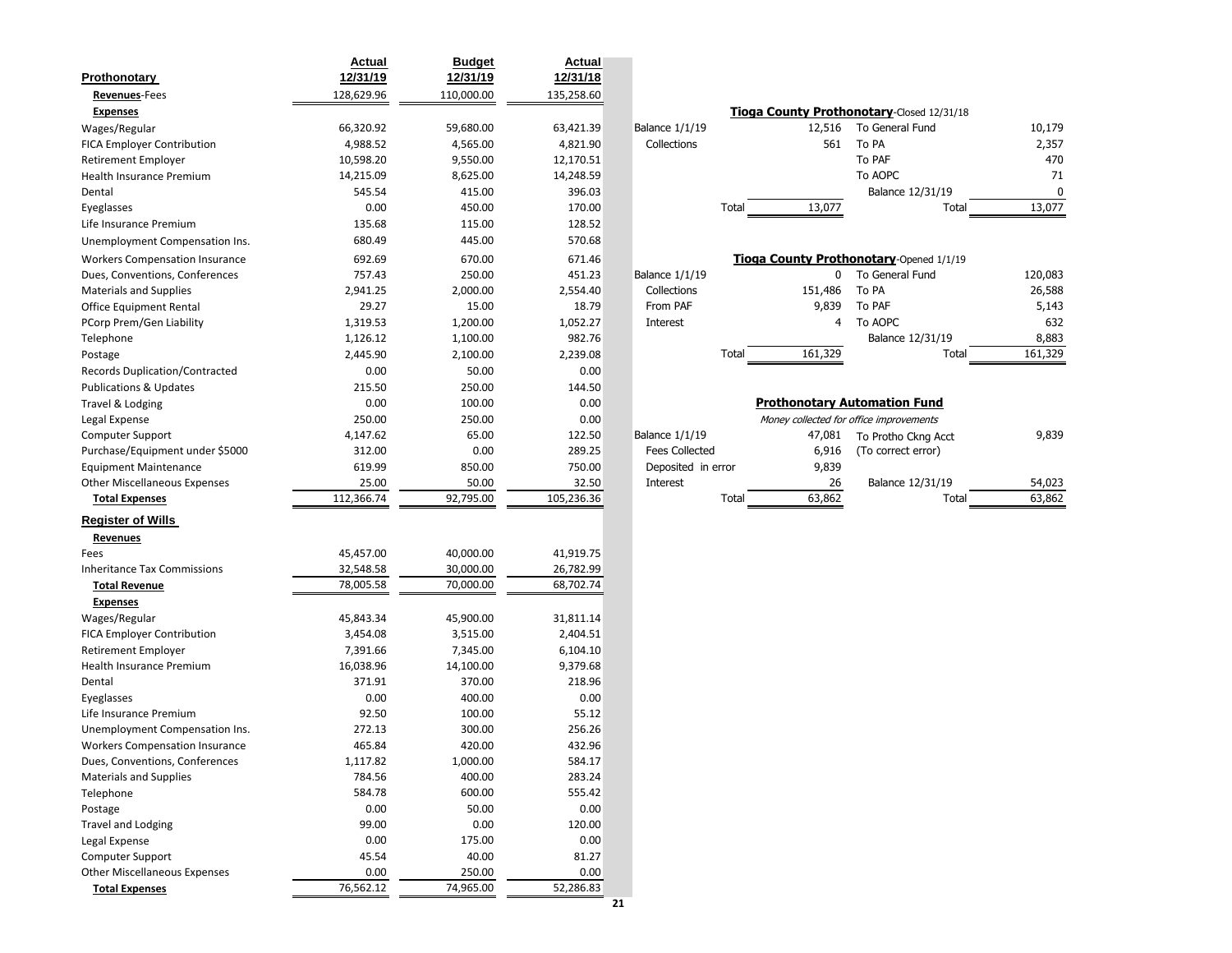|                                       | <b>Actual</b> | <b>Budget</b> | <u>Actual</u> |                         |              |                                                |         |
|---------------------------------------|---------------|---------------|---------------|-------------------------|--------------|------------------------------------------------|---------|
| <b>Sheriff</b>                        | 12/31/19      | 12/31/19      | 12/31/18      |                         |              |                                                |         |
| Revenues                              |               |               |               |                         |              | <b>Sheriff's Office Checking and Surcharge</b> |         |
| Fines Sheriff's Office                | 4,702.56      | 5,000.00      | 4,049.75      | Checking 1/1/19         | 44,668       | To General Fund                                | 74,724  |
| Reimbursement/Training                | 0.00          | 0.00          | (38.50)       | Surcharge 1/1/19        | 1,536        | To Surcharge Account                           | 5,520   |
| Fees/ Sheriff Services                | 74,160.63     | 75,000.00     | 67,879.64     | Surcharge Interest      | $\mathbf{1}$ | To PA For Surcharge                            | 5,340   |
| Miscellaneous Revenue                 | 0.00          | 500.00        | 0.00          | Fees                    | 400,714      | To PA for Permits                              | 1,312   |
| <b>Total Revenues</b>                 | 78,863.19     | 80,500.00     | 71,890.89     | Permits to Carry        | 23,971       | Advertising                                    | 17,485  |
| <b>Expenses</b>                       |               |               |               | Photos                  | 0            | Refunds                                        | 145,772 |
| Wages/Regular                         | 373,573.26    | 366,135.00    | 338,208.82    | License to Sell Permits | 627          | Costs                                          | 186,257 |
| Wages/Overtime                        | 555.34        | 500.00        | 964.55        | Surcharge               | 5,520        | Balance 12/31/19                               | 38,975  |
| Wages/Non Retirement                  | 251.60        | 9,575.00      | 4,519.94      | Parking Tickets         | 65           | Surcharge 12/31/19                             | 1,717   |
| <b>FICA Employer Contribution</b>     | 28,247.58     | 29,020.00     | 26,208.19     | <b>Total</b>            | 477,102      | Total                                          | 477,102 |
| <b>Retirement Employer</b>            | 60,297.20     | 60,690.00     | 65,177.16     |                         |              |                                                |         |
| Health Insurance Premium              | 61,377.65     | 65,000.00     | 57,110.60     |                         |              |                                                |         |
| Dental                                | 2,152.76      | 2,760.00      | 2,208.54      |                         |              |                                                |         |
| Eyeglasses                            | 1,425.00      | 1,600.00      | 771.00        |                         |              |                                                |         |
| Life Insurance Premium                | 673.23        | 750.00        | 641.69        |                         |              |                                                |         |
| Unemployment Compensation Ins.        | 2,737.56      | 3,510.00      | 3,406.01      |                         |              |                                                |         |
| <b>Workers Compensation Insurance</b> | 13,103.78     | 14,220.00     | 13,126.18     |                         |              | <b>Sheriff's Office Equipment Fund</b>         |         |
| Dues, Conventions, Conferences        | 3,363.20      | 3,500.00      | 2,055.00      | <b>Balance 1/1/19</b>   | 4,574        | To General Fund                                | 3,473   |
|                                       |               |               |               | Donations               | 2,450        |                                                |         |
| Training                              | 7,562.15      | 7,000.00      | 5,754.77      | Interest                | 2            | Balance 12/31/19                               | 3,553   |
| <b>Uniforms and Badges</b>            | 4,840.16      | 6,000.00      | 6,798.87      | Total                   | 7,026        | Total                                          | 7,026   |
| <b>Materials and Supplies</b>         | 4,293.24      | 6,000.00      | 8,085.36      |                         |              |                                                |         |
| <b>Office Equipment Rental</b>        | 919.83        | 1,500.00      | 1,431.25      |                         |              |                                                |         |
| PCorp                                 | 9,236.68      | 8,000.00      | 7,427.68      |                         |              |                                                |         |
| Telephone                             | 5,385.04      | 5,520.00      | 5,542.27      |                         |              |                                                |         |
| Postage                               | 1,027.44      | 1,605.00      | 1,567.27      |                         |              |                                                |         |
| Auto Fuel                             | 5,602.42      | 7,000.00      | 5,788.31      |                         |              |                                                |         |
| Auto Maintenance                      | 6,199.90      | 9,000.00      | 8,704.73      |                         |              |                                                |         |
| <b>Travel and Lodging</b>             | 3,033.76      | 3,000.00      | 2,798.97      |                         |              |                                                |         |
| <b>Transport of Prisoners</b>         | 344.42        | 500.00        | 316.20        |                         |              |                                                |         |
| Legal Expense                         | 3,000.00      | 4,500.00      | 3,000.00      |                         |              |                                                |         |
| <b>Contracted Services</b>            | 8,632.81      | 5,000.00      | 706.87        |                         |              |                                                |         |
| <b>Computer Support</b>               | 136.63        | 150.00        | 245.02        |                         |              |                                                |         |
| <b>Automatic Data Processing</b>      | 0.00          | 1,500.00      | 3,402.00      |                         |              |                                                |         |
| <b>Photo Supplies</b>                 | 0.00          | 500.00        | 450.00        |                         |              |                                                |         |
| Purchase/Equipment under \$5000       | 18,542.48     | 14,000.00     | 6,112.67      |                         |              |                                                |         |
| Equipment & Other Fixed Assets        | 0.00          | 20,000.00     | 26,162.28     |                         |              |                                                |         |
| <b>Equipment Maintenance</b>          | 283.50        | 2,000.00      | 111.25        |                         |              |                                                |         |
| <b>Other Miscellaneous Expenses</b>   | 390.85        | 500.00        | 443.30        |                         |              |                                                |         |
| <b>Total Expenses</b>                 | 627,189.47    | 660,535.00    | 609,246.75    |                         |              |                                                |         |
| <b>Security</b>                       |               |               |               |                         |              |                                                |         |
| <b>Expenses</b>                       |               |               |               |                         |              |                                                |         |
| Training                              | 1,466.84      | 1,500.00      | 0.00          |                         |              |                                                |         |
| Uniforms                              | 0.00          | 0.00          | 1,258.77      |                         |              |                                                |         |
| <b>Materials and Supplies</b>         | 926.39        | 1,000.00      | 268.31        |                         |              |                                                |         |
| Purchase/Equipment under \$5000       | 4,000.00      | 9,000.00      | 11,505.16     |                         |              |                                                |         |
| Equipment & Other Fixed Assets        | 6,646.41      | 8,000.00      | 20,547.34     |                         |              |                                                |         |
| <b>Equipment Maintenance</b>          | 400.00        | 3,000.00      | 400.00        |                         |              |                                                |         |
| <b>Total Expenses</b>                 | 13,439.64     | 22,500.00     | 33,979.58     |                         |              |                                                |         |

| <b>Sheriff's Office Checking and Surcharge</b> |         |                      |         |  |  |  |  |
|------------------------------------------------|---------|----------------------|---------|--|--|--|--|
| hecking 1/1/19                                 | 44,668  | To General Fund      | 74,724  |  |  |  |  |
| urcharge 1/1/19                                | 1,536   | To Surcharge Account | 5,520   |  |  |  |  |
| Surcharge Interest                             |         | To PA For Surcharge  | 5,340   |  |  |  |  |
| Fees                                           | 400,714 | To PA for Permits    | 1,312   |  |  |  |  |
| Permits to Carry                               | 23,971  | Advertising          | 17,485  |  |  |  |  |
| Photos                                         | 0       | Refunds              | 145,772 |  |  |  |  |
| License to Sell Permits                        | 627     | Costs                | 186,257 |  |  |  |  |
| Surcharge                                      | 5,520   | Balance 12/31/19     | 38,975  |  |  |  |  |
| Parking Tickets                                | 65      | Surcharge 12/31/19   | 1,717   |  |  |  |  |
| Total                                          | 477,102 | Total                | 477,102 |  |  |  |  |

|            |       |       | <b>Sheriff's Office Equipment Fund</b> |       |
|------------|-------|-------|----------------------------------------|-------|
| nce 1/1/19 |       | 4.574 | To General Fund                        | 3,473 |
| onations   |       | 2,450 |                                        |       |
| iterest    |       |       | Balance 12/31/19                       | 3,553 |
|            | Total | 7.026 | Total                                  | 7.026 |
|            |       |       |                                        |       |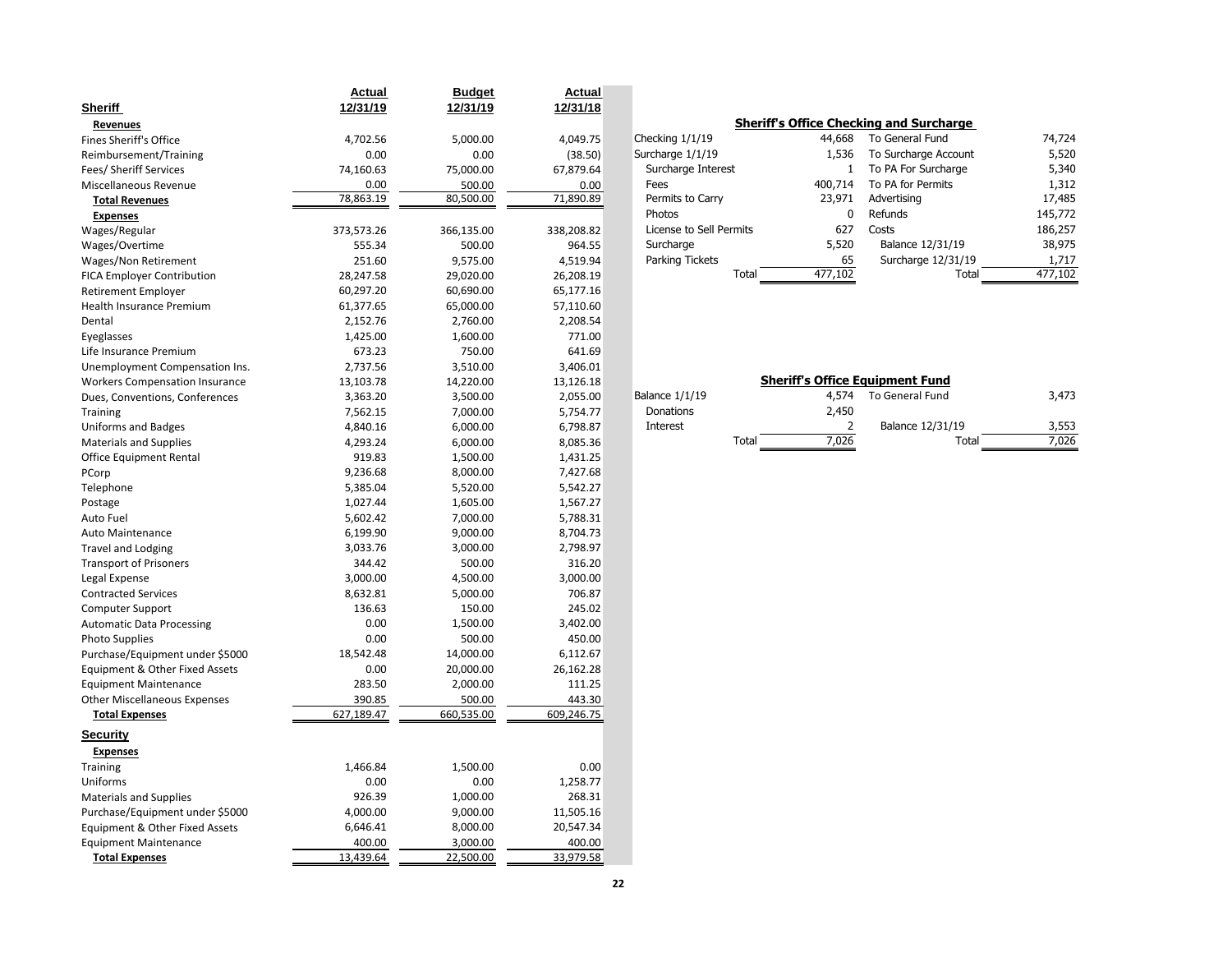|                                       | <b>Actual</b> | <b>Budget</b> | <b>Actual</b>        |                             |         |                                                          |         |
|---------------------------------------|---------------|---------------|----------------------|-----------------------------|---------|----------------------------------------------------------|---------|
| <b>County Prison</b>                  | 12/31/19      | 12/31/19      | 12/31/18             |                             |         |                                                          |         |
| <b>Revenues</b>                       |               |               |                      |                             |         | <b>Tioga County Prison Commissary &amp; Money Market</b> |         |
| State Reimb/Annual Agreement          | 2,500.00      | 2,500.00      | 2,500.00             | Checking Balance 1/1/19     | 46,811  | To General Fund:                                         |         |
| Maint Pymts from Counties             | 74,676.37     | 70,000.00     | 97,819.45            | Money Market Balance 1/1/19 | 159,093 | Medical                                                  | 4,308   |
| D.U.I. Program                        | 9,279.81      | 13,000.00     | 12,004.68            | <b>Inmate Deposits</b>      | 218,499 | Social Security Reward                                   | 4,000   |
| Tioga Co Prison Room & Board          | 5,817.26      | 7,000.00      | 6,451.78             | Phone Card Fees             | 6,369   | <b>Total to General Fund</b>                             | 8,308   |
| SS Reward                             | 3,600.00      | 2,500.00      | 4,800.00             | Social Security Reward      | 4,000   | <b>Inmate Supplies</b>                                   | 133,314 |
| Misc Income                           | 3,855.96      | 0.00          | 3,523.16             | Miscellaneous               | (379)   | Inmate Refunds                                           | 50,206  |
| <b>Total Revenues</b>                 | 99,729.40     | 95,000.00     | 127,099.07           | Checking Interest           | 271     | To Probation                                             | 12,542  |
| <b>Expenses</b>                       |               |               |                      | Money Market Interest       | 1,766   | Travel & Training                                        | 645     |
| Wages Regular                         | 1,256,794.47  | 1,601,000.00  | 1,188,107.86         |                             |         | Bail                                                     | 7,500   |
| Wages/Overtime                        | 48,088.47     | 50,000.00     | 49,631.57            |                             |         | Checking 12/31/19                                        | 63,055  |
| Wages/Non Retirement                  | 298,587.24    | 272,000.00    | 249,592.54           |                             |         | Money Market 12/31/19                                    | 160,860 |
| NRW OTHER EARNINGS                    | 0.00          | 0.00          | 171.00               | Total                       | 436,430 | Total                                                    | 436,430 |
| FICA Employer Contribution            | 120,920.38    | 147,110.00    | 111,108.15           |                             |         |                                                          |         |
| Retirement Employer                   | 210,811.84    | 264,160.00    | 231,754.42           |                             |         |                                                          |         |
| Health Insurance Premium              | 250,442.09    | 229,125.00    | 192,438.80           |                             |         |                                                          |         |
| Dental                                | 7,609.29      | 7,700.00      | 6,852.41             |                             |         |                                                          |         |
|                                       | 5,945.00      | 3,000.00      |                      |                             |         |                                                          |         |
| Eyeglasses<br>Life Insurance Premium  | 1,823.51      |               | 3,440.00<br>1,667.02 |                             |         |                                                          |         |
|                                       |               | 2,095.00      |                      |                             |         |                                                          |         |
| Unemployment Compensation Ins.        | 12,381.41     | 13,000.00     | 11,022.27            |                             |         |                                                          |         |
| <b>Workers Compensation Insurance</b> | 71,343.53     | 65,000.00     | 65,047.94            |                             |         |                                                          |         |
| Dues, Conventions, Conferences        | 1,938.44      | 5,200.00      | 3,250.40             |                             |         |                                                          |         |
| <b>Staff Development</b>              | 3,757.23      | 5,000.00      | 786.98               |                             |         |                                                          |         |
| <b>Uniforms and Badges</b>            | 6,490.68      | 3,500.00      | 2,026.17             |                             |         |                                                          |         |
| Volunteer Program                     | 967.00        | 100.00        | 90.00                |                             |         |                                                          |         |
| <b>Materials and Supplies</b>         | 5,928.97      | 10,000.00     | 11,474.35            |                             |         |                                                          |         |
| Medical and Drug Supplies             | 16,904.64     | 68,000.00     | 44,695.27            |                             |         |                                                          |         |
| Laundry and Supplies                  | 5,035.87      | 4,000.00      | 2,858.46             |                             |         |                                                          |         |
| Housekeeping/Kitchen Supplies         | 21,858.62     | 14,000.00     | 20,098.79            |                             |         |                                                          |         |
| Clothing                              | 6,301.20      | 4,000.00      | 4,448.91             |                             |         |                                                          |         |
| Personal Items                        | 9,923.04      | 5,000.00      | 5,072.04             |                             |         |                                                          |         |
| <b>Collection Expense</b>             | 184.78        | 600.00        | 0.00                 |                             |         |                                                          |         |
| Utilities                             | 139,533.80    | 135,000.00    | 133,664.05           |                             |         |                                                          |         |
| Pcorp / Gen Liability                 | 42,224.80     | 35,000.00     | 32,817.79            |                             |         |                                                          |         |
| Contracted Housekeeping/Maint         | 38.63         | 0.00          | 0.00                 |                             |         |                                                          |         |
| Deductible Reimbursement              | 135.00        | 0.00          | 221.15               |                             |         |                                                          |         |
| Telephone/Postage                     | 8,167.54      | 7,900.00      | 7,415.62             |                             |         |                                                          |         |
| Auto Fuel                             | 2,385.40      | 2,000.00      | 2,247.41             |                             |         |                                                          |         |
| Auto Maintenance                      | 4,023.66      | 2,000.00      | 582.39               |                             |         |                                                          |         |
| <b>Travel and Lodging</b>             | 4,961.38      | 0.00          | 241.98               |                             |         |                                                          |         |
| <b>Professional Services</b>          | 46,783.00     | 65,000.00     | 46,233.00            |                             |         |                                                          |         |
| <b>Professional Services Medical</b>  | 115,886.49    | 75,000.00     | 88,710.10            |                             |         |                                                          |         |
| <b>Contracted Services</b>            | 21,959.08     | 42,000.00     | 15,502.11            |                             |         |                                                          |         |
| Contractors                           | 201.35        | 7,000.00      | 7,005.42             |                             |         |                                                          |         |
| Computer Support                      | 401.23        | 5,000.00      | 4,228.12             |                             |         |                                                          |         |
| <b>Building and Land Repairs</b>      | 47,871.71     | 75,000.00     | 43,175.27            |                             |         |                                                          |         |
| Purchase/Equipment under \$5000       | 26,634.09     | 6,000.00      | 2,182.23             |                             |         |                                                          |         |
| Equipment & Other Fixed Assets        | 0.00          | 1,500.00      | 0.00                 |                             |         |                                                          |         |
| <b>Equipment Maintenance</b>          | 14,175.95     | 20,000.00     | 26,575.44            |                             |         |                                                          |         |
| <b>Other Miscellaneous Expenses</b>   | 5,180.45      | 2,500.00      | 3,730.94             |                             |         |                                                          |         |
| Lease Agreement                       | 24,894.13     | 25,000.00     | 24,813.62            |                             |         |                                                          |         |
| <b>Total Expenses</b>                 | 2,869,495.39  | 3,279,490.00  | 2,644,981.99         |                             |         |                                                          |         |

# **Tioga County Prison Commissary & Money Market**

| cking Balance 1/1/19     |       | 46,811  | To General Fund:             |         |
|--------------------------|-------|---------|------------------------------|---------|
| ey Market Balance 1/1/19 |       | 159,093 | Medical                      | 4,308   |
| nmate Deposits           |       | 218,499 | Social Security Reward       | 4,000   |
| hone Card Fees           |       | 6,369   | <b>Total to General Fund</b> | 8,308   |
| ocial Security Reward    |       | 4,000   | Inmate Supplies              | 133,314 |
| <b>liscellaneous</b>     |       | (379)   | Inmate Refunds               | 50,206  |
| hecking Interest:        |       | 271     | To Probation                 | 12,542  |
| loney Market Interest    |       | 1,766   | Travel & Training            | 645     |
|                          |       |         | Bail                         | 7,500   |
|                          |       |         | Checking 12/31/19            | 63,055  |
|                          |       |         | Money Market 12/31/19        | 160,860 |
|                          | Total | 436,430 | Total                        | 436,430 |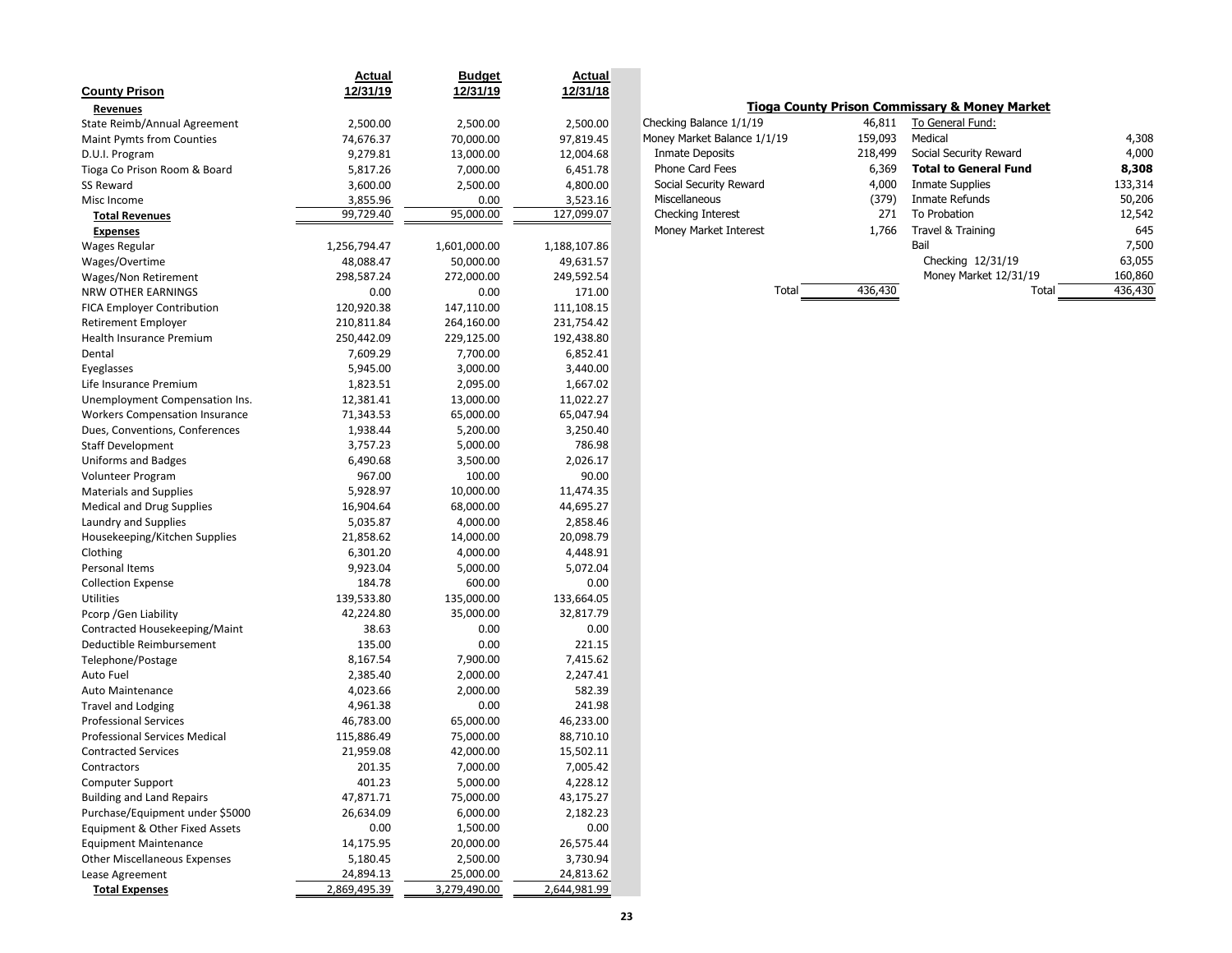|                                       | <b>Actual</b> | <b>Budget</b> | <b>Actual</b> |
|---------------------------------------|---------------|---------------|---------------|
| <b>County Prison - Kitchen</b>        | 12/31/19      | 12/31/19      | 12/31/18      |
| <b>Revenue-</b> Transfer From DHS     | 26,445.70     | 25,000.00     | 0.00          |
| <b>Expenses</b>                       |               |               |               |
| Wages/Regular                         | 113,882.37    | 115,180.00    | 110,096.28    |
| Wages/Overtime                        | 7,345.37      | 10,000.00     | 8,863.49      |
| Wages/ Non Retirement                 | 1,125.00      | 1,125.00      | 1,125.00      |
| <b>FICA Employer Contribution</b>     | 8,981.04      | 9,600.00      | 8,844.59      |
| Retirement Employer                   | 19,572.11     | 20,030.00     | 22,827.54     |
| <b>Health Insurance Premium</b>       | 44,710.03     | 44,935.00     | 42,341.73     |
| Dental                                | 1,116.55      | 1,110.00      | 1,101.00      |
| Eyeglasses                            | 0.00          | 500.00        | 170.00        |
| Life Insurance Premium                | 277.94        | 300.00        | 277.70        |
| Unemployment Compensation Ins.        | 1,099.56      | 1,250.00      | 1,023.95      |
| <b>Workers Compensation Insurance</b> | 7,111.34      | 6,735.00      | 6,983.41      |
| <b>Staff Development</b>              | 0.00          | 150.00        | 140.50        |
| Food                                  | 250,857.82    | 190,000.00    | 183,937.13    |
| Housekeeping / Kitchen Supplies       | 10,927.98     | 10,000.00     | 10,804.36     |
| Purchase/Equipment under \$5000       | 682.00        | 5,000.00      | 6,949.87      |
| Equipment & Other Fixed Assets        | 0.00          | 2,500.00      | 0.00          |
| <b>Equipment Maintenance</b>          | 3,774.64      | 1,500.00      | 3,061.57      |
| <b>Other Miscellaneous Expenses</b>   | 0.00          | 525.00        | 389.84        |
| <b>Total Expenses</b>                 | 471,463.75    | 420,440.00    | 408,937.96    |
| <b>RIP Grant</b>                      |               |               |               |
| Restrictive Intermediate Punishment   |               |               |               |
| Revenues - State Reimbursement        | 368,981.56    | 350,000.00    | 261,373.63    |
| <b>Expenses</b>                       |               |               |               |
| Wages/Regular                         | 56,271.04     | 58,990.00     | 54,389.71     |
| Wages/Overtime                        | 0.00          | 1,500.00      | 790.05        |
| Wages/On-Call                         | 1,767.50      | 2,100.00      | 1,565.00      |
| <b>FICA Employer Contribution</b>     | 4,578.52      | 4,515.00      | 4,506.03      |
| <b>Retirement Employer</b>            | 9,371.27      | 9,440.00      | 10,892.55     |
| <b>Health Insurance Premium</b>       | 4,459.89      | 5,170.00      | 4,473.61      |
| Dental                                | 319.13        | 320.00        | 313.12        |
| Eyeglasses                            | 0.00          | 350.00        | 311.00        |
| Life Insurance Premium                | 79.44         | 90.00         | 78.98         |
| Unemployment Compensation Ins.        | 318.66        | 365.00        | 291.24        |
| <b>Workers Compensation Insurance</b> | 2,682.10      | 2,510.00      | 2,644.28      |
| <b>Materials and Supplies</b>         | 0.00          | 500.00        | 0.00          |
| <b>Electronic Monitoring Expense</b>  | 30,861.75     | 28,000.00     | 26,944.10     |
| <b>Probation Drug Screen</b>          | 2,931.90      | 1,000.00      | 5,222.19      |
| <b>Client and Treatment Services</b>  | 239,657.04    | 250,000.00    | 220,829.47    |
| <b>Total Expenses</b>                 | 353,298.24    | 364,850.00    | 333,251.33    |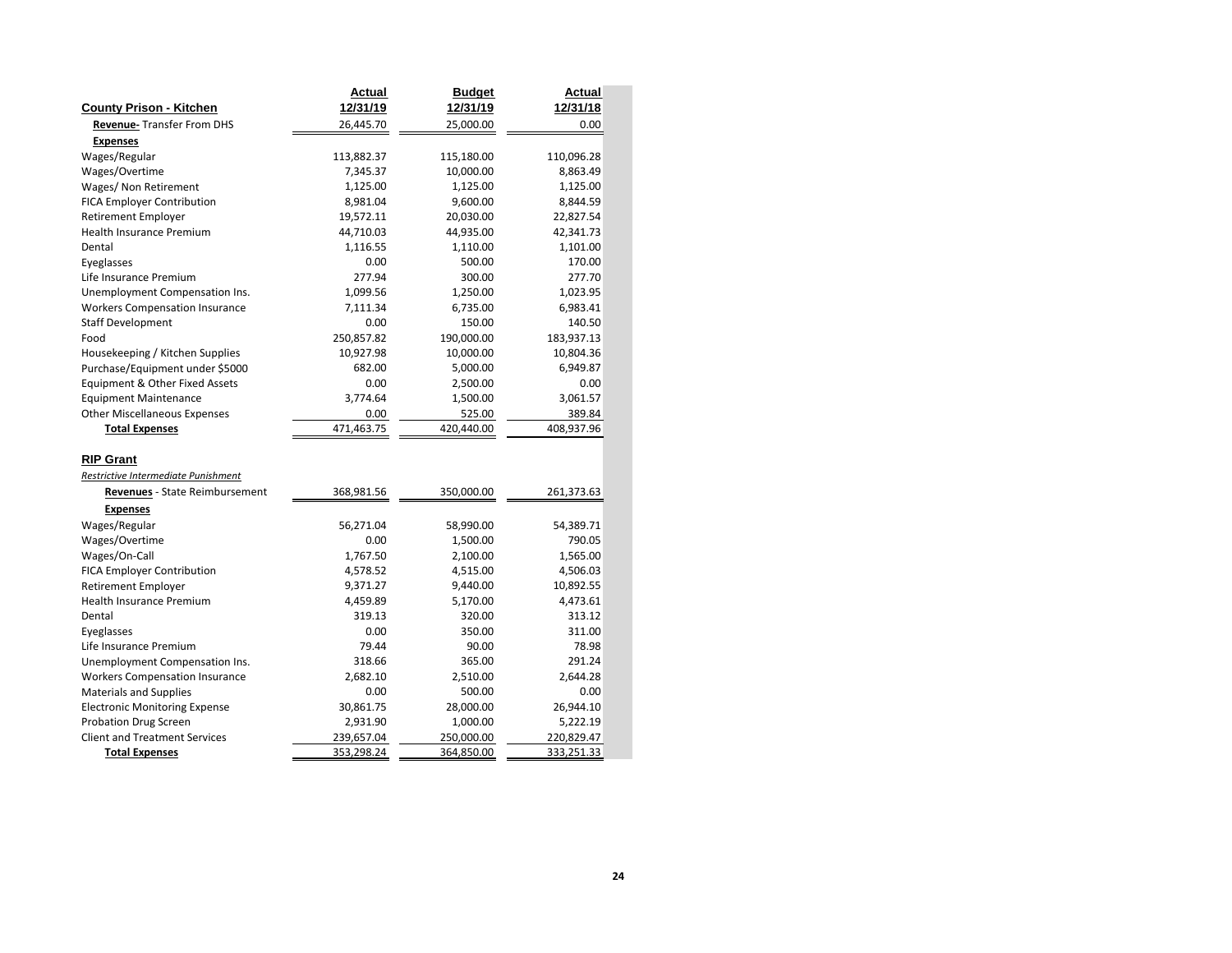|                                       | <b>Actual</b> | <b>Budget</b> | <b>Actual</b> |                       |                  |                                                          |         |
|---------------------------------------|---------------|---------------|---------------|-----------------------|------------------|----------------------------------------------------------|---------|
| <b>Adult Probation</b>                | 12/31/19      | 12/31/19      | 12/31/18      |                       |                  |                                                          |         |
| <b>Revenues</b>                       |               |               |               |                       |                  | <b>Tioga County Probation DUI</b>                        |         |
| Fines Probation Dept.                 | 101,649.35    | 83,500.00     | 104,358.23    | <b>Balance 1/1/19</b> | 109,161          | To General Fund:                                         |         |
| <b>State Grant In Adult Probation</b> | 57,274.00     | 30,000.00     | 100,434.04    | Probation             | 36,942           | Payroll                                                  | 45,283  |
| <b>Supervision Fee-State</b>          | 42,233.08     | 80,000.00     | 91,322.16     | Collections           | 1,065            | Supplies, Costs                                          | 7,931   |
| Reimbursment-Drug Testing HSA         | 2,823.00      | 2,800.00      | 0.00          | Interest              | 523              | <b>Total to General Fund</b>                             | 53,214  |
| Interest Prob. Dept. Checking Acct    | 14.15         | 0.00          | 14.71         |                       |                  | Balance 12/31/19                                         | 94,477  |
| Misc Income                           | 1,202.10      | 2,000.00      | 8,905.48      |                       | 147,691<br>Total | Total                                                    | 147,691 |
| Transfer from Other Gyt'l Fund        | 84,679.75     | 76,000.00     | 74,852.32     |                       |                  |                                                          |         |
| <b>Total Revenues</b>                 | 289,875.43    | 274,300.00    | 379,886.94    |                       |                  |                                                          |         |
|                                       |               |               |               |                       |                  | <b>Probation Public Service</b>                          |         |
| <b>Expenses</b>                       |               |               |               | <b>Balance 1/1/19</b> | 14,446           | Refund                                                   | 10      |
| Wages/Regular                         | 438,799.57    | 491,570.00    | 422,706.73    | Probation             | 476              |                                                          |         |
| Wages/Overtime                        | 3,327.91      | 5,000.00      | 4,191.33      | Fees                  | 510              |                                                          |         |
| Wages/Non Retirement                  | 4,291.06      | 5,625.00      | 3,548.60      | Interest              | 52               | Balance 12/31/19                                         | 15,474  |
| Wages/On-Call                         | 10,126.43     | 11,500.00     | 11,125.04     |                       | 15,484<br>Total  | Total                                                    | 15,484  |
| FICA Employer Contribution            | 34,958.68     | 39,300.00     | 33,547.96     |                       |                  |                                                          |         |
| <b>Retirement Employer</b>            | 73,279.09     | 82,195.00     | 84,128.21     |                       |                  | <b>Probation-Costs, Fines &amp; Restitution Division</b> |         |
| Health Insurance Premium              | 83,114.95     | 106,650.00    | 97,375.81     | Balance 1/1/19        | 63,162           | General Fund                                             | 149,709 |
| Dental                                | 2,148.44      | 2,440.00      | 2,177.00      | Collections           | 663,530          | PA                                                       | 219,488 |
| Eyeglasses                            | 1,050.00      | 2,000.00      | 1,133.50      | Interest              | 28               | Restitution                                              | 132,645 |
| Life Insurance Premium                | 601.01        | 720.00        | 584.09        |                       |                  | Offender Supervision                                     | 88,872  |
| Unemployment Compensation Ins.        | 2,449.70      | 2,715.00      | 2,188.39      |                       |                  | Clerk of Courts                                          | 1,470   |
| Workers Compensation Insurance        | 16,183.04     | 15,600.00     | 16,072.51     |                       |                  | DA Special Fund                                          | 10,745  |
| Dues, Conventions, Conferences        | 3,119.56      | 2,000.00      | 3,027.50      |                       |                  | Juvenile Restitution                                     | 1,531   |
| <b>Training</b>                       | 8,691.91      | 8,750.00      | 9,627.54      |                       |                  | Central Booking Acct.                                    | 7,941   |
| Volunteer Program                     | 280.41        | 500.00        | 437.62        |                       |                  | <b>DUI Program</b>                                       | 36,942  |
| Materials and Supplies                | 5,177.12      | 4,300.00      | 4,473.65      |                       |                  | Twp/Boros                                                | 12,063  |
| Printing                              | 391.92        | 150.00        | 189.16        |                       |                  | Prothonotary                                             | 6,530   |
| <b>Office Equipment Rental</b>        | 210.57        | 270.00        | 262.35        |                       |                  | <b>Public Service</b>                                    | 476     |
| Clothing                              | 773.86        | 1,500.00      | 1,180.29      |                       |                  | National Bond & Collection                               | 485     |
| <b>Electronic Monitoring Expense</b>  | 16,645.25     | 20,000.00     | 20,823.35     |                       |                  | Balance 12/31/19                                         | 57,823  |
| PCORP PREM/GEN LIABILITY              | 19,704.11     | 15,000.00     | 14,236.78     |                       | 726,720<br>Total | Total                                                    | 726,720 |
| Telephone                             | 15,653.40     | 15,000.00     | 14,429.86     |                       |                  |                                                          |         |
| Postage                               | 2,223.72      | 2,100.00      | 2,270.07      |                       |                  |                                                          |         |
| Legal Publications                    | 59.00         | 1,000.00      | 1,052.00      |                       |                  |                                                          |         |
| Auto Fuel                             | 9,500.86      | 8,100.00      | 10,320.29     |                       |                  |                                                          |         |
| <b>Auto Maintenance</b>               | 1,107.44      | 3,600.00      | 5,091.03      |                       |                  |                                                          |         |
| <b>Travel and Lodging</b>             | 1,559.52      | 1,350.00      | 1,228.21      |                       |                  |                                                          |         |
| <b>Client Transportation</b>          | 0.00          | 5,000.00      | 8,500.00      |                       |                  |                                                          |         |
| <b>Computer Support</b>               | 1,777.50      | 65.00         | 122.50        |                       |                  |                                                          |         |
| <b>Automatic Data Processing</b>      | 13,300.00     | 22,000.00     | (63.25)       |                       |                  |                                                          |         |
| <b>Probation Drug Screen</b>          | 24,558.27     | 5,000.00      | 18,622.43     |                       |                  |                                                          |         |
| Drug & Alcohol Assessment             | 704.00        | 1,000.00      | 528.00        |                       |                  |                                                          |         |
| Extradition                           | 3,935.00      | 1,500.00      | 958.50        |                       |                  |                                                          |         |
| Purchase/Equipment under \$5000       | 12,519.03     | 5,000.00      | 55,100.79     |                       |                  |                                                          |         |
| <b>Equipment Maintenance</b>          | 255.00        | 300.00        | 425.46        |                       |                  |                                                          |         |
| Other Miscellaneous Expenses          | 1,697.16      | 850.00        | 634.80        |                       |                  |                                                          |         |
| Copy Contract                         | 547.54        | 750.00        | 715.24        |                       |                  |                                                          |         |
| Lease Agreement                       | 50,131.95     | 40,900.00     | 36,779.78     |                       |                  |                                                          |         |
| <b>Total Expenses</b>                 | 864,853.98    | 931,300.00    | 889,753.12    |                       |                  |                                                          |         |

|           |       |         | <b>Tioga County Probation DUI</b>                        |       |         |
|-----------|-------|---------|----------------------------------------------------------|-------|---------|
| e 1/1/19: |       | 109,161 | To General Fund:                                         |       |         |
| pation    |       | 36,942  | Payroll                                                  |       | 45,283  |
| ections   |       | 1,065   | Supplies, Costs                                          |       | 7,931   |
| rest:     |       | 523     | <b>Total to General Fund</b>                             |       | 53,214  |
|           |       |         | Balance 12/31/19                                         |       | 94,477  |
|           | Total | 147,691 |                                                          | Total | 147,691 |
|           |       |         |                                                          |       |         |
|           |       |         | <b>Probation Public Service</b>                          |       |         |
| e 1/1/19  |       | 14,446  | Refund                                                   |       | 10      |
| oation    |       | 476     |                                                          |       |         |
| s         |       | 510     |                                                          |       |         |
| rest:     |       | 52      | Balance 12/31/19                                         |       | 15,474  |
|           | Total | 15,484  |                                                          | Total | 15,484  |
|           |       |         | <b>Probation-Costs, Fines &amp; Restitution Division</b> |       |         |
| e 1/1/19: |       | 63,162  | General Fund                                             |       | 149,709 |
| tions     |       | 663,530 | PA                                                       |       | 219,488 |
| rest:     |       | 28      | Restitution                                              |       | 132,645 |
|           |       |         | Offender Supervision                                     |       | 88,872  |
|           |       |         | Clerk of Courts                                          |       | 1,470   |
|           |       |         | DA Special Fund                                          |       | 10,745  |
|           |       |         | Juvenile Restitution                                     |       | 1,531   |
|           |       |         | Central Booking Acct.                                    |       | 7,941   |
|           |       |         | <b>DUI Program</b>                                       |       | 36,942  |
|           |       |         | Twp/Boros                                                |       | 12,063  |
|           |       |         | Prothonotary                                             |       | 6,530   |
|           |       |         | <b>Public Service</b>                                    |       | 476     |
|           |       |         | National Bond & Collection                               |       | 485     |
|           |       |         | Balance 12/31/19                                         |       | 57,823  |
|           | Total | 726,720 |                                                          | Total | 726,720 |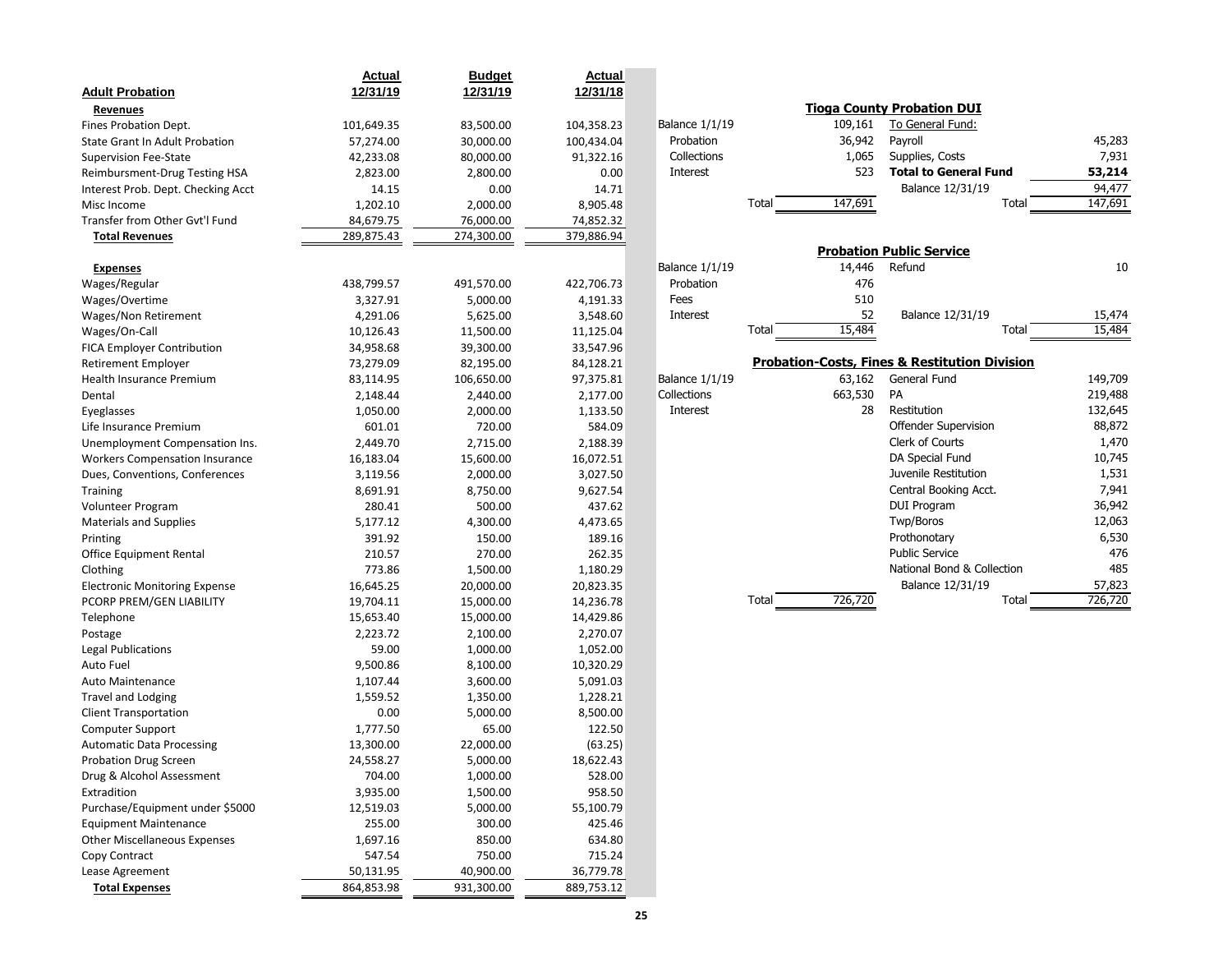|                                       | Actual     | <b>Budget</b> | <b>Actual</b> |                       |         |                                                          |         |
|---------------------------------------|------------|---------------|---------------|-----------------------|---------|----------------------------------------------------------|---------|
| Juvenile Probation                    | 12/31/19   | 12/31/19      | 12/31/18      |                       |         | <b>TC Probation Central Booking Fund</b>                 |         |
| <b>Revenues</b>                       |            |               |               | <b>Balance 1/1/19</b> | 13,617  | Livescan                                                 | 6,500   |
| 4-E IVE State/Federal Grant           | 1,626.53   | 600.00        | 798.96        | From Probation        | 7,941   |                                                          |         |
| State Grant-in-Aid Juvenile Prob      | 151,997.00 | 151,000.00    | 151,997.00    | Interest              | 61      | Balance 12/31/19                                         | 15,119  |
| Training Grant-in-Aid (Juv Prob)      | 3,596.00   | 5,500.00      | 4,096.00      | Total                 | 21,619  | Total                                                    | 21,619  |
| <b>Total Revenues</b>                 | 157,219.53 | 157,100.00    | 156,891.96    |                       |         |                                                          |         |
| <b>Expenses</b>                       |            |               |               |                       |         |                                                          |         |
| Wages/Regular                         | 460,767.20 | 449,510.00    | 444,458.84    |                       |         |                                                          |         |
| Wages/Overtime                        | 2,469.04   | 2,500.00      | 2,156.31      |                       |         |                                                          |         |
| Wages/Non Retirement                  | 3,022.29   | 4,500.00      | 2,423.34      |                       |         | <b>TC County Offender's Supervision Fund</b>             |         |
| Wages/On-Call                         | 10,768.18  | 10,700.00     | 10,162.96     | <b>Balance 1/1/19</b> | 406,894 | To General Fund                                          | 82,657  |
| <b>FICA Employer Contribution</b>     | 35,667.79  | 35,745.00     | 34,308.62     | From Probation        | 88,872  |                                                          |         |
| <b>Retirement Employer</b>            | 76,487.78  | 74,755.00     | 87,724.66     | Interest              | 2,156   | Balance 12/31/19                                         | 415,265 |
| <b>Health Insurance Premium</b>       | 117,628.01 | 117,750.00    | 110,590.69    | Total                 | 497,922 | Total                                                    | 497,922 |
| Dental                                | 2,182.52   | 2,210.00      | 2,238.43      |                       |         |                                                          |         |
| Eyeglasses                            | 815.00     | 2,000.00      | 1,364.50      |                       |         |                                                          |         |
| Life Insurance Premium                | 609.35     | 650.00        | 599.37        |                       |         |                                                          |         |
| Unemployment Compensation Ins.        | 2,452.29   | 2,810.00      | 2,251.20      |                       |         |                                                          |         |
| <b>Workers Compensation Insurance</b> | 17,813.41  | 16,800.00     | 17,415.40     |                       |         |                                                          |         |
| Dues, Conventions, Conferences        | 250.00     | 450.00        | 337.50        |                       |         |                                                          |         |
| Training                              | 6,911.25   | 7,500.00      | 9,230.94      |                       |         | <b>Tioga County Probation Dept. Juvenile Restitution</b> |         |
| Volunteer Program                     | 280.41     | 500.00        | 437.63        | <b>Balance 1/1/19</b> | 76,499  | Probation/Restitution                                    | 2,631   |
| <b>Materials and Supplies</b>         | 2,325.13   | 2,500.00      | 2,673.65      | From Probation        | 1,532   |                                                          |         |
| Clothing                              | 470.00     | 1,400.00      | 1,051.36      | Interest              | 37      | Balance 12/31/18                                         | 75,437  |
| Printing                              | 225.02     | 0.00          | 0.00          | Total                 | 78,068  | Total                                                    | 78,068  |
| Telephone                             | 15,379.41  | 14,500.00     | 14,429.88     |                       |         |                                                          |         |
| <b>Legal Publiciations</b>            | 0.00       | 450.00        | 0.00          |                       |         |                                                          |         |
| Auto Fuel                             | 3,594.69   | 4,300.00      | 3,991.06      |                       |         |                                                          |         |
| <b>Auto Maintenance</b>               | 792.02     | 500.00        | 2,218.96      |                       |         |                                                          |         |
| <b>Travel and Lodging</b>             | 1,054.43   | 1,250.00      | 1,226.06      |                       |         |                                                          |         |
| <b>Contracted Services</b>            | 39.90      | 0.00          | 0.00          |                       |         |                                                          |         |
| <b>Computer Support</b>               | 1,777.49   | 65.00         | 122.51        |                       |         |                                                          |         |
| <b>Automatic Data Processing</b>      | 0.00       | 250.00        | 0.00          |                       |         |                                                          |         |
| <b>Probation Drug Screen</b>          | 2,624.75   | 1,350.00      | 0.00          |                       |         |                                                          |         |
| Extradition                           | 0.00       | 500.00        | 0.00          |                       |         |                                                          |         |
| Purchase/Equipment under \$5000       | 2,786.04   | 6,500.00      | 6,140.79      |                       |         |                                                          |         |
| <b>Equipment Maintenance</b>          | 74.50      | 600.00        | 80.00         |                       |         |                                                          |         |
| <b>Other Miscellaneous Expenses</b>   | 646.45     | 500.00        | 163.78        |                       |         |                                                          |         |
| Copy Contract                         | 527.01     | 750.00        | 674.11        |                       |         |                                                          |         |
| <b>Total Expenses</b>                 | 770,441.36 | 763,795.00    | 758,472.55    |                       |         |                                                          |         |

| <b>TC Probation Central Booking Fund</b> |        |                  |        |  |  |  |
|------------------------------------------|--------|------------------|--------|--|--|--|
| Balance $1/1/19$                         | 13,617 | Livescan         | 6,500  |  |  |  |
| From Probation                           | 7.941  |                  |        |  |  |  |
| Interest                                 | 61     | Balance 12/31/19 | 15,119 |  |  |  |
| Total                                    | 21,619 | Total            | 21,619 |  |  |  |

# **TC County Offender's Supervision Fund**

| Balance 1/1/19 | 406.894 | To General Fund  | 82,657  |
|----------------|---------|------------------|---------|
| From Probation | 88,872  |                  |         |
| Interest       | 2.156   | Balance 12/31/19 | 415,265 |
| Total          | 497,922 | Total            | 497,922 |

# **Tioga County Probation Dept. Juvenile Restitution**

| 3alance 1/1/19 | 76.499 | Probation/Restitution | 2,631  |
|----------------|--------|-----------------------|--------|
| From Probation | 1,532  |                       |        |
| Interest       | 37     | Balance 12/31/18      | 75,437 |
| Total          | 78,068 | Total                 | 78,068 |
|                |        |                       |        |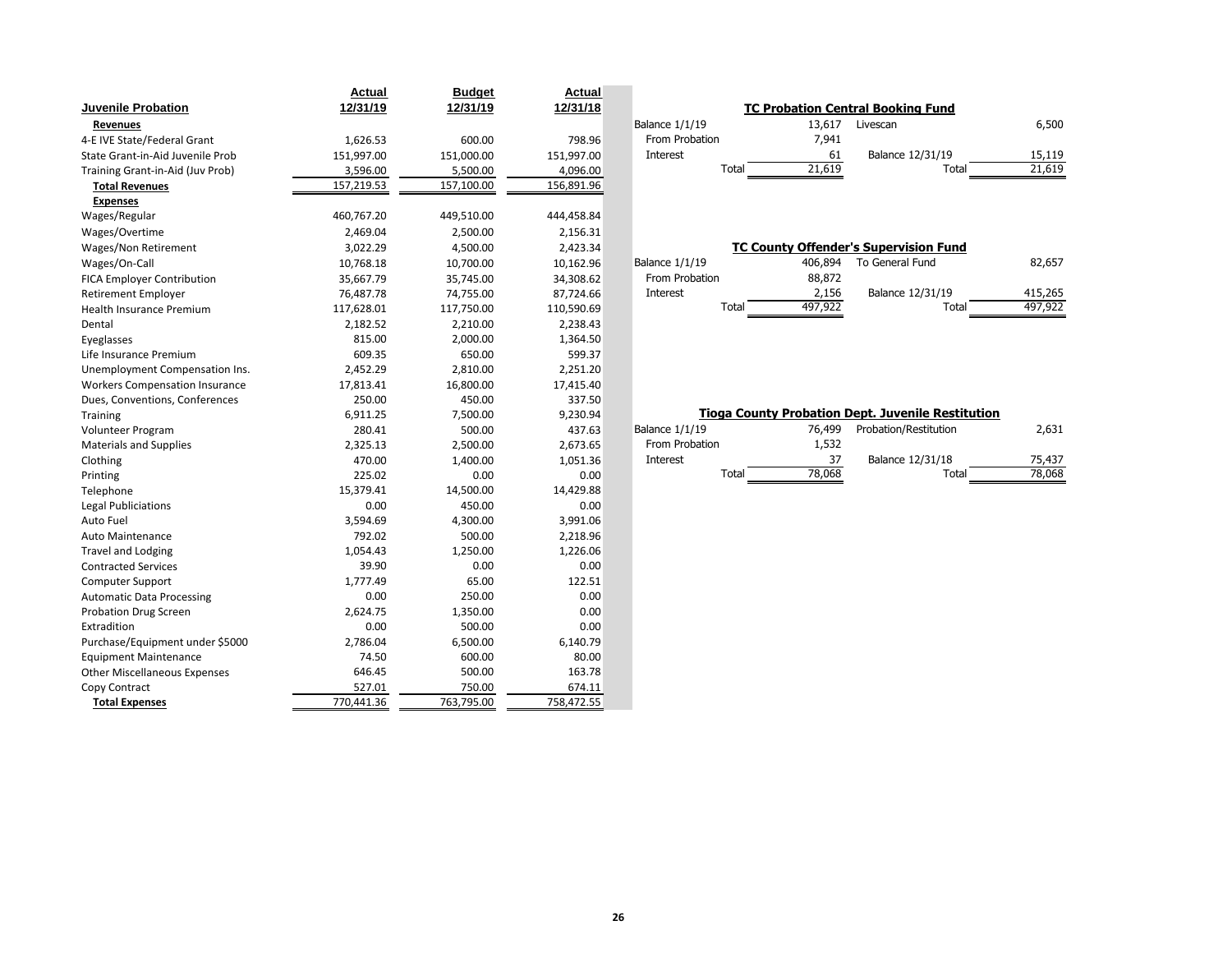|                                       | Actual    | <b>Budget</b> | Actual    |
|---------------------------------------|-----------|---------------|-----------|
|                                       | 12/31/19  | 12/31/19      | 12/31/18  |
| <b>Drug Court</b>                     |           |               |           |
| Revenues Grants                       | 0.00      | 0.00          | 20,914.56 |
| <b>Expenses</b>                       |           |               |           |
| Wages/Non Retirement                  | 8,852.90  | 9,100.00      | 8,667.49  |
| <b>FICA Employer Contribution</b>     | 677.16    | 700.00        | 663.11    |
| <b>Workers Compensation Insurance</b> | 13.55     | 15.00         | 13.27     |
| <b>Staff Development</b>              | 0.00      | 0.00          | 25.00     |
| <b>Materials and Supplies</b>         | 3,177.04  | 2,000.00      | (750.79)  |
| <b>Travel and Lodging</b>             | 0.00      | 3,000.00      | 2,188.72  |
| <b>Client Transportation/Lodging</b>  | 600.00    | 2,000.00      | 0.00      |
| Evals/Counseling                      | 0.00      | 2,000.00      | 0.00      |
| <b>Total Expenses</b>                 | 13,320.65 | 18,815.00     | 10,806.80 |
| <b>SPOKE Grant</b>                    |           |               |           |
| Special Program of Kids Encouraging   |           |               |           |
| <b>Expenses</b>                       |           |               |           |
| Wages/Regular                         | 30,714.88 | 37,165.00     | 29,620.00 |
| Wages/Overtime                        | 0.00      | 100.00        | 0.00      |
| <b>FICA Employer Contribution</b>     | 2,415.04  | 2,845.00      | 2,080.91  |
| Retirement Employer                   | 4,958.91  | 5,950.00      | 1,962.49  |
| <b>Health Insurance Premium</b>       | 2,582.66  | 8,025.00      | 2,579.85  |
| Dental                                | 279.40    | 280.00        | 82.20     |
| Life Insurance Premium                | 69.55     | 75.00         | 20.70     |
| <b>Unemployment Compensation Ins</b>  | 378.83    | 290.00        | 233.85    |
| <b>Workers Compensation Insurance</b> | 1,448.30  | 1,220.00      | 1,331.48  |
| <b>Materials and Supplies</b>         | 2,020.96  | 2,500.00      | 2,061.95  |
| Clothing                              | 512.76    | 300.00        | 0.00      |
| Utilities                             | 443.57    | 810.00        | 733.99    |
| Auto Fuel                             | 373.48    | 200.00        | 131.88    |
| <b>Auto Maintenance</b>               | 0.00      | 700.00        | 1,264.58  |
| Purchase/Equipment under \$5000       | 403.67    | 500.00        | 179.95    |
| <b>Equipment Maintenance</b>          | 155.76    | 200.00        | 252.23    |
| <b>Other Miscellaneous Expenses</b>   | 59.25     | 1,500.00      | 1,115.25  |
| <b>Total Expenses</b>                 | 46,817.02 | 62,660.00     | 43,651.31 |

**COL**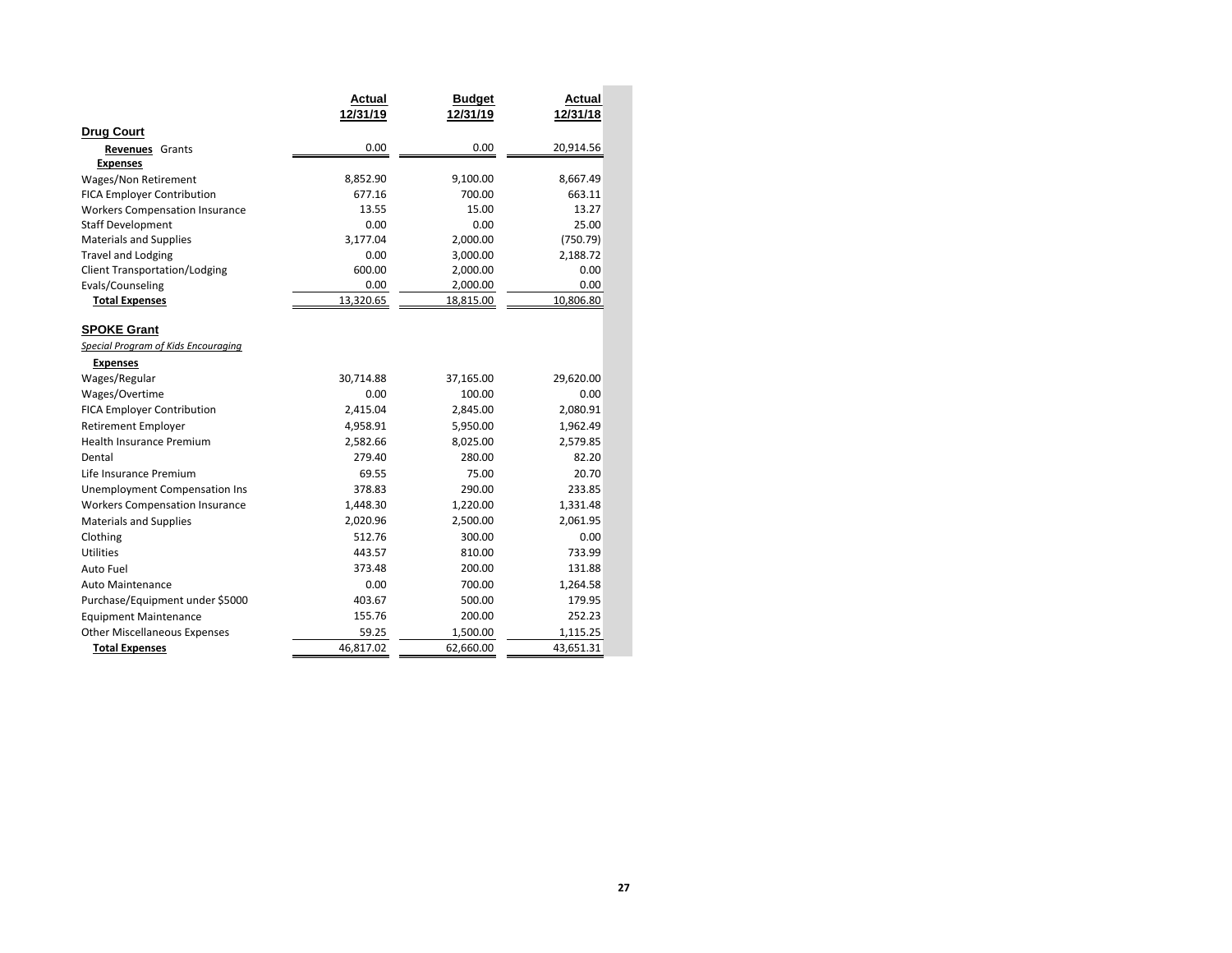| <b>Emergency Medical &amp; Management</b> | <b>Actual</b> | <b>Budget</b> | <b>Actual</b> |                       |                                                                                                    |                                                           |           |
|-------------------------------------------|---------------|---------------|---------------|-----------------------|----------------------------------------------------------------------------------------------------|-----------------------------------------------------------|-----------|
| Agency                                    | 12/31/19      | 12/31/19      | 12/31/18      |                       |                                                                                                    | <b>TC Wireless E-911 Fund</b>                             |           |
| Revenues                                  |               |               |               |                       | Established to reimburse wireless providers and localities for the cost of upgrading their systems |                                                           |           |
| <b>EMA Assist Claim Program</b>           | 26,718.57     | 112,195.00    | 0.00          | <b>Balance 1/1/19</b> | 1,032,899                                                                                          | Reimburse GF 2018                                         | 1,063,285 |
| <b>Transfer From Other Funds</b>          | 16,009.12     | 0.00          | 33,750.00     | From PA               | 1,478,912                                                                                          | Reimburse GF 2019                                         | 1,200,000 |
| Misc Income                               | 370.55        | 0.00          | 25.00         | Interest              | 7,051                                                                                              | Balance 12/31/19                                          | 255,577   |
| <b>Total Revenues</b>                     | 43,098.24     | 112,195.00    | 33,775.00     |                       | 2,518,862<br>Total                                                                                 | Total                                                     | 2,518,862 |
| <b>Expenses</b>                           |               |               |               |                       |                                                                                                    | <b>Tioga County Response (HAZMAT)</b>                     |           |
| Wages/Regular                             | 109,938.62    | 133,670.00    | 142,087.56    |                       |                                                                                                    | Fees collected for possible hazardous materials incidents |           |
| Wages/Overtime                            | 0.00          | 400.00        | 136.86        | <b>Balance 1/1/19</b> | 128,443                                                                                            | To General Fund-2017                                      | 5,000     |
| Wages/Non Retirement                      | 23,096.72     | 4,500.00      | 6,123.92      | <b>Shell Grant</b>    | 69,900                                                                                             | Shell to Fire Depts                                       | 69,900    |
| <b>FICA Employer Contribution</b>         | 10,042.95     | 10,600.00     | 11,114.48     | From PA               | 6,463                                                                                              | <b>MCM Consulting</b>                                     | 17,779    |
| <b>Retirement Employer</b>                | 17,522.72     | 21,455.00     | 27,295.82     | Fees                  | 31,837                                                                                             | Supplies & Training                                       | 18,062    |
| <b>Health Insurance Premium</b>           | 20,866.04     | 39,450.00     | 33,036.25     |                       |                                                                                                    | Reimburse Fire Depts                                      | 930       |
| Dental                                    | 956.12        | 1,000.00      | 1,078.29      | Interest              | 672                                                                                                | Balance 12/31/19                                          | 125,644   |
| Eyeglasses                                | 0.00          | 600.00        | 0.00          |                       | 237,315<br>Total                                                                                   | Total                                                     | 237,315   |
| Life Insurance Premium                    | 240.89        | 265.00        | 272.10        |                       |                                                                                                    |                                                           |           |
| Unemployment Compensation Ins.            | 2,085.72      | 1,600.00      | 1,257.54      |                       | <b>Tioga County 2015 Hazard Mitigation Grant</b>                                                   |                                                           |           |
| <b>Workers Compensation Insurance</b>     | 350.09        | 500.00        | 449.72        | <b>Balance 1/1/19</b> | 33,795                                                                                             | To General Fund                                           | 128,867   |
| Dues, Conventions, Conferences            | 560.30        | 800.00        | 538.96        | From PA               | 95,117                                                                                             |                                                           |           |
| <b>Materials and Supplies</b>             | 929.87        | 1,250.00      | 1,836.38      | Interest              | 7                                                                                                  | Balance 12/31/19                                          | 52        |
| Telephone                                 | 4,382.27      | 4,000.00      | 5,437.39      |                       | 128,919<br>Total                                                                                   | Total                                                     | 128,919   |
| Postage/Photocopies                       | 0.00          | 750.00        | 750.00        |                       |                                                                                                    |                                                           |           |
| Auto Fuel                                 | 4,193.78      | 1,500.00      | 2,127.75      |                       |                                                                                                    |                                                           |           |
| <b>Auto Maintenance</b>                   | 82.98         | 500.00        | 435.56        |                       |                                                                                                    | <b>Tioga County EMS Training Program</b>                  |           |
| <b>Travel and Lodging</b>                 | 1,869.74      | 5,500.00      | 1,988.75      | <b>Balance 1/1/19</b> | 61,835                                                                                             | Training                                                  | 16,964    |
| <b>Meeting Expenses</b>                   | 709.51        | 1,000.00      | 1,954.09      | Tuition               | 10,663                                                                                             | Miscellaneous                                             | 2,533     |
| <b>Contracted Services</b>                | 3,648.00      | 0.00          | 0.00          | Re-Addressing Fees    | 592                                                                                                |                                                           | $\Omega$  |
| Computer Support                          | 34.26         | 40.00         | 81.27         | Interest              | 57                                                                                                 | Balance 12/31/19                                          | 53,650    |
| Purchase/Equipment under \$5000           | 766.92        | 1,000.00      | 2,793.74      |                       | 73,147<br>Total                                                                                    | Total                                                     | 73,147    |
| <b>Equipment Maintenance</b>              | 49.49         | 100.00        | 0.00          |                       |                                                                                                    |                                                           |           |
| <b>Other Miscellaneous Expenses</b>       | 1,854.25      | 3,000.00      | 410.42        |                       |                                                                                                    | <b>Tioga County CISM</b>                                  |           |
| <b>Total Expenses</b>                     | 204,181.24    | 233,480.00    | 241,206.85    |                       | Critical Incident Stress Management-used for training purposes only                                |                                                           |           |
|                                           |               |               |               | <b>Balance 1/1/19</b> | 2,258                                                                                              | Balance 12/31/19                                          | 2,258     |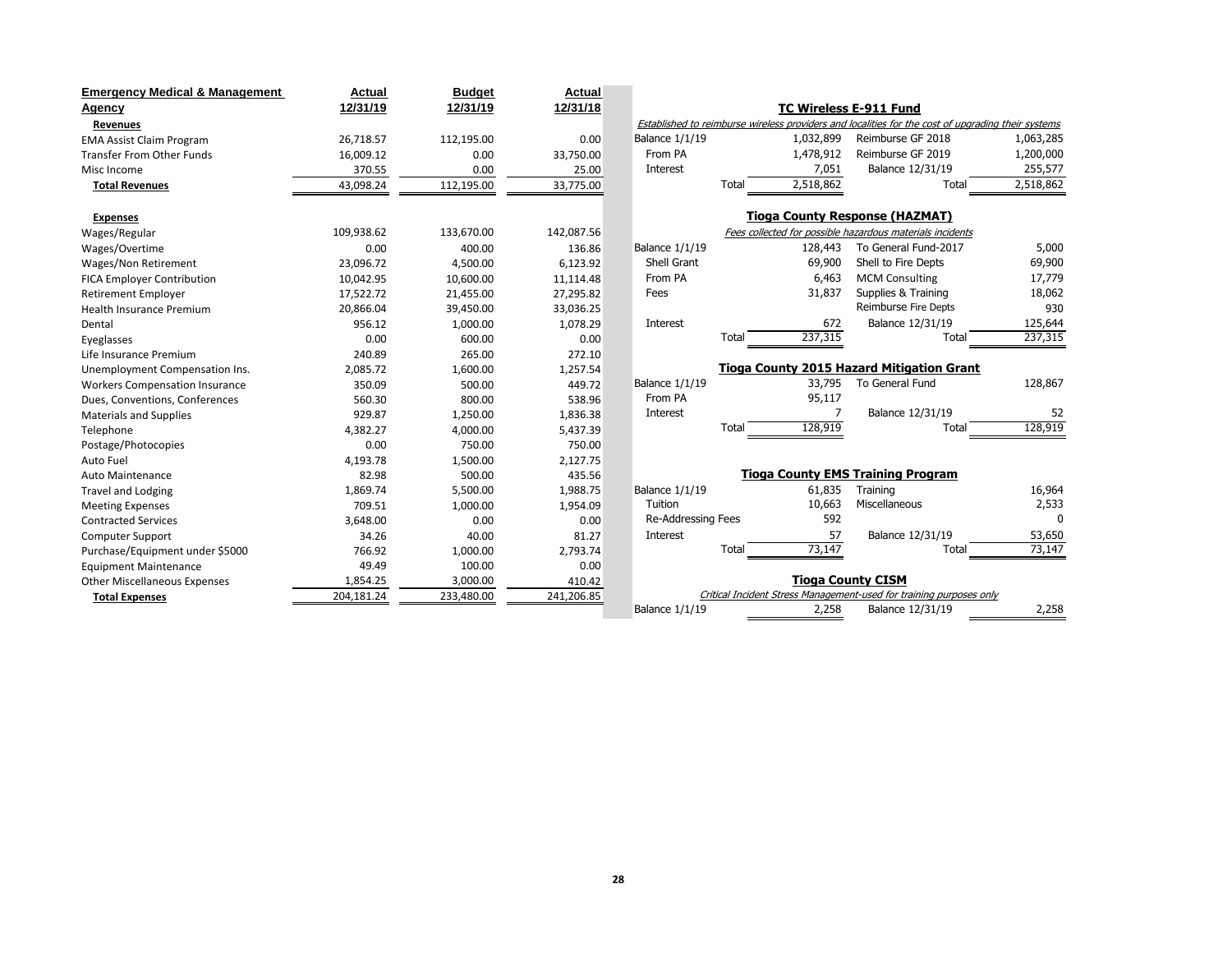|                                         | Actual     | <b>Budget</b> | Actual     |                               |                                      |                                                                   |            |
|-----------------------------------------|------------|---------------|------------|-------------------------------|--------------------------------------|-------------------------------------------------------------------|------------|
| <b>Flood Control Dams</b>               | 12/31/19   | 12/31/19      | 12/31/18   |                               |                                      | <b>TRUST FUNDS</b>                                                |            |
| <b>Expenses</b>                         | 13,341.01  | 10,000.00     | 6,400.00   |                               |                                      |                                                                   |            |
|                                         |            |               |            |                               |                                      | <b>Payroll Fund</b>                                               |            |
| Area Agency on Aging                    |            |               |            | Payroll Total                 | 9,737,504                            | <b>Net Payroll</b>                                                | 6,300,875  |
| <b>Expenses</b>                         | 0.00       | 4,500.00      | 2,119.00   |                               |                                      | Federal Income Tax                                                | 785,184    |
|                                         |            |               |            |                               |                                      | Social Security                                                   | 718,244    |
| <b>Endless Mountains Transportation</b> |            |               |            |                               |                                      | State Income Tax                                                  | 289,025    |
| Expenses-EMTA and RC&D Match            | 33,195.02  | 33,195.00     | 33,195.00  |                               |                                      | Local/EMS Tax                                                     | 153,425    |
|                                         |            |               |            |                               |                                      | Unemployment                                                      | 5,414      |
| <b>Route 15 Coalition</b>               |            |               |            |                               |                                      | <b>Insurance Premiums</b>                                         | 310,610    |
| <b>Expenses</b>                         | 0.00       | 250.00        | 0.00       |                               |                                      | <b>Retirement Fund</b>                                            | 1,052,360  |
|                                         |            |               |            |                               |                                      | <b>Union Dues</b>                                                 | 16,199     |
| <b>Arts Council</b>                     |            |               |            |                               |                                      | Deferred Comp.                                                    | 39,692     |
| <b>Expenses</b>                         | 0.00       | 1,000.00      | 0.00       |                               |                                      | Other Withholdings                                                | 66,476     |
|                                         |            |               |            | Total                         | 9,737,504                            | Total                                                             | 9,737,504  |
| <b>Fire Companies</b>                   |            |               |            |                               |                                      |                                                                   |            |
| <b>Expenses</b>                         | 750.00     | 750.00        | 750.00     |                               |                                      |                                                                   |            |
| Libraries                               |            |               |            | Cash & Invest. 1/1/19         | 51,592,933                           | <b>County Employees Pension Trust Fund</b><br><b>Expenditures</b> |            |
|                                         |            |               |            | <b>Receipts</b>               |                                      | Member Refunds                                                    | 384,563    |
| <b>Expenses</b>                         | 100,000.00 | 100,000.00    | 100,000.00 | <b>Employee Contributions</b> | 1,052,005                            | <b>Retirement Allowance</b>                                       | 3,834,668  |
| <b>Historical Society</b>               |            |               |            | <b>County Contributions</b>   | 1,390,000                            | Death Benefits                                                    | 81,061     |
| <b>Expenses</b>                         | 10,000.00  | 10,000.00     | 10,000.00  | <b>Interest</b>               |                                      | Administrative Expense                                            | 25,806     |
|                                         |            |               |            | <b>Dividends</b>              | 1,167,688                            | <b>Investment Expense</b>                                         | 169,710    |
| <b>Tioga County Fair</b>                |            |               |            | <b>Capital Gains</b>          | 1,528,425                            | Total                                                             | 4,495,808  |
| <b>Expenses</b>                         | 2,500.00   | 2,500.00      | 0.00       | Miscellaneous                 | 11,671                               |                                                                   |            |
|                                         |            |               |            | <b>Accrued Interest</b>       | 1,310                                | <b>Assets</b>                                                     |            |
| <b>Miscellaneous</b>                    |            |               |            |                               |                                      | Cash & Short Term                                                 | 3,030,325  |
| <b>Revenues</b>                         |            |               |            |                               |                                      | Receivables                                                       | 51,918     |
| Fed'l Pmts-ILOT                         | 0.00       | 25,000.00     | 25.010.00  |                               |                                      | <b>US Government Bonds</b>                                        | 3,567,561  |
| Forest Lnds In Lieu of Tax              | 304,738.12 | 304,700.00    | 304,738.12 |                               |                                      | Corporate Bonds                                                   | 2,138,075  |
| PA Game Lnds In Lieu of Taxes           | 32,062.02  | 32,000.00     | 32,062.02  |                               |                                      | <b>Mutual Funds</b>                                               | 35,067,102 |
| Fish Comm Lnds In Lieu of Tax           | 490.80     | 490.00        | 0.00       |                               |                                      | <b>Domestic Stocks</b>                                            | 8,264,078  |
| <b>Public Utility Realty Tax</b>        | 27,566.36  | 12,300.00     | 12,407.49  |                               |                                      | <b>Internat'l Stock/Securities</b>                                | 129,165    |
| DEP Flood Control/ILOT                  | 25,558.00  | 0.00          | 0.00       |                               |                                      | Total Assets 12/31/19                                             | 52,248,224 |
| Housing Auth In Lieu of Taxes           | 2,692.44   | 0.00          | 23,874.98  |                               |                                      |                                                                   |            |
| Sale of Property                        | 0.00       | 24,500.00     | 0.00       | Total                         | 56,744,032                           | Total                                                             | 56,744,032 |
| Interest 911 Wired Reimb                | 20,491.11  | 11,000.00     | 17,706.45  | <b>NET INCREASE</b>           |                                      |                                                                   |            |
| Office, Bldg, Land Rental               | 26,230.02  | 35,055.00     | 35,130.00  |                               | Net Assets (Cost Value)12/31/19      | 52,248,224                                                        |            |
| Soil Conservation<br>8,749.98           |            |               |            |                               | Unrealized Appreciation/Depreciation | 8,464,100                                                         |            |
| Veterens' Affairs 14,535.00             |            |               |            |                               | Total Assets 12/31/19                | 60,712,324                                                        |            |
| 2,120.04<br>Plance                      |            |               |            |                               |                                      |                                                                   |            |
| 825.00<br>Trehab                        |            |               |            |                               |                                      |                                                                   |            |
| Misc Income                             | 11,697.47  | 0.00          | 5,151.50   |                               |                                      |                                                                   |            |
| Approp Prior Yr Fund Balance            | 0.00       | 2,714,628.00  | 0.00       |                               |                                      |                                                                   |            |
| <b>Total Miscellaneous Revenue</b>      | 451,526.34 | 3,159,673.00  | 456,080.56 |                               |                                      |                                                                   |            |

## **TRUST FUNDS**

| <b>Payroll Fund</b> |           |                           |       |  |           |  |
|---------------------|-----------|---------------------------|-------|--|-----------|--|
| al.                 | 9,737,504 | Net Payroll               |       |  | 6,300,875 |  |
|                     |           | Federal Income Tax        |       |  | 785,184   |  |
|                     |           | Social Security           |       |  | 718,244   |  |
|                     |           | State Income Tax          |       |  | 289,025   |  |
|                     |           | Local/EMS Tax             |       |  | 153,425   |  |
|                     |           | Unemployment              |       |  | 5,414     |  |
|                     |           | <b>Insurance Premiums</b> |       |  | 310,610   |  |
|                     |           | <b>Retirement Fund</b>    |       |  | 1,052,360 |  |
|                     |           | <b>Union Dues</b>         |       |  | 16,199    |  |
|                     |           | Deferred Comp.            |       |  | 39,692    |  |
|                     |           | Other Withholdings        |       |  | 66,476    |  |
| Total               | 9,737,504 |                           | Total |  | 9,737,504 |  |
|                     |           |                           |       |  |           |  |

#### **County Employees Pension Trust Fund**

| Cash & Invest. 1/1/19                | 51,392,933                      | <b>Expenditures</b>                |            |
|--------------------------------------|---------------------------------|------------------------------------|------------|
| <u>Receipts</u>                      |                                 | Member Refunds                     | 384,563    |
| <b>Employee Contributions</b>        | 1,052,005                       | <b>Retirement Allowance</b>        | 3,834,668  |
| <b>County Contributions</b>          | 1,390,000                       | Death Benefits                     | 81,061     |
| <u>Interest</u>                      |                                 | Administrative Expense             | 25,806     |
| <b>Dividends</b>                     | 1,167,688                       | <b>Investment Expense</b>          | 169,710    |
| Capital Gains                        | 1,528,425                       | Total                              | 4,495,808  |
| Miscellaneous                        | 11,671                          |                                    |            |
| <b>Accrued Interest</b>              | 1,310                           | Assets                             |            |
|                                      |                                 | Cash & Short Term                  | 3,030,325  |
|                                      |                                 | Receivables                        | 51,918     |
|                                      |                                 | <b>US Government Bonds</b>         | 3,567,561  |
|                                      |                                 | Corporate Bonds                    | 2,138,075  |
|                                      |                                 | <b>Mutual Funds</b>                | 35,067,102 |
|                                      |                                 | <b>Domestic Stocks</b>             | 8,264,078  |
|                                      |                                 | <b>Internat'l Stock/Securities</b> | 129,165    |
|                                      |                                 | Total Assets 12/31/19              | 52,248,224 |
|                                      |                                 |                                    |            |
| Total                                | 56,744,032                      | Total                              | 56,744,032 |
| NET INCREASE                         |                                 |                                    |            |
|                                      | Net Assets (Cost Value)12/31/19 | 52,248,224                         |            |
| Unrealized Appreciation/Depreciation |                                 | 8,464,100                          |            |
|                                      | Total Assets 12/31/19           | 60,712,324                         |            |
|                                      |                                 |                                    |            |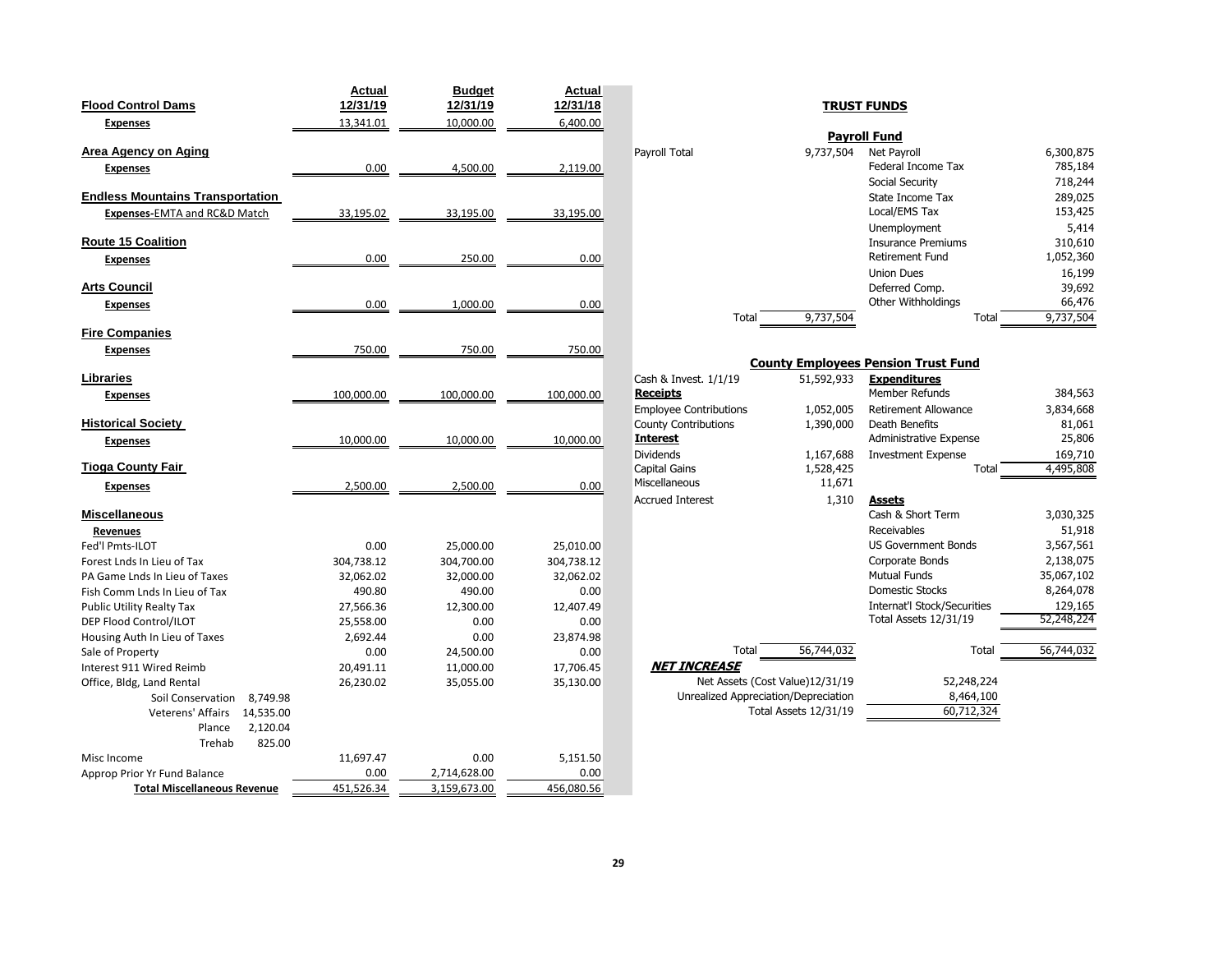|                                       | Actual     | <b>Budget</b> | Actual     |
|---------------------------------------|------------|---------------|------------|
|                                       | 12/31/19   | 12/31/19      | 12/31/18   |
| Transfer to 911                       | 0.00       | 0.00          | 648,712.98 |
| <b>Veterans' Affairs</b>              |            |               |            |
| <b>Expenses</b>                       |            |               |            |
| <b>Wages Regular</b>                  | 105,263.75 | 113,390.00    | 106,365.96 |
| Wages/Non Retirement                  | 1,125.00   | 1,125.00      | 1,125.00   |
| <b>FICA Employer Contribution</b>     | 7,789.43   | 8,760.00      | 7,868.94   |
| <b>Retirement Employer</b>            | 17,218.86  | 18,325.00     | 20,410.64  |
| <b>Health Insurance Premium</b>       | 32,241.14  | 34,710.00     | 30,636.90  |
| Dental                                | 819.27     | 830.00        | 825.16     |
| Eyeglasses                            | 300.00     | 600.00        | 245.00     |
| Life Insurance Premium                | 203.94     | 225.00        | 208.18     |
| Unemployment Compensation Ins.        | 1,084.20   | 975.00        | 758.99     |
| <b>Workers Compensation Insurance</b> | 280.49     | 285.00        | 277.85     |
| Dues, Conventions, Conferences        | 1,245.00   | 2,500.00      | 600.00     |
| <b>Materials and Supplies</b>         | 2,093.43   | 3,500.00      | 1,707.63   |
| Care of Graves                        | 8,220.00   | 7,000.00      | 6,597.00   |
| Flags                                 | 6,624.00   | 6,600.00      | 0.00       |
| Flagholders                           | 2,550.00   | 4,000.00      | 1,950.00   |
| Soldiers and Widows Burials           | 13,800.00  | 12,000.00     | 15,000.00  |
| PCORP PREM/GEN LIABILITY              | 791.72     | 700.00        | 604.86     |
| Telephone                             | 1,669.60   | 2,400.00      | 1,790.40   |
| Postage                               | 709.77     | 1,400.00      | 759.27     |
| Auto Fuel                             | 0.00       | 500.00        | 0.00       |
| <b>Travel and Lodging</b>             | 5,936.19   | 8,000.00      | 2,380.16   |
| Computer Support                      | 634.96     | 2,000.00      | 245.02     |
| Purchase/Equipment under \$5000       | 2,907.84   | 4,000.00      | 0.00       |
| Equipment & Other Fixed Assets        | 0.00       | 2,000.00      | 0.00       |
| <b>Other Miscellaneous Expenses</b>   | 25.00      | 1,000.00      | 27.17      |
| <b>Total Expenses</b>                 | 213,533.59 | 236,825.00    | 200,384.13 |

## **Tioga County Veterans' Affairs Events Fund**

| Donations made for Veteran Events |     |                  |     |  |
|-----------------------------------|-----|------------------|-----|--|
| Balance 1/1/19                    | 926 | Balance 12/31/19 | 926 |  |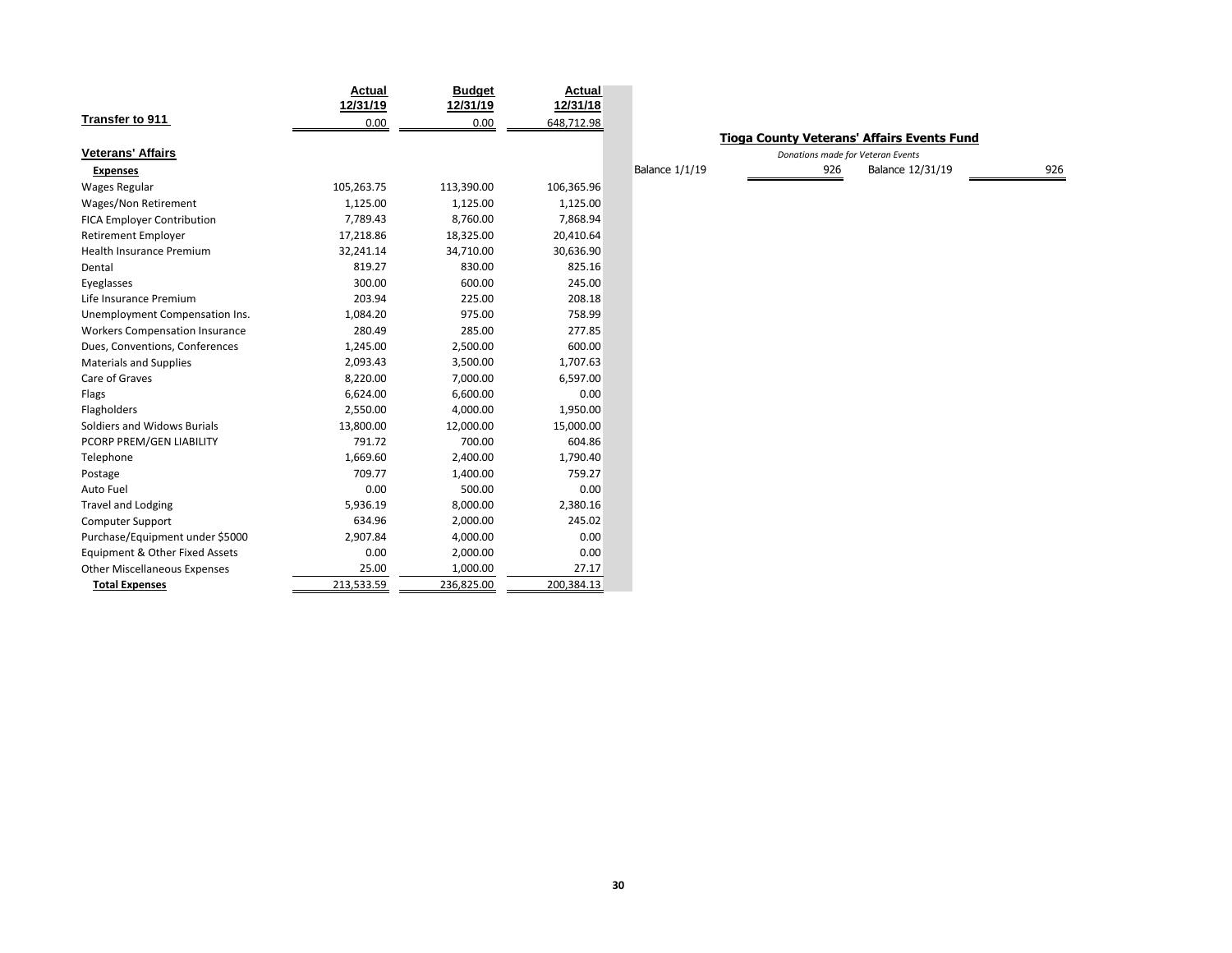|                                       | Actual       | <b>Budget</b> | <b>Prior Year</b> |                                |                                     |                                                                      |            |
|---------------------------------------|--------------|---------------|-------------------|--------------------------------|-------------------------------------|----------------------------------------------------------------------|------------|
| <b>DHS MH Local Match</b>             | 12/31/19     | 12/31/19      | Actual            |                                |                                     |                                                                      |            |
| <b>Expenses</b>                       |              |               |                   |                                |                                     | THE TIOGA COUNTY AUDITORS HAVE NOT PERFORMED AN ON SITE AUDIT OF THE |            |
| <b>Mental Health</b>                  | 71,038.00    | 71,038.00     | 69,575.07         |                                |                                     | <b>FOLLOWING ACCOUNTS</b>                                            |            |
| <b>Residential Treatment</b>          | 54,887.25    | 59.877.00     | 74,946.00         |                                |                                     |                                                                      |            |
| <b>Total Expenses</b>                 | 125,925.25   | 130,915.00    | 144,521.07        |                                |                                     |                                                                      |            |
| DHS - Drug & Alcohol Local Match      |              |               |                   | 2019 Assets                    | <b>Department of Human Services</b> |                                                                      |            |
| <b>Expenses</b> - Drug and Alcohol    | 50,510.00    | 50,510.00     | 24,047.04         | Cash and Investments           | 3,668,838                           |                                                                      |            |
|                                       |              |               |                   | 2019 Revenue                   |                                     | 2019 Expenses                                                        |            |
| <b>DHS - MR Local Match</b>           |              |               |                   | <b>Intellectually Disabled</b> | 21,489                              | <b>Intellectually Disabled</b>                                       | 151,751    |
| <b>Expenses</b>                       |              |               |                   | Children & Youth               | 2,027,996                           | Children & Youth                                                     | 896,283    |
| <b>Mentally Disabled</b>              | 37,071.00    | 37,071.00     | 53,180.04         | <b>Adult Aging</b>             | 329,264                             | <b>Adult Aging</b>                                                   | 158,700    |
| Early Intervention                    | 60,541.00    | 60,541.00     | 59,694.00         | Drug & Alcohol                 | 34,525                              | Drug & Alcohol                                                       | 27,095     |
| <b>Total Expense</b>                  | 97,612.00    | 97,612.00     | 112,874.04        | <b>Internal Cost Center</b>    | 4,411                               | <b>Internal Cost Center</b>                                          | 78,607     |
|                                       |              |               |                   | Phare Grant                    | 9,394                               | Phare Grant                                                          | 6,760      |
| DHS - C & Y Local Match               |              |               |                   | Non Grant Funds                | 34,234                              | Non Grant Funds                                                      | 55,347     |
| <b>Expenses</b>                       |              |               |                   | Operating                      | 146                                 | Operating                                                            | O          |
| <b>Independent Living</b>             | 1,739,703.17 | 1,897,858.00  | 1,918,169.73      | Total                          | 2,461,459                           | Total                                                                | 1,374,542  |
| <b>Probation CBP</b>                  | 27.855.00    | 27,855.00     | 20,354.66         |                                |                                     |                                                                      |            |
| <b>Probation (Residential Svcs)</b>   | 92,850.00    | 92,850.00     | 56,321.04         |                                |                                     | Liabilities 12/31/19                                                 |            |
| Probation (Detention)                 | 10,264.00    | 10,264.00     | 433.30            |                                |                                     | <b>Total Liabilities</b>                                             | 1,704,510  |
| <b>Independent Living</b>             | 42,187.00    | 42,187.00     | 36,876.96         |                                |                                     | Changes in Net Assets                                                | (358, 324) |
| <b>Special Grants</b>                 | 99,629.41    | 90,473.00     | 49,044.00         |                                |                                     | Revenue Over Expense                                                 | 1,086,917  |
| <b>Total Expenses</b>                 | 2,012,488.58 | 2,161,487.00  | 2,081,199.69      |                                |                                     | <b>Fund Balance</b>                                                  | 2,322,651  |
|                                       |              |               |                   | <b>Total</b>                   | 6,130,297                           | <b>Total</b>                                                         | 6,130,297  |
| <b>DHS-Bridge Housing - Expenses</b>  | 158,154.83   | 0.00          | 0.00              |                                |                                     |                                                                      |            |
|                                       |              |               |                   |                                |                                     |                                                                      |            |
| <b>DHS - Outpatient Local Match</b>   |              |               |                   |                                |                                     |                                                                      |            |
| <b>Expenses-Outpatient Services</b>   | 45,833.34    | 50,000.00     | 50,000.04         |                                |                                     | <b>TC Small Communities Program</b>                                  |            |
|                                       |              |               |                   | <b>Balance 1/1/19</b>          | 7,028                               | Expenses                                                             | 432,115    |
| <b>DHS - Interagency Coordinator</b>  |              |               |                   | Income                         | 425,305                             |                                                                      |            |
| <b>Expenses</b>                       |              |               |                   | Interest                       | 132                                 | Balance 12/31/19                                                     | 350        |
| Admin HSS                             | 32,592.00    | 32,592.00     | 21,387.00         | Total                          | 432,465                             | Total                                                                | 432,465    |
| Admin D&A                             | 12.048.00    | 12.048.00     | 8,042.04          |                                |                                     |                                                                      |            |
| <b>C&amp;Y Evidenced Based</b>        | 0.00         | 0.00          | 19,244.04         |                                |                                     |                                                                      |            |
| <b>C&amp;Y Older Youth Transition</b> | 0.00         | 0.00          | 1,611.00          |                                |                                     |                                                                      |            |
| Admin HAP (BH)                        | 12,453.00    | 12,453.00     | 13,049.04         |                                |                                     |                                                                      |            |
| Match on Retained Revenue             | 8,295.00     | 8,295.00      | 4,476.00          |                                |                                     |                                                                      |            |
| <b>Total Expenses</b>                 | 65,388.00    | 65,388.00     | 67,809.12         |                                |                                     |                                                                      |            |

#### **THE TIOGA COUNTY AUDITORS HAVE NOT PERFORMED AN ON SITE AUDIT OF THE FOLLOWING ACCOUNTS**

# **Department of Human Services**

| 201 <i>3 M</i> aacka           |           |                                |           |
|--------------------------------|-----------|--------------------------------|-----------|
| sh and Investments             | 3,668,838 |                                |           |
| 2019 Revenue                   |           | 2019 Expenses                  |           |
| <b>Intellectually Disabled</b> | 21,489    | <b>Intellectually Disabled</b> | 151,751   |
| Children & Youth               | 2,027,996 | Children & Youth               | 896,283   |
| Adult Aging                    | 329,264   | <b>Adult Aging</b>             | 158,700   |
| Drug & Alcohol                 | 34,525    | Drug & Alcohol                 | 27,095    |
| <b>Internal Cost Center</b>    | 4,411     | <b>Internal Cost Center</b>    | 78,607    |
| Phare Grant                    | 9,394     | Phare Grant                    | 6,760     |
| Non Grant Funds                | 34,234    | Non Grant Funds                | 55,347    |
| Operating                      | 146       | Operating                      | 0         |
| Total                          | 2,461,459 | Total                          | 1,374,542 |
|                                |           | Liabilities 12/31/19           |           |
|                                |           | <b>Total Liabilities</b>       | 1,704,510 |
|                                |           | Changes in Net Assets          | (358,324) |
|                                |           | Revenue Over Expense           | 1,086,917 |
|                                |           | <b>Fund Balance</b>            | 2,322,651 |
| Total                          | 6,130,297 | Total                          | 6,130,297 |

# **TC Small Communities Program**

| Balance 1/1/19 |       | 7.028   | Expenses         | 432,115 |
|----------------|-------|---------|------------------|---------|
| Income         |       | 425,305 |                  |         |
| Interest       |       | 132     | Balance 12/31/19 | 350     |
|                | Total | 432,465 | Total            | 432,465 |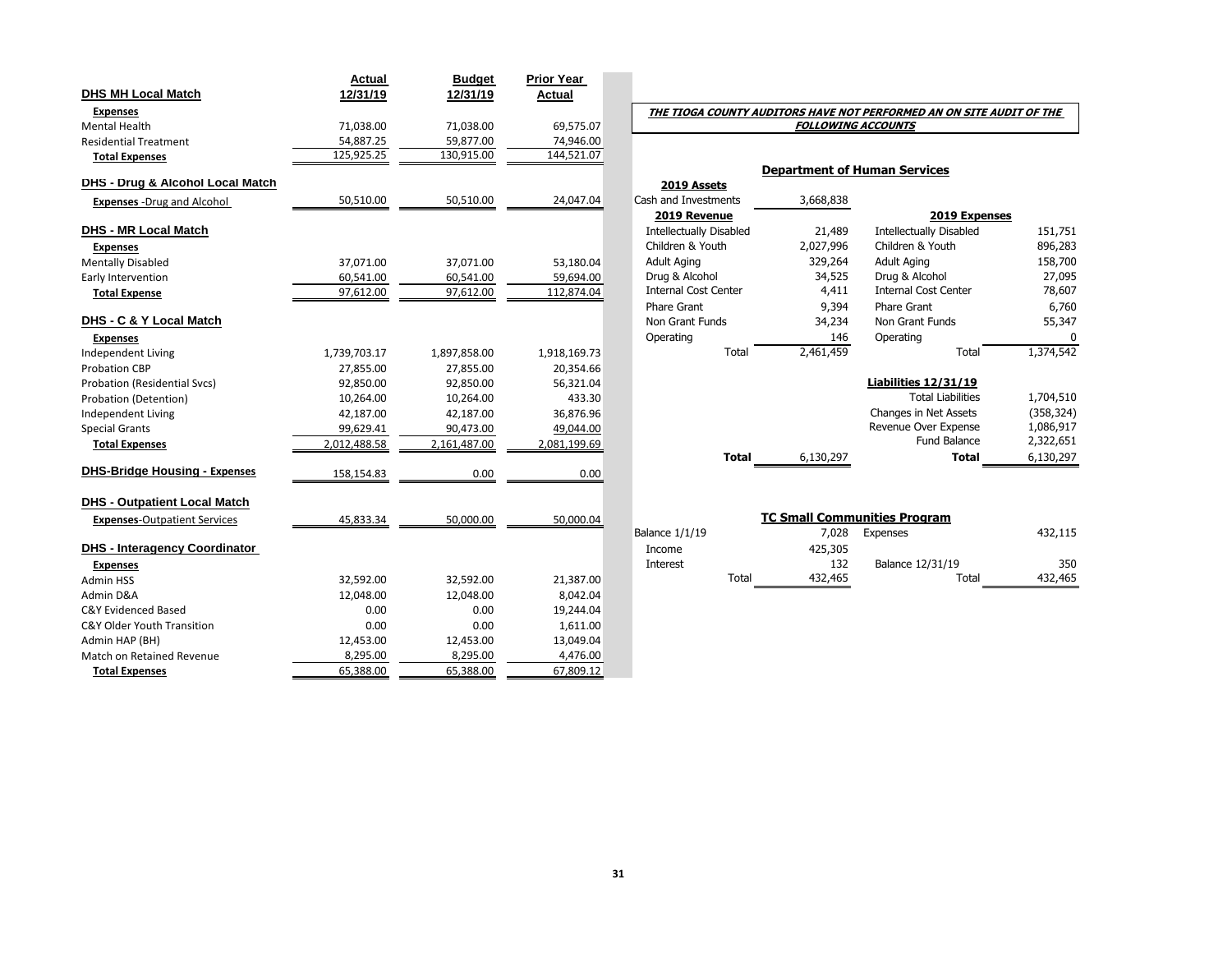|                                         | Actual                 | <b>Budget</b>   | <b>Actual</b>          |
|-----------------------------------------|------------------------|-----------------|------------------------|
| <b>Soil Conservation</b>                | 12/31/19               | 12/31/19        | 12/31/18               |
| <b>Revenues</b>                         |                        |                 |                        |
| Salary Transfer/Rent                    | 301,246.92             | 268,000.00      | 282,808.93             |
| <b>Expenses</b>                         |                        |                 |                        |
| <b>Wages Regular</b>                    | 220,849.77             | 232,215.00      | 224,169.23             |
| Wages/Non Retirement                    | 71.76                  | 1,125.00        | 0.00                   |
| <b>FICA Employer Contribution</b>       | 16,122.65              | 17,850.00       | 16,620.68              |
| Retirement Employer                     | 35,614.75              | 37,335.00       | 43,029.64              |
| <b>Health Insurance Premium</b>         | 69,444.93              | 64,675.00       | 62,581.90              |
| Dental                                  | 1,871.65               | 1,935.00        | 1,908.11               |
| Eyeglasses                              | 802.92                 | 1,000.00        | 805.53                 |
| Life Insurance Premium                  | 471.65                 | 525.00          | 481.34                 |
| Unemployment Compensation Ins.          | 2,370.87               | 2,400.00        | 2,009.86               |
| <b>Workers Compensation Insurance</b>   | 770.83                 | 1,390.00        | 1,097.24               |
| PCORP PREM/GEN LIABILITY                | 1,715.38               | 1,450.00        | 1,357.50               |
| <b>Contracted Services</b>              | 25.00                  | 315.00          | 734.00                 |
| Computer Support                        | 136.63                 | 125.00          | 245.02                 |
| <b>Building and Land Repairs</b>        | 0.00                   | 5,000.00        | 201.09                 |
| Equipment Purchases Under 5,000.00      | 7,782.00               | 0.00            | 0.00                   |
| <b>Other Miscellaneous Expenses</b>     | 25.00                  | 50.00           | 25.00                  |
| <b>Total Expenses</b>                   | 358,075.79             | 367,390.00      | 355,266.14             |
| <b>Penn State Extension</b>             |                        |                 |                        |
| <b>Expenses</b>                         |                        |                 |                        |
| Volunteer Program                       | 72.00                  | 0.00            | 82.50                  |
| PCORP PREM/GEN LIABILITY                | 791.71                 | 700.00          | 683.23                 |
| <b>Computer Support</b>                 | 136.63                 | 125.00          | 245.02                 |
| Allocation                              | 130,916.25             | 130,710.00      | 127,155.00             |
| <b>Total Expenses</b>                   | 131,916.59             | 131,535.00      | 128,165.75             |
| Retirement-Annual Required Contribution |                        |                 |                        |
| Revenues-DHS                            | 0.00                   | 0.00            | (285, 935.96)          |
|                                         |                        |                 |                        |
|                                         | <b>Actual 12/31/19</b> | Budget 12/31/19 | <b>Actual 12/31/18</b> |
| <b>General Fund Total Revenue</b>       | 16,303,700.00          | 18,699,458.00   | 16,281,002.27          |
| <b>General Fund Total Expense</b>       | 16,609,062.00          | 17,724,451.00   | 16,268,696.50          |